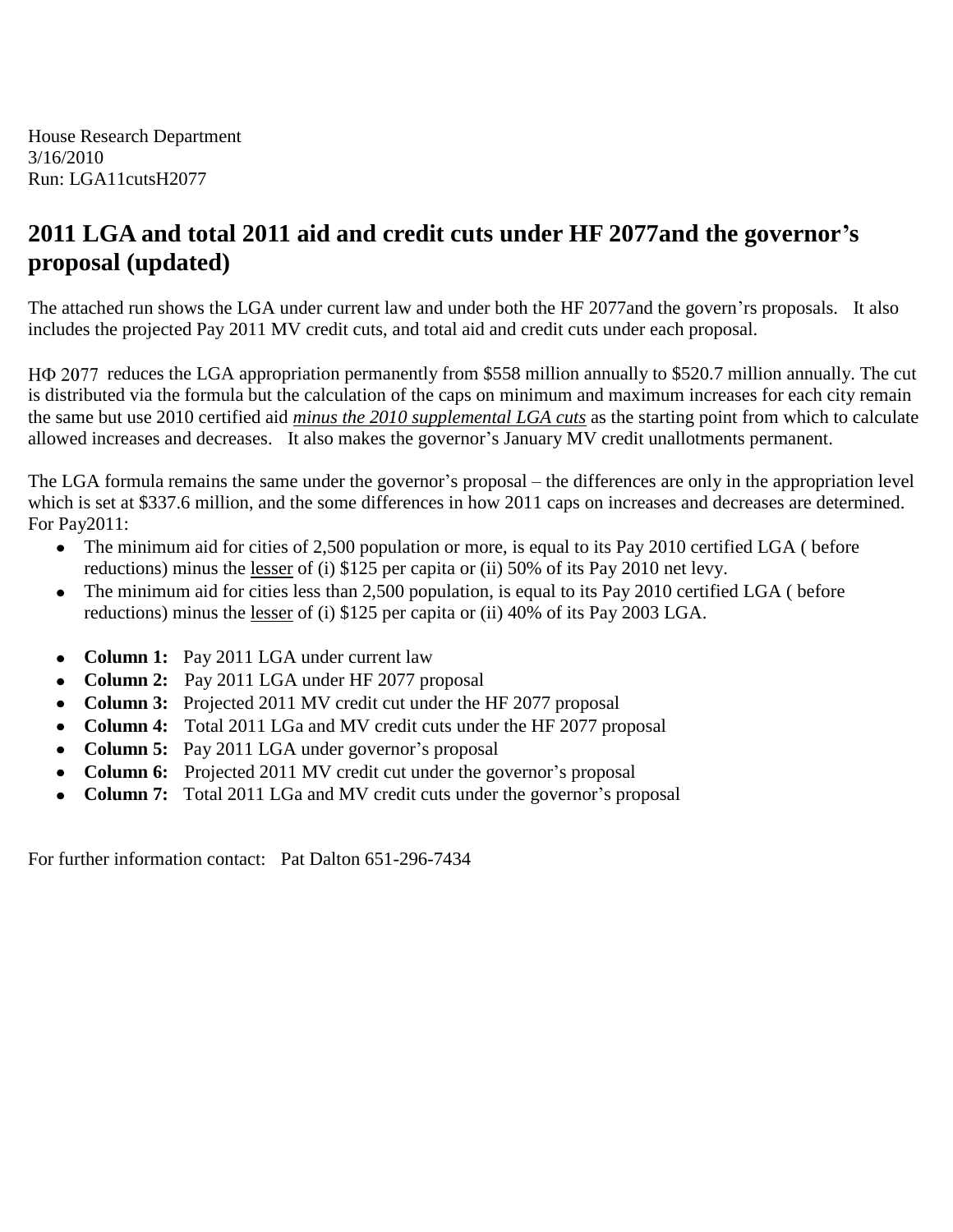# Run:LGA11cutsh2077 **2011 cuts to LGA and MV Credits under HF 2077 and Governor's Proposals (Updated)**

LMC City Cluster Listing Page 1 of 25

| Cityname:                 | Estimated 2011<br>LGa - curr.law | HF 2077-2011<br>LGA | HF 2077 - 2011<br>MV cred. cuts | 2011 cuts   | Total HF2077- Gov. 2011 LGA | Gov. 2011 MV<br>credit cuts | <b>Total Governor's</b><br>2011 cuts |
|---------------------------|----------------------------------|---------------------|---------------------------------|-------------|-----------------------------|-----------------------------|--------------------------------------|
|                           | (1)                              | (2)                 | (3)                             | $(4=1-2+3)$ | (5)                         | (6)                         | $(7=5+6)$                            |
| Metro                     |                                  |                     |                                 |             |                             |                             |                                      |
| <b>Center Cities</b>      |                                  |                     |                                 |             |                             |                             |                                      |
| <b>MINNEAPOLIS</b>        | 93,835,291                       | 85,027,831          | 0                               | 8,807,460   | 48,149,612                  | 0                           | 45,685,679                           |
| <b>ST PAUL</b>            | 66,986,632                       | 61,818,212          | 0                               | 5,168,420   | 35,017,332                  | 0                           | 31,969,300                           |
| <b>Group Total</b>        | 160,821,923                      | 146,846,043         | 0                               | 13,975,880  | 83,166,944                  | 0                           | 77,654,979                           |
| <b>Older Cities</b>       |                                  |                     |                                 |             |                             |                             |                                      |
| ANOKA                     | 1,894,204                        | 1,721,993           | 0                               | 172,211     | 1,103,803                   | 0                           | 790,401                              |
| <b>BAYPORT</b>            | 471,349                          | 426,756             | 0                               | 44,593      | 244,264                     | 0                           | 227,085                              |
| BLAINE (JT)               | 0                                | 0                   | 741,834                         | 741,834     | 0                           | 912,531                     | 912,531                              |
| <b>BROOKLYN CENTE</b>     | 1,612,826                        | 1,468,025           | 0                               | 144,801     | 971,769                     | 629,850                     | 1,270,907                            |
| <b>COLUMBIA HEIGHT</b>    | 1,995,189                        | 1,806,996           | 0                               | 188,193     | 1,043,798                   | 0                           | 951,391                              |
| CRYSTAL                   | 2,684,914                        | 2,429,579           | 0                               | 255,335     | 1,368,207                   | 0                           | 1,316,707                            |
| <b>FRIDLEY</b>            | 2,023,162                        | 1,846,552           | 0                               | 176,610     | 1,306,911                   | 195,522                     | 911,773                              |
| HASTINGS (JT) CIT         | 372,857                          | 344,158             | 522,956                         | 551,655     | 308,112                     | 652,294                     | 717,039                              |
| <b>HOPKINS</b>            | 50,000                           | 50,000              | 232,850                         | 232,850     | 67,198                      | 232,850                     | 215,652                              |
| <b>INVER GROVE HEI</b>    | 0                                | 0                   | 590,788                         | 590,788     | 0                           | 668,946                     | 668,946                              |
| LITTLE CANADA             | 325,649                          | 325,649             | 0                               | 0           | 209,276                     | 47,037                      | 163,410                              |
| <b>LONG LAKE</b>          | 125,889                          | 108,510             | 0                               | 17,379      | 72,859                      | 22,657                      | 75,687                               |
| <b>MOUNDS VIEW</b>        | 517,197                          | 470,178             | 0                               | 47,019      | 301,406                     | 148,985                     | 364,776                              |
| <b>NEW BRIGHTON</b>       | 160,579                          | 153,045             | 280,448                         | 287,982     | 217,021                     | 280,448                     | 224,006                              |
| <b>NEW HOPE</b>           | 683,523                          | 626,300             | 0                               | 57,223      | 484,246                     | 364,366                     | 563,643                              |
| <b>RICHFIELD</b>          | 2,213,609                        | 2,213,609           | 0                               | 0           | 1,231,290                   | 233,911                     | 1,216,230                            |
| ROBBINSDALE               | 1,913,960                        | 1,734,930           | 0                               | 179,030     | 1,027,517                   | 0                           | 886,443                              |
| <b>SHOREVIEW</b>          | 0                                | 0                   | 317,648                         | 317,648     | 0                           | 338,312                     | 338,312                              |
| SOUTH ST. PAUL C          | 2,384,977                        | 2,176,165           | 0                               | 208,812     | 1,273,236                   | 0                           | 1,111,741                            |
| <b>STILLWATER</b>         | 1,252,557                        | 1,140,566           | 0                               | 111,991     | 762,800                     | 374,993                     | 864,750                              |
| <b>VADNAIS HEIGHTS</b>    | 0                                | 0                   | 130,627                         | 130,627     | 0                           | 147,652                     | 147,652                              |
| WAYZATA                   | 0                                | 0                   | 6,187                           | 6,187       | 0                           | 6,187                       | 6,187                                |
| WEST SAINT PAUL           | 1,600,206                        | 1,452,629           | 0                               | 147,577     | 895,862                     | 109,308                     | 813,652                              |
| WHITE BEAR LAKE           | 2,472,102                        | 2,243,283           | 0                               | 228,819     | 1,369,446                   | 0                           | 1,102,656                            |
| <b>Group Total</b>        | 24,754,749                       | 22,738,923          | 2,823,338                       | 4,839,164   | 14,259,021                  | 5,365,849                   | 15,861,577                           |
| <b>Diversified Cities</b> |                                  |                     |                                 |             |                             |                             |                                      |
| <b>ARDEN HILLS</b>        | 0                                | 0                   | 61,774                          | 61,774      | 0                           | 64,394                      | 64,394                               |
| <b>BLOOMINGTON</b>        | 0                                | 0                   | 1,371,763                       | 1,371,763   | 0                           | 1,371,763                   | 1,371,763                            |
| <b>BROOKLYN PARK</b>      | 407,928                          | 389,059             | 1,355,039                       | 1,373,908   | 556,013                     | 1,389,953                   | 1,241,868                            |
| <b>BURNSVILLE CITY</b>    | 0                                | 0                   | 1,140,575                       | 1,140,575   | 0                           | 1,164,864                   | 1,164,864                            |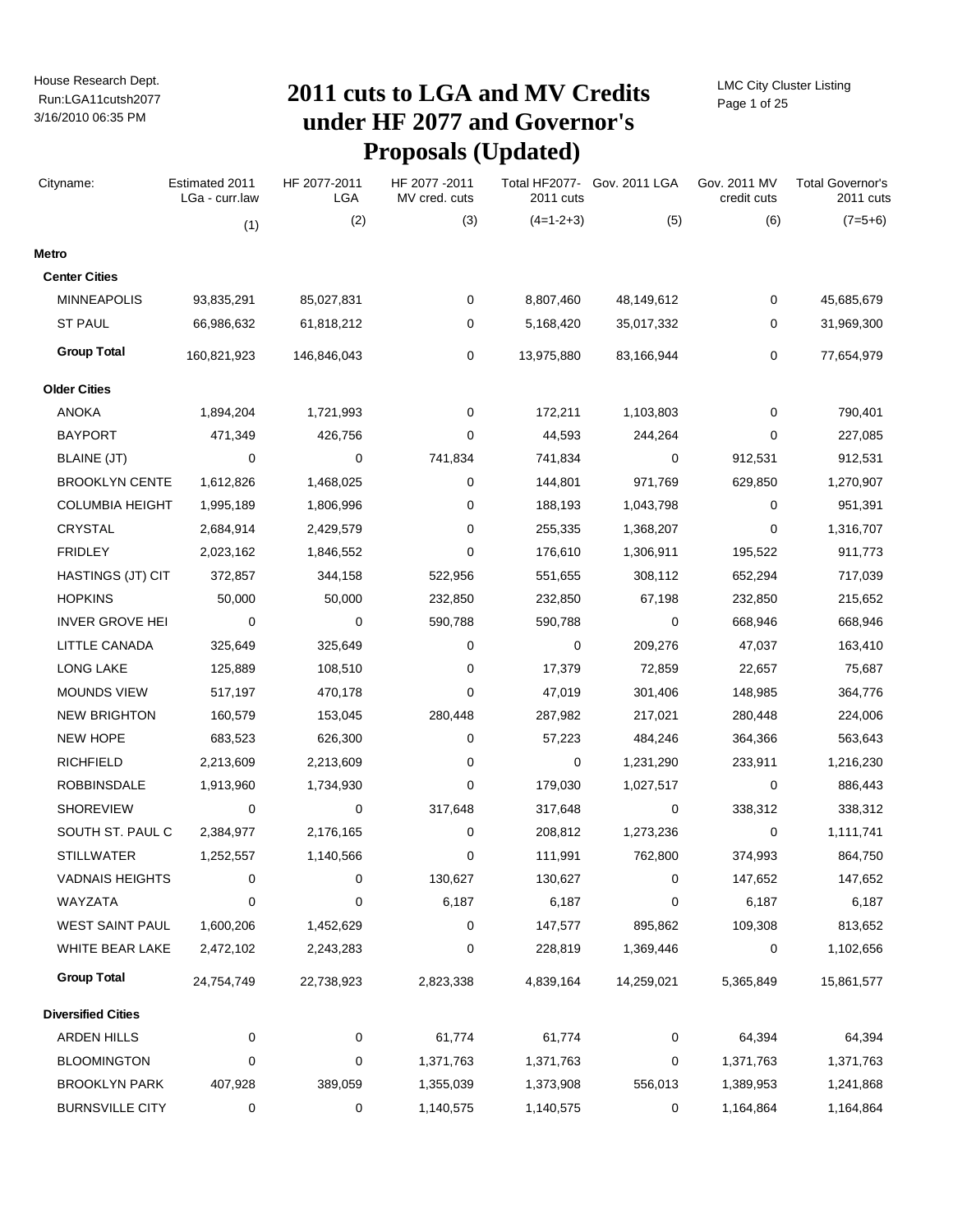# Run:LGA11cutsh2077 **2011 cuts to LGA and MV Credits under HF 2077 and Governor's Proposals (Updated)**

LMC City Cluster Listing Page 2 of 25

| Cityname:                | Estimated 2011<br>LGa - curr.law | HF 2077-2011<br>LGA | HF 2077-2011<br>MV cred. cuts | Total HF2077-<br>2011 cuts | Gov. 2011 LGA | Gov. 2011 MV<br>credit cuts | <b>Total Governor's</b><br>2011 cuts |
|--------------------------|----------------------------------|---------------------|-------------------------------|----------------------------|---------------|-----------------------------|--------------------------------------|
|                          | (1)                              | (2)                 | (3)                           | $(4=1-2+3)$                | (5)           | (6)                         | $(7=5+6)$                            |
| <b>COON RAPIDS</b>       | 0                                | 0                   | 1,347,415                     | 1,347,415                  | 0             | 1,376,922                   | 1,376,922                            |
| EAGAN CITY OF            | 0                                | 0                   | 983,023                       | 983,023                    | 0             | 1,036,546                   | 1,036,546                            |
| <b>EDEN PRAIRIE</b>      | 0                                | 0                   | 428,529                       | 428,529                    | 0             | 428,529                     | 428,529                              |
| <b>EDINA</b>             | 0                                | 0                   | 224,252                       | 224,252                    | 0             | 224,252                     | 224,252                              |
| <b>GOLDEN VALLEY</b>     | 0                                | 0                   | 339,716                       | 339,716                    | 0             | 339,716                     | 339,716                              |
| MAPLE GROVE              | 0                                | 0                   | 829,965                       | 829,965                    | 0             | 832,960                     | 832,960                              |
| MAPLEWOOD                | 0                                | 0                   | 566,817                       | 566,817                    | 0             | 574,336                     | 574,336                              |
| MINNETONKA CITY          | 0                                | 0                   | 485,924                       | 485,924                    | 0             | 485,930                     | 485,930                              |
| PLYMOUTH                 | 0                                | 0                   | 552,101                       | 552,101                    | 0             | 552,101                     | 552,101                              |
| <b>ROSEVILLE</b>         | 0                                | 0                   | 461,500                       | 461,500                    | 0             | 468,617                     | 468,617                              |
| <b>SHAKOPEE</b>          | 0                                | 0                   | 542,513                       | 542,513                    | 0             | 542,513                     | 542,513                              |
| ST LOUIS PARK            | 0                                | 0                   | 655,095                       | 655,095                    | 0             | 682,089                     | 682,089                              |
| <b>Group Total</b>       | 407,928                          | 389,059             | 11,346,001                    | 11,364,870                 | 556,013       | 11,535,485                  | 11,387,400                           |
| <b>Hi-income Suburbs</b> |                                  |                     |                               |                            |               |                             |                                      |
| <b>AFTON</b>             | 0                                | 0                   | 22,211                        | 22,211                     | 0             | 25,462                      | 25,462                               |
| <b>BIRCHWOOD</b>         | 5,578                            | 5,578               | 6,811                         | 6,811                      | 5,142         | 8,575                       | 9,011                                |
| <b>CIRCLE PINES</b>      | 249,460                          | 227,093             | 0                             | 22,367                     | 150,809       | 130,436                     | 229,087                              |
| <b>CORCORAN</b>          | 0                                | 0                   | 47,492                        | 47,492                     | 0             | 49,916                      | 49,916                               |
| DEEPHAVEN                | 0                                | 0                   | 830                           | 830                        | 0             | 830                         | 830                                  |
| DELLWOOD                 | 0                                | 0                   | 308                           | 308                        | 0             | 415                         | 415                                  |
| <b>GEM LAKE</b>          | 2,808                            | 2,808               | 4,677                         | 4,677                      | 2,808         | 4,833                       | 4,833                                |
| <b>GREENFIELD</b>        | 0                                | 0                   | 13,427                        | 13,427                     | 0             | 13,427                      | 13,427                               |
| <b>GREENWOOD</b>         | 0                                | 0                   | 0                             | 0                          | 0             | 0                           | 0                                    |
| <b>HAM LAKE</b>          | 0                                | 0                   | 163,069                       | 163,069                    | 0             | 163,069                     | 163,069                              |
| INDEPENDENCE             | 0                                | 0                   | 20,796                        | 20,796                     | 0             | 20,796                      | 20,796                               |
| <b>LAKE ELMO</b>         | 0                                | 0                   | 33,406                        | 33,406                     | 0             | 39,383                      | 39,383                               |
| LAKELAND                 | 111,017                          | 111,017             | 0                             | 0                          | 81,845        | 40,177                      | 69,349                               |
| <b>LAKELAND SHORE</b>    | 0                                | 0                   | 1,812                         | 1,812                      | 0             | 2,365                       | 2,365                                |
| <b>MAHTOMEDI</b>         | 0                                | 0                   | 67,316                        | 67,316                     | 0             | 80,540                      | 80,540                               |
| <b>MEDICINE LAKE</b>     | 0                                | 0                   | 0                             | 0                          | 0             | 0                           | 0                                    |
| <b>MENDOTA HEIGHT</b>    | 0                                | 0                   | 112,756                       | 112,756                    | 0             | 115,333                     | 115,333                              |
| MINNETONKA BEA           | 3,645                            | 3,645               | 0                             | 0                          | 3,402         | 0                           | 243                                  |
| <b>MINNETRISTA</b>       | 0                                | 0                   | 12,703                        | 12,703                     | 0             | 12,703                      | 12,703                               |
| NORTH OAKS               | 0                                | 0                   | 819                           | 819                        | 0             | 1,430                       | 1,430                                |
| OAK GROVE                | 200,000                          | 200,000             | 52,717                        | 52,717                     | 200,000       | 125,365                     | 125,365                              |
| <b>ORONO</b>             | 0                                | 0                   | 5,871                         | 5,871                      | 0             | 5,871                       | 5,871                                |
| PINE SPRINGS             | 2,418                            | 2,418               | 340                           | 340                        | 2,229         | 457                         | 646                                  |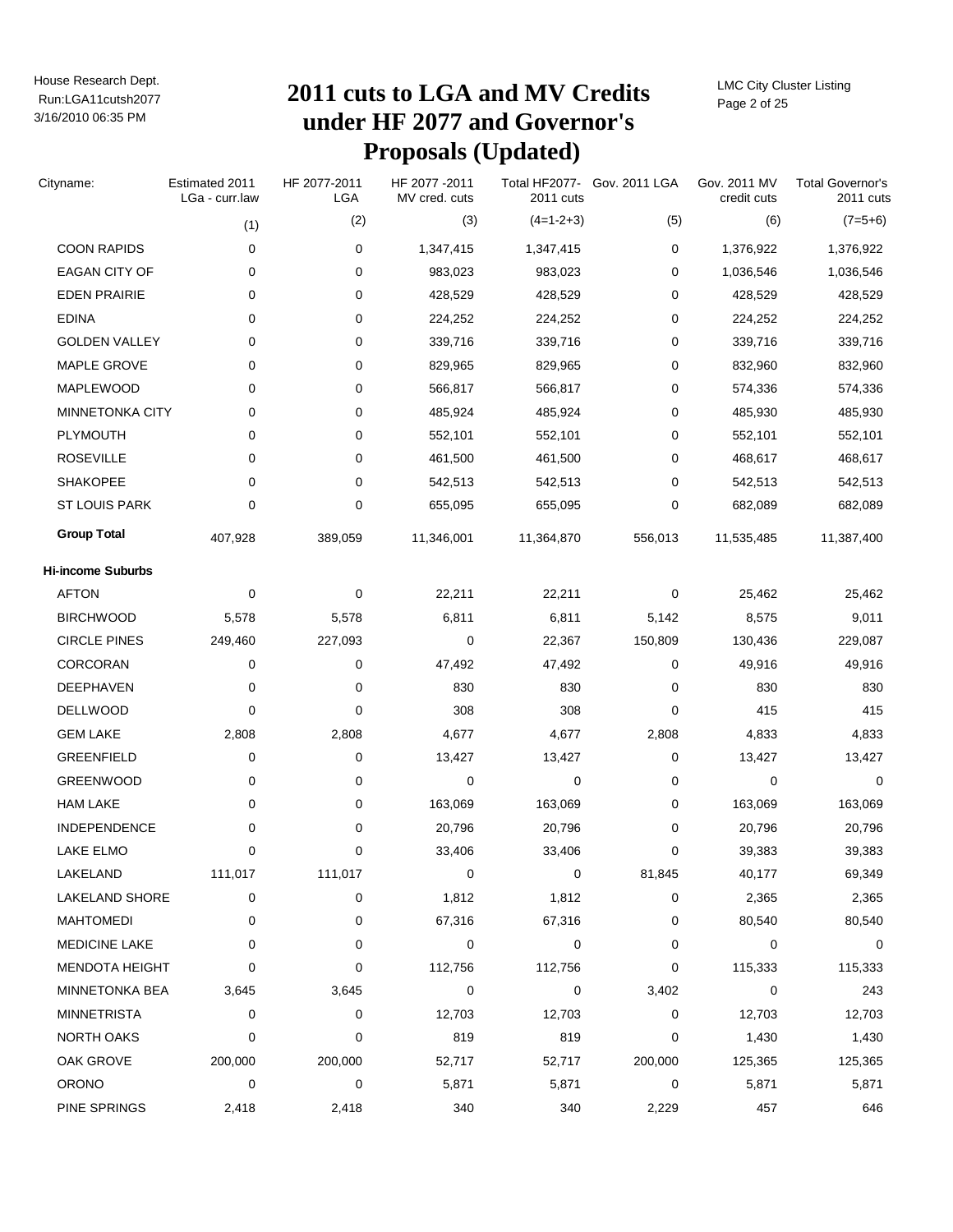# Run:LGA11cutsh2077 **2011 cuts to LGA and MV Credits under HF 2077 and Governor's Proposals (Updated)**

LMC City Cluster Listing Page 3 of 25

| Cityname:                | Estimated 2011<br>LGa - curr.law | HF 2077-2011<br><b>LGA</b> | HF 2077-2011<br>MV cred. cuts | 2011 cuts   | Total HF2077- Gov. 2011 LGA | Gov. 2011 MV<br>credit cuts | <b>Total Governor's</b><br>2011 cuts |
|--------------------------|----------------------------------|----------------------------|-------------------------------|-------------|-----------------------------|-----------------------------|--------------------------------------|
|                          | (1)                              | (2)                        | (3)                           | $(4=1-2+3)$ | (5)                         | (6)                         | $(7=5+6)$                            |
| PRIOR LAKE               | 0                                | 0                          | 227,546                       | 227,546     | 0                           | 266,719                     | 266,719                              |
| <b>SHOREWOOD</b>         | 0                                | 0                          | 15,534                        | 15,534      | 0                           | 15,543                      | 15,543                               |
| ST MARY'S POINT          | 2,520                            | 2,520                      | 3,612                         | 3,612       | 2,520                       | 4,018                       | 4,018                                |
| SUNFISH LAKE CIT         | 0                                | 0                          | 151                           | 151         | 0                           | 330                         | 330                                  |
| <b>TONKA BAY</b>         | 9,240                            | 9,240                      | 1,119                         | 1,119       | 8,610                       | 1,119                       | 1,749                                |
| <b>WOODLAND</b>          | 3,168                            | 3,168                      | 0                             | 0           | 3,168                       | 0                           | 0                                    |
| <b>Group Total</b>       | 589,854                          | 567,487                    | 815,323                       | 837,690     | 460,533                     | 1,129,112                   | 1,258,433                            |
| <b>Hi-growth Suburbs</b> |                                  |                            |                               |             |                             |                             |                                      |
| ANDOVER                  | 0                                | 0                          | 490,049                       | 490,049     | 0                           | 524,157                     | 524,157                              |
| APPLE VALLEY CIT         | 0                                | 0                          | 1,046,140                     | 1,046,140   | 0                           | 1,058,559                   | 1,058,559                            |
| CENTERVILLE              | 0                                | 0                          | 68,783                        | 68,783      | 0                           | 80,829                      | 80,829                               |
| <b>CHAMPLIN</b>          | 339,555                          | 309,903                    | 396,565                       | 426,217     | 219,148                     | 403,357                     | 523,764                              |
| CHANHASSEN (JT)          | 0                                | 0                          | 161,864                       | 161,864     | 0                           | 183,005                     | 183,005                              |
| CHASKA CITY OF           | 507,504                          | 473,406                    | 0                             | 34,098      | 447,565                     | 168,684                     | 228,623                              |
| COTTAGE GROVE            | 0                                | 0                          | 583,342                       | 583,342     | 0                           | 636,494                     | 636,494                              |
| DAYTON (JT)              | 0                                | 0                          | 71,124                        | 71,124      | 0                           | 71,676                      | 71,676                               |
| <b>FARMINGTION CIT</b>   | 0                                | 0                          | 411,798                       | 411,798     | 0                           | 426,090                     | 426,090                              |
| <b>HUGO</b>              | 0                                | 0                          | 262,327                       | 262,327     | 0                           | 278,170                     | 278,170                              |
| LAKEVILLE CITY O         | 0                                | 0                          | 686,471                       | 686,471     | 0                           | 781,240                     | 781,240                              |
| <b>LINO LAKES</b>        | 0                                | 0                          | 241,251                       | 241,251     | 0                           | 261,131                     | 261,131                              |
| LORETTO                  | 7,232                            | 7,232                      | 14,053                        | 14,053      | 927                         | 14,053                      | 20,358                               |
| <b>MEDINA</b>            | 0                                | 0                          | 6,291                         | 6,291       | 0                           | 6,291                       | 6,291                                |
| <b>NOWTHEN</b>           | 0                                | 0                          | 43,808                        | 43,808      | 0                           | 43,808                      | 43,808                               |
| OAKDALE                  | 0                                | 0                          | 537,707                       | 537,707     | 0                           | 577,688                     | 577,688                              |
| <b>RAMSEY</b>            | 0                                | 0                          | 441,620                       | 441,620     | 18,340                      | 461,772                     | 443,432                              |
| <b>ROGERS</b>            | 0                                | 0                          | 86,337                        | 86,337      | 0                           | 86,337                      | 86,337                               |
| ROSEMOUNT CITY           | 0                                | 0                          | 412,564                       | 412,564     | 0                           | 430,089                     | 430,089                              |
| SAVAGE                   | 0                                | 0                          | 430,772                       | 430,772     | 0                           | 497,547                     | 497,547                              |
| VICTORIA CITY OF         | 0                                | 0                          | 50,199                        | 50,199      | 0                           | 55,063                      | 55,063                               |
| <b>WACONIA CITY OF</b>   | 0                                | 0                          | 157,558                       | 157,558     | 0                           | 170,693                     | 170,693                              |
| <b>WOODBURY</b>          | 0                                | 0                          | 695,555                       | 695,555     | 0                           | 804,251                     | 804,251                              |
| <b>Group Total</b>       | 854,291                          | 790,541                    | 7,296,178                     | 7,359,928   | 685,980                     | 8,020,984                   | 8,189,295                            |
| <b>Small Cities</b>      |                                  |                            |                               |             |                             |                             |                                      |
| <b>BELLE PLAINE</b>      | 376,407                          | 341,490                    | 0                             | 34,917      | 207,168                     | 174,533                     | 343,772                              |
| <b>BETHEL</b>            | 40,611                           | 36,835                     | 0                             | 3,776       | 24,278                      | 0                           | 16,333                               |
| CARVER CITY OF           | 191,749                          | 174,033                    | 0                             | 17,716      | 106,786                     | 53,661                      | 138,624                              |
| COATES CITY OF           | 0                                | 0                          | 1,653                         | 1,653       | 0                           | 1,907                       | 1,907                                |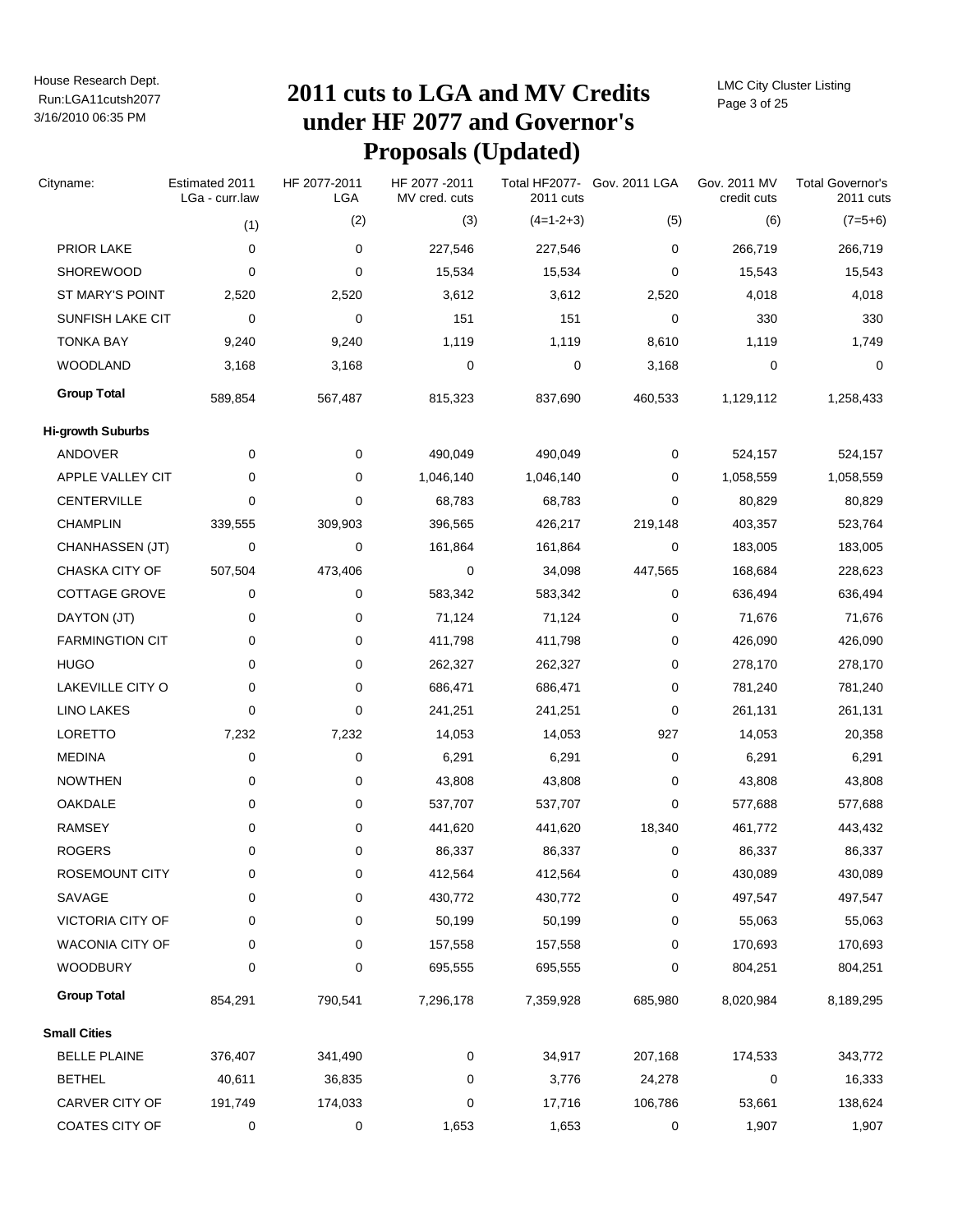# Run:LGA11cutsh2077 **2011 cuts to LGA and MV Credits under HF 2077 and Governor's Proposals (Updated)**

LMC City Cluster Listing Page 4 of 25

| Cityname:                | Estimated 2011<br>LGa - curr.law | HF 2077-2011<br>LGA | HF 2077-2011<br>MV cred. cuts | 2011 cuts   | Total HF2077- Gov. 2011 LGA | Gov. 2011 MV<br>credit cuts | <b>Total Governor's</b><br>2011 cuts |
|--------------------------|----------------------------------|---------------------|-------------------------------|-------------|-----------------------------|-----------------------------|--------------------------------------|
|                          | (1)                              | (2)                 | (3)                           | $(4=1-2+3)$ | (5)                         | (6)                         | $(7=5+6)$                            |
| COLOGNE CITY OF          | 119,946                          | 119,946             | 0                             | 0           | 85,566                      | 12,508                      | 46,888                               |
| <b>COLUMBUS</b>          | 0                                | 0                   | 59,019                        | 59,019      | 0                           | 71,909                      | 71,909                               |
| <b>EAST BETHEL</b>       | 0                                | 0                   | 228,932                       | 228,932     | $\Omega$                    | 237,323                     | 237,323                              |
| ELKO/NEW MARKE           | 293,146                          | 282,801             | 0                             | 10,345      | 91,670                      | 0                           | 201,476                              |
| <b>EXCELSIOR</b>         | 82,985                           | 82,985              | 4,907                         | 4,907       | 4,503                       | 7,528                       | 86,010                               |
| <b>FALCON HEIGHTS</b>    | 469,289                          | 427,700             | 0                             | 41,589      | 292,274                     | 0                           | 177,015                              |
| <b>FOREST LAKE</b>       | 0                                | 0                   | 299,820                       | 299,820     | $\Omega$                    | 311,889                     | 311,889                              |
| <b>GRANT</b>             | 0                                | 0                   | 7,237                         | 7,237       | 0                           | 11,303                      | 11,303                               |
| <b>HAMBURG CITY OF</b>   | 62,952                           | 57,026              | 0                             | 5,926       | 39,557                      | 0                           | 23,395                               |
| <b>HAMPTON CITY OF</b>   | 98,804                           | 89,475              | 0                             | 9,329       | 80,572                      | 0                           | 18,232                               |
| <b>HILLTOP</b>           | 136,790                          | 123,804             | $\mathbf 0$                   | 12,986      | 97,780                      | 0                           | 39,010                               |
| JORDAN                   | 198,046                          | 180,284             | 24,783                        | 42,545      | 119,666                     | 119,717                     | 198,097                              |
| LAKE SAINT CROIX         | 57,564                           | 52,321              | 0                             | 5,243       | 33,373                      | 36,547                      | 60,738                               |
| LANDFALL                 | 133,503                          | 117,195             | 0                             | 16,308      | 120,293                     | 0                           | 13,210                               |
| LAUDERDALE               | 661,524                          | 598,324             | 0                             | 63,200      | 485,368                     | 0                           | 176,156                              |
| <b>LEXINGTON</b>         | 402,412                          | 384,132             | 0                             | 18,280      | 271,114                     | 0                           | 131,298                              |
| LILYDALE CITY OF         | 4,059                            | 4,059               | 18,851                        | 18,851      | 2,206                       | 18,851                      | 20,704                               |
| <b>MAPLE PLAIN</b>       | 359,745                          | 335,181             | 0                             | 24,564      | 270,130                     | 0                           | 89,615                               |
| <b>MARINE ON SAINT</b>   | 0                                | 0                   | 8,403                         | 8,403       | 0                           | 8,417                       | 8,417                                |
| MAYER CITY OF            | 384,798                          | 348,185             | 0                             | 36,613      | 313,699                     | 0                           | 71,099                               |
| <b>MENDOTA CITY OF</b>   | 25,000                           | 25,000              | 0                             | 0           | 25,000                      | 0                           | 0                                    |
| <b>MIESVILLE CITY OF</b> | 1,002                            | 1,002               | 2,439                         | 2,439       | 944                         | 3,521                       | 3,579                                |
| <b>MOUND</b>             | 0                                | 0                   | 161,031                       | 161,031     | 0                           | 161,031                     | 161,031                              |
| <b>NEW GERMANY CI</b>    | 11,743                           | 11,743              | 0                             | 0           | 5,443                       | 5,304                       | 11,604                               |
| NEW TRIER CITY O         | 779                              | 779                 | 0                             | 0           | 192                         | 2,438                       | 3,025                                |
| <b>NEWPORT</b>           | 770,466                          | 745,893             | 0                             | 24,573      | 506,335                     | 0                           | 264,131                              |
| NORTH SAINT PAU          | 2,600,507                        | 2,351,965           | 0                             | 248,542     | 1,303,621                   | 0                           | 1,296,886                            |
| NORWOOD YOUNG            | 256,763                          | 232,947             | 0                             | 23,816      | 141,366                     | 53,509                      | 168,906                              |
| OAK PARK HEIGHT          | 0                                | 0                   | 84,459                        | 84,459      | 0                           | 94,752                      | 94,752                               |
| OSSEO                    | 849,939                          | 777,765             | 0                             | 72,174      | 604,394                     | 0                           | 245,545                              |
| RANDOLPH CITY O          | 17,458                           | 15,878              | 0                             | 1,580       | 10,306                      | 0                           | 7,152                                |
| <b>SCANDIA</b>           | 0                                | 0                   | 60,069                        | 60,069      | 0                           | 60,069                      | 60,069                               |
| SPRING LAKE PAR          | 446,069                          | 406,279             | 112,156                       | 151,946     | 273,283                     | 171,213                     | 343,999                              |
| <b>SPRING PARK</b>       | 72,868                           | 72,868              | 4,235                         | 4,235       | 45,064                      | 4,567                       | 32,371                               |
| ST ANTHONY (JT)          | 0                                | 0                   | 154,686                       | 154,686     | 0                           | 154,686                     | 154,686                              |
| <b>ST BONIFACIUS</b>     | 423,073                          | 382,878             | 0                             | 40,195      | 317,787                     | 0                           | 105,286                              |
| <b>ST FRANCIS</b>        | 328,678                          | 317,464             | 0                             | 11,214      | 283,448                     | 156,119                     | 201,349                              |
| ST PAUL PARK             | 293,958                          | 266,744             | 0                             | 27,214      | 162,740                     | 1,212                       | 132,430                              |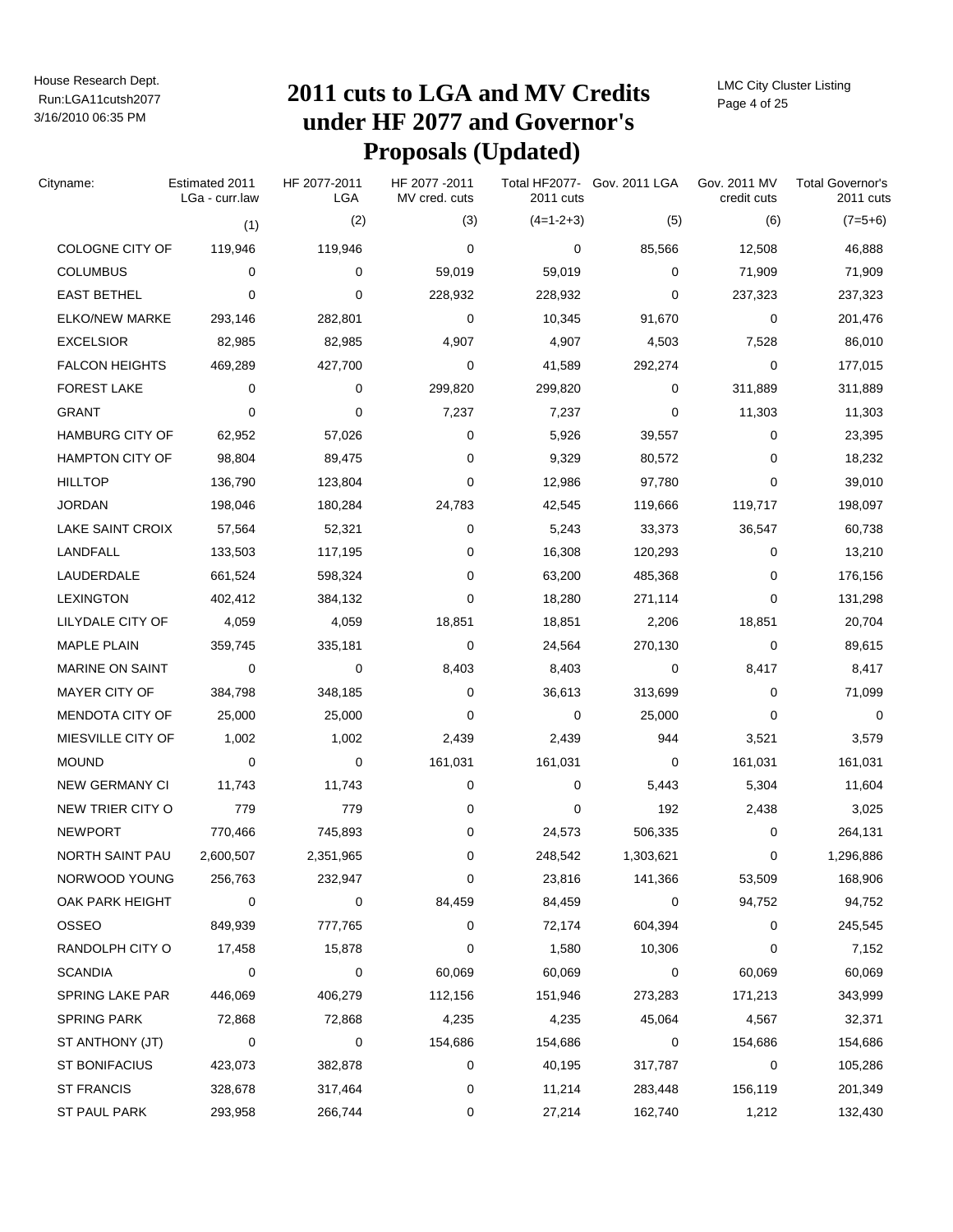# Run:LGA11cutsh2077 **2011 cuts to LGA and MV Credits under HF 2077 and Governor's Proposals (Updated)**

LMC City Cluster Listing Page 5 of 25

| Cityname:              | Estimated 2011<br>LGa - curr.law | HF 2077-2011<br>LGA | HF 2077-2011<br>MV cred. cuts | Total HF2077-<br>2011 cuts | Gov. 2011 LGA | Gov. 2011 MV<br>credit cuts | <b>Total Governor's</b><br>2011 cuts |
|------------------------|----------------------------------|---------------------|-------------------------------|----------------------------|---------------|-----------------------------|--------------------------------------|
|                        | (1)                              | (2)                 | (3)                           | $(4=1-2+3)$                | (5)           | (6)                         | $(7=5+6)$                            |
| <b>VERMILLION CITY</b> | 5.649                            | 5,649               | 0                             | 0                          | 3,530         | 8,285                       | 10,404                               |
| <b>WATERTOWN CITY</b>  | 101,891                          | 93,181              | 33,172                        | 41,882                     | 69,037        | 76,223                      | 109,077                              |
| <b>WILLERNIE</b>       | 75.922                           | 75,922              | 0                             | 0                          | 61.488        | 0                           | 14,434                               |
| <b>Group Total</b>     | 10,356,095                       | 9,539,733           | 1,265,852                     | 2.082.214                  | 6,459,981     | 2,019,022                   | 5,915,136                            |
| <b>Region total</b>    | 197,784,840                      | 180.871.786         | 23.546.692                    | 40,459,746                 | 105,588,472   | 28.070.452                  | 120,266,820                          |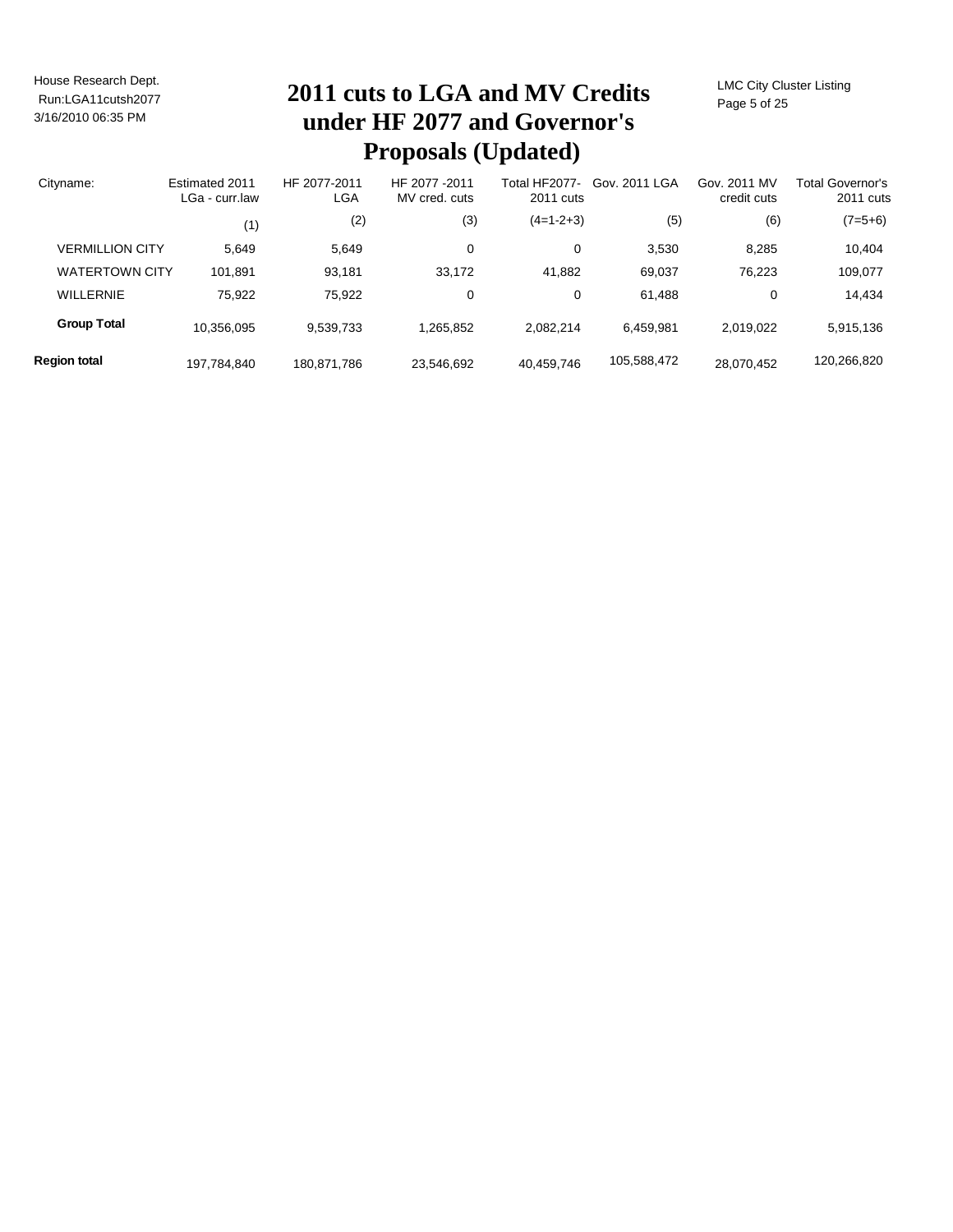# Run:LGA11cutsh2077 **2011 cuts to LGA and MV Credits under HF 2077 and Governor's Proposals (Updated)**

LMC City Cluster Listing Page 6 of 25

| Cityname:                | Estimated 2011<br>LGa - curr.law | HF 2077-2011<br><b>LGA</b> | HF 2077-2011<br>MV cred. cuts | 2011 cuts   | Total HF2077- Gov. 2011 LGA | Gov. 2011 MV<br>credit cuts | <b>Total Governor's</b><br>2011 cuts |
|--------------------------|----------------------------------|----------------------------|-------------------------------|-------------|-----------------------------|-----------------------------|--------------------------------------|
|                          | (1)                              | (2)                        | (3)                           | $(4=1-2+3)$ | (5)                         | (6)                         | $(7=5+6)$                            |
| Non-metro                |                                  |                            |                               |             |                             |                             |                                      |
| <b>Major Cities</b>      |                                  |                            |                               |             |                             |                             |                                      |
| DULUTH CITY OF           | 33,016,689                       | 30,678,047                 | 0                             | 2,338,642   | 22,921,911                  | 0                           | 10,094,778                           |
| <b>MANKATO CITY OF</b>   | 8,453,495                        | 7,803,059                  | 0                             | 650,436     | 5,062,281                   | 0                           | 3,391,214                            |
| MOORHEAD CITY            | 7,944,995                        | 7,618,290                  | 0                             | 326,705     | 4,697,227                   | 0                           | 3,247,768                            |
| <b>ROCHESTER CITY</b>    | 8,659,155                        | 8,659,155                  | 0                             | 0           | 6,098,926                   | 0                           | 2,560,229                            |
| ST CLOUD CITY OF         | 13,486,606                       | 12,497,231                 | 0                             | 989,375     | 8,073,989                   | 0                           | 5,412,617                            |
| <b>Group Total</b>       | 71,560,940                       | 67,255,782                 | 0                             | 4,305,158   | 46,854,334                  | 0                           | 24,706,606                           |
| <b>Regional Centers</b>  |                                  |                            |                               |             |                             |                             |                                      |
| ALBERT LEA CITY          | 5,581,554                        | 5,322,347                  | 0                             | 259,207     | 3,241,422                   | 0                           | 2,340,132                            |
| <b>AUSTIN CITY OF</b>    | 8,301,190                        | 7,762,023                  | 0                             | 539,167     | 6,049,283                   | 0                           | 2,251,907                            |
| <b>BEMIDJI CITY OF</b>   | 3,584,194                        | 3,284,248                  | 0                             | 299,946     | 2,055,192                   | 0                           | 1,529,002                            |
| <b>BRAINERD CITY OF</b>  | 4,381,612                        | 4,120,638                  | 0                             | 260,974     | 2,515,928                   | 0                           | 1,865,684                            |
| CLOQUET CITY OF          | 2,598,799                        | 2,385,148                  | 0                             | 213,651     | 1,473,779                   | 0                           | 1,125,020                            |
| <b>EAST GRAND FOR</b>    | 2,824,130                        | 2,822,663                  | 0                             | 1,467       | 1,916,435                   | 0                           | 907,695                              |
| <b>FAIRMONT CITY OF</b>  | 4,402,621                        | 4,144,397                  | 0                             | 258,224     | 2,915,507                   | 0                           | 1,487,114                            |
| <b>FARIBAULT CITY O</b>  | 5,625,448                        | 5,449,181                  | 0                             | 176,267     | 3,220,181                   | 0                           | 2,405,267                            |
| <b>FERGUS FALLS CIT</b>  | 4,244,383                        | 4,054,679                  | 0                             | 189,704     | 2,466,184                   | 0                           | 1,778,199                            |
| <b>HIBBING CITY OF</b>   | 8,930,212                        | 8,722,466                  | 0                             | 207,746     | 6,868,666                   | 0                           | 2,061,546                            |
| <b>HUTCHINSON CITY</b>   | 2,486,266                        | 2,296,528                  | 0                             | 189,738     | 1,515,221                   | 0                           | 971,045                              |
| MARSHALL CITY O          | 2,658,953                        | 2,516,403                  | 0                             | 142,550     | 1,600,521                   | 0                           | 1,058,432                            |
| NEW ULM CITY OF          | 5,157,788                        | 4,723,272                  | 0                             | 434,516     | 3,173,877                   | 0                           | 1,983,911                            |
| NORTH MANKATO            | 1,959,424                        | 1,811,216                  | 0                             | 148,208     | 1,187,067                   | 0                           | 772,357                              |
| NORTHFIELD CITY          | 3,140,533                        | 2,907,875                  | 0                             | 232,658     | 1,900,080                   | 0                           | 1,240,453                            |
| <b>OWATONNA CITY</b>     | 4,239,068                        | 3,946,763                  | 0                             | 292,305     | 2,634,803                   | 0                           | 1,604,265                            |
| RED WING CITY OF         | 1,822,401                        | 1,711,501                  | 0                             | 110,900     | 1,237,977                   | 487,864                     | 1,072,288                            |
| THIEF RIVER FALL         | 2,815,679                        | 2,660,266                  | 0                             | 155,413     | 1,953,893                   | 0                           | 861,786                              |
| <b>VIRGINIA CITY OF</b>  | 4,662,640                        | 4,456,095                  | 0                             | 206,545     | 3,454,790                   | 0                           | 1,207,850                            |
| <b>WASECA CITY OF</b>    | 2,876,024                        | 2,646,963                  | 0                             | 229,061     | 1,521,228                   | 0                           | 1,354,796                            |
| WILLMAR CITY OF          | 4,740,938                        | 4,482,275                  | 0                             | 258,663     | 2,839,223                   | 0                           | 1,901,715                            |
| <b>WINONA CITY OF</b>    | 10,835,043                       | 10,115,067                 | 0                             | 719,976     | 7,345,891                   | 0                           | 3,489,152                            |
| <b>WORTHINGTON CI</b>    | 3,119,571                        | 3,030,078                  | 0                             | 89,493      | 1,808,094                   | 0                           | 1,311,477                            |
| <b>Group Total</b>       | 100,988,471                      | 95,372,092                 | 0                             | 5,616,379   | 64,895,242                  | 487,864                     | 36,581,093                           |
| <b>Sub-regional Cent</b> |                                  |                            |                               |             |                             |                             |                                      |
| ALEXANDRIA CITY          | 1,758,320                        | 1,599,671                  | $\mathbf 0$                   | 158,649     | 1,045,716                   | 0                           | 712,604                              |
| CANNON FALLS CI          | 691,445                          | 654,810                    | 0                             | 36,635      | 354,707                     | 0                           | 336,738                              |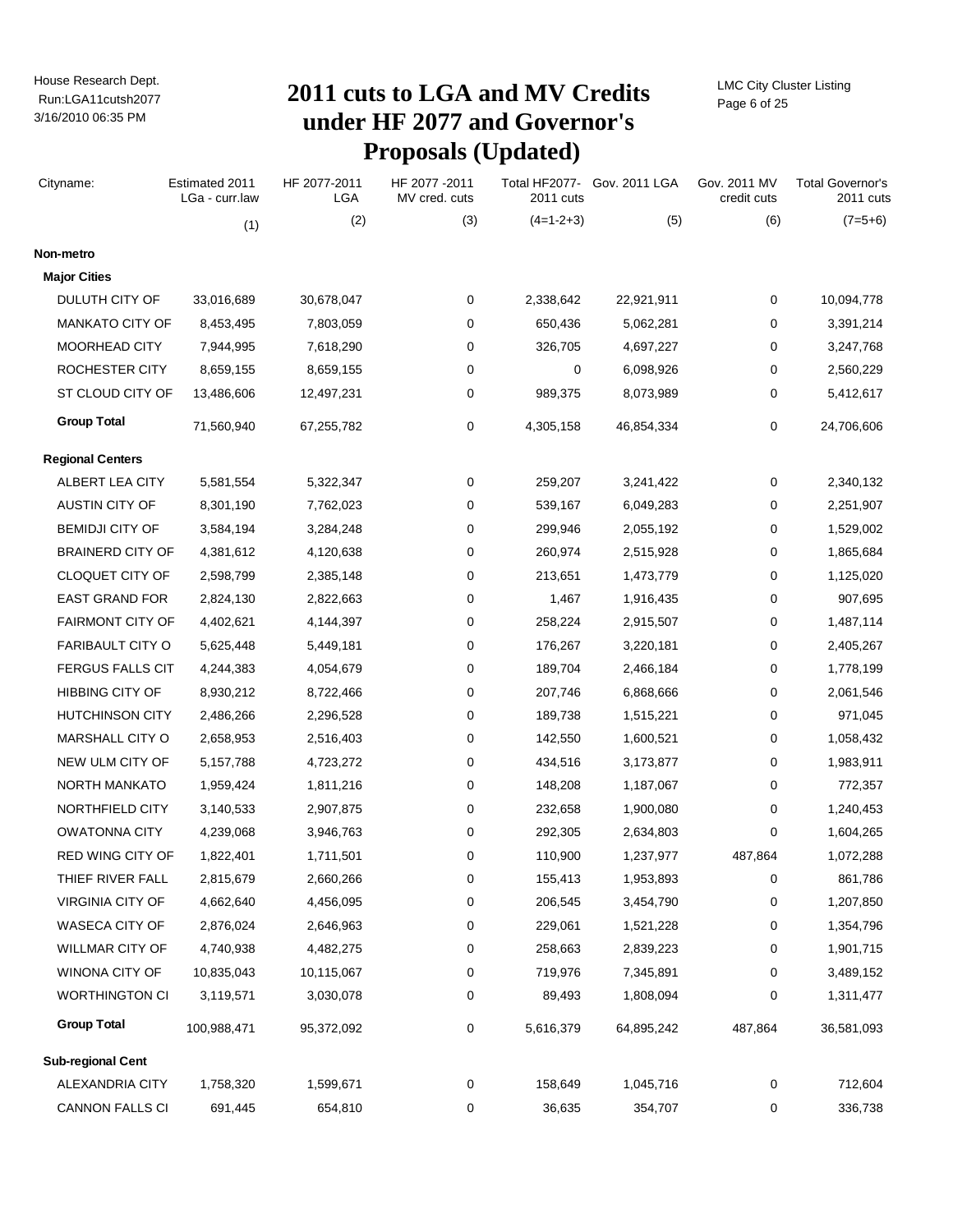# Run:LGA11cutsh2077 **2011 cuts to LGA and MV Credits under HF 2077 and Governor's Proposals (Updated)**

LMC City Cluster Listing Page 7 of 25

| Cityname:               | Estimated 2011<br>LGa - curr.law | HF 2077-2011<br>LGA | HF 2077-2011<br>MV cred. cuts | 2011 cuts   | Total HF2077- Gov. 2011 LGA | Gov. 2011 MV<br>credit cuts | <b>Total Governor's</b><br>2011 cuts |
|-------------------------|----------------------------------|---------------------|-------------------------------|-------------|-----------------------------|-----------------------------|--------------------------------------|
|                         | (1)                              | (2)                 | (3)                           | $(4=1-2+3)$ | (5)                         | (6)                         | $(7=5+6)$                            |
| DETROIT LAKES CI        | 1,053,688                        | 958,760             | 0                             | 94,928      | 629,150                     | 0                           | 424,538                              |
| <b>GRAND MARAIS CI</b>  | 155,889                          | 155,889             | 0                             | 0           | 77,253                      | 0                           | 78,636                               |
| <b>GRAND RAPIDS CI</b>  | 1,349,614                        | 1,349,614           | 0                             | 0           | 705,000                     | 0                           | 644,614                              |
| <b>GRANITE FALLS CI</b> | 909,988                          | 823,000             | 0                             | 86,988      | 455,896                     | 0                           | 454,092                              |
| <b>HINCKLEY CITY OF</b> | 318,679                          | 288,315             | 0                             | 30,364      | 177,176                     | 0                           | 141,503                              |
| <b>HOYT LAKES CITY</b>  | 472,918                          | 443,894             | 0                             | 29,024      | 271,133                     | 0                           | 201,785                              |
| INTL FALLS CITY O       | 4,184,197                        | 3,994,769           | 0                             | 189,428     | 3,284,184                   | 0                           | 900,013                              |
| <b>ISANTI CITY OF</b>   | 536,129                          | 485,300             | 0                             | 50,829      | 275,938                     | 0                           | 260,191                              |
| LITTLE FALLS CITY       | 2,544,084                        | 2,401,852           | 0                             | 142,232     | 1,433,782                   | 0                           | 1,110,302                            |
| MAPLE LAKE CITY         | 539,153                          | 487,674             | 0                             | 51,479      | 374,201                     | 0                           | 164,952                              |
| MORA CITY OF            | 854,519                          | 776,140             | 0                             | 78,379      | 523,665                     | 0                           | 330,854                              |
| PARK RAPIDS CITY        | 451,727                          | 451,727             | 0                             | 0           | 210,745                     | 0                           | 240,982                              |
| PEQUOT LAKES CI         | 74,995                           | 74,995              | 28,153                        | 28,153      | 29,338                      | 72,184                      | 117,841                              |
| PERHAM CITY OF          | 555,911                          | 555,792             | 0                             | 119         | 282,735                     | 0                           | 273,176                              |
| PINE CITY CITY OF       | 580,538                          | 525,408             | 0                             | 55,130      | 297,223                     | 0                           | 283,315                              |
| PINE RIVER CITY O       | 263,980                          | 247,854             | 0                             | 16,126      | 164,907                     | 0                           | 99,073                               |
| PRINCETON CITY          | 775,287                          | 711,432             | 0                             | 63,855      | 397,531                     | 0                           | 377,756                              |
| ROSEAU CITY OF          | 693,097                          | 672,164             | 0                             | 20,933      | 349,847                     | 0                           | 343,250                              |
| RUSH CITY CITY O        | 753,767                          | 706,025             | 0                             | 47,742      | 506,867                     | 0                           | 246,900                              |
| <b>WAITE PARK CITY</b>  | 161,280                          | 161,280             | 141,505                       | 141,505     | 65,722                      | 144,019                     | 239,577                              |
| <b>WALKER CITY OF</b>   | 142,127                          | 130,377             | 0                             | 11,750      | 74,525                      | 15,284                      | 82,886                               |
| <b>WARROAD CITY OF</b>  | 847,195                          | 809,963             | 0                             | 37,232      | 653,660                     | 0                           | 193,535                              |
| <b>Group Total</b>      | 20,668,527                       | 19,466,705          | 169,658                       | 1,371,480   | 12,640,901                  | 231,487                     | 8,259,113                            |
| Urban Fringe            |                                  |                     |                               |             |                             |                             |                                      |
| ALBERTVILLE CITY        | 0                                | 0                   | 104,307                       | 104,307     | 0                           | 112,159                     | 112,159                              |
| <b>ANNANDALE CITY</b>   | 403,849                          | 365,688             | 0                             | 38,161      | 210,068                     | 0                           | 193,781                              |
| <b>BAXTER CITY OF</b>   | 0                                | 0                   | 197,437                       | 197,437     | 0                           | 197,528                     | 197,528                              |
| <b>BECKER CITY OF</b>   | 0                                | 0                   | 64,890                        | 64,890      | 0                           | 71,664                      | 71,664                               |
| <b>BUFFALO CITY OF</b>  | 555,118                          | 533,871             | 0                             | 21,247      | 475,871                     | 277,127                     | 356,374                              |
| BYRON CITY OF           | 296,436                          | 269,112             | 0                             | 27,324      | 166,227                     | 57,364                      | 187,573                              |
| <b>CAMBRIDGE CITY</b>   | 782,925                          | 753,092             | 0                             | 29,833      | 480,947                     | 18,046                      | 320,024                              |
| <b>CLEARWATER CIT</b>   | 208,932                          | 189,157             | 0                             | 19,775      | 151,997                     | 0                           | 56,935                               |
| DELANO CITY OF          | 96,481                           | 88,969              | 42,916                        | 50,428      | 78,232                      | 102,815                     | 121,064                              |
| EAST GULL LAKE C        | 0                                | 0                   | 5,344                         | 5,344       | 0                           | 6,398                       | 6,398                                |
| ELK RIVER CITY OF       | 686,820                          | 686,820             | 221,078                       | 221,078     | 686,820                     | 406,719                     | 406,719                              |
| HANOVER (JT)            | 157,479                          | 148,734             | 0                             | 8,745       | 88,854                      | 43,856                      | 112,481                              |
| HERMANTOWN CIT          | 516,168                          | 494,730             | 0                             | 21,438      | 401,988                     | 0                           | 114,180                              |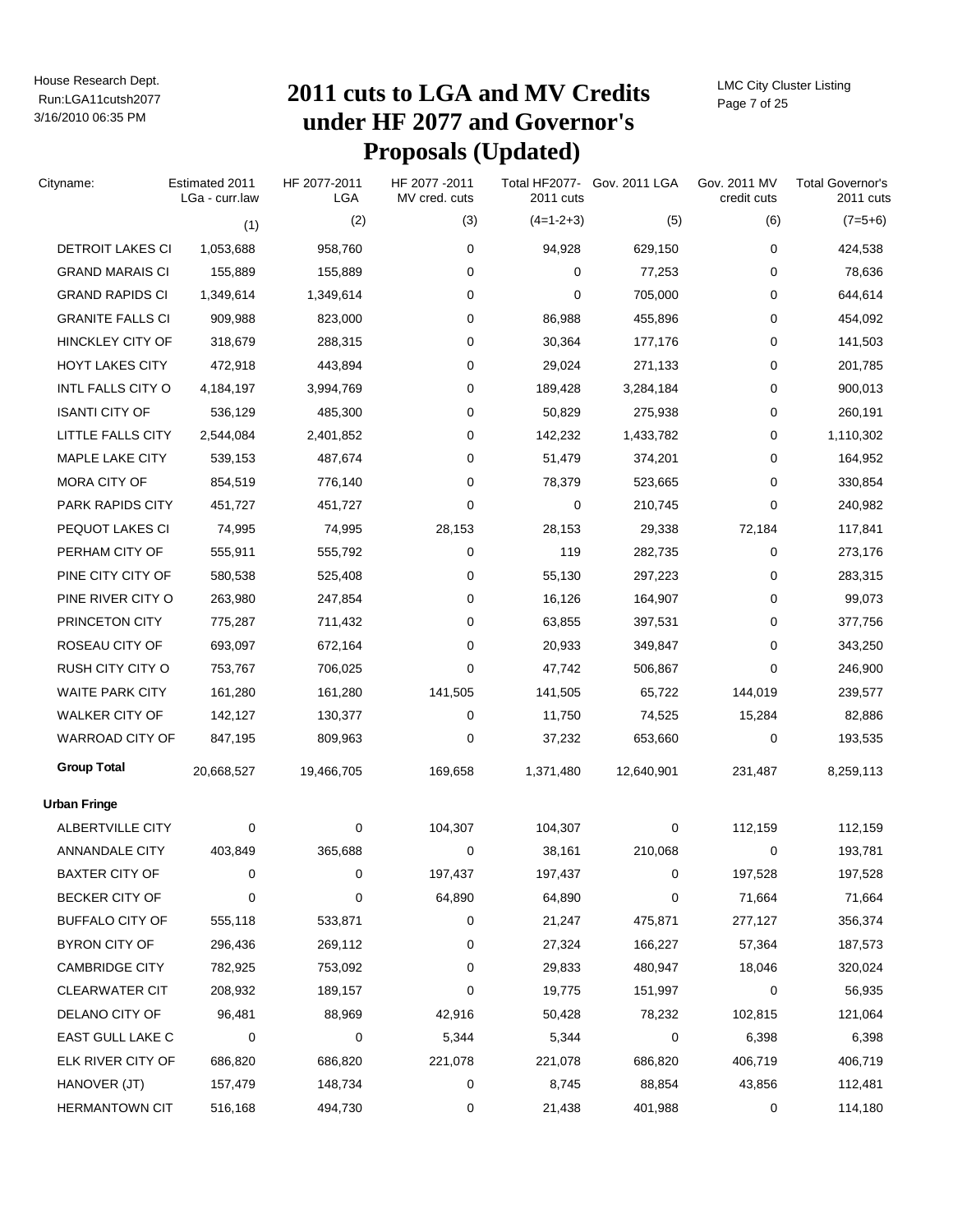# Run:LGA11cutsh2077 **2011 cuts to LGA and MV Credits under HF 2077 and Governor's Proposals (Updated)**

LMC City Cluster Listing Page 8 of 25

| Cityname:               | Estimated 2011<br>LGa - curr.law | HF 2077-2011<br>LGA | HF 2077-2011<br>MV cred. cuts | 2011 cuts   | Total HF2077- Gov. 2011 LGA | Gov. 2011 MV<br>credit cuts | <b>Total Governor's</b><br>2011 cuts |
|-------------------------|----------------------------------|---------------------|-------------------------------|-------------|-----------------------------|-----------------------------|--------------------------------------|
|                         | (1)                              | (2)                 | (3)                           | $(4=1-2+3)$ | (5)                         | (6)                         | $(7=5+6)$                            |
| MONTICELLO CITY         | $\Omega$                         | 0                   | 257,745                       | 257,745     | 0                           | 277,629                     | 277,629                              |
| NORTH BRANCH CI         | 545,516                          | 495,131             | 0                             | 50,385      | 304,077                     | 187,967                     | 429,406                              |
| RICE CITY OF            | 208,922                          | 189,124             | 0                             | 19,798      | 157,416                     | 0                           | 51,506                               |
| SARTELL CITY OF         | 318,885                          | 290,850             | 0                             | 28,035      | 202,538                     | 204,762                     | 321,109                              |
| <b>SAUK RAPIDS CITY</b> | 2,111,752                        | 1,939,508           | 0                             | 172,244     | 1,209,225                   | 0                           | 902,527                              |
| <b>ST AUGUSTA CITY</b>  | 20,338                           | 20,338              | 13,556                        | 13,556      | 0                           | 59,295                      | 79,633                               |
| <b>ST MICHAEL CITY</b>  | 0                                | 0                   | 189,149                       | 189,149     | 0                           | 206,764                     | 206,764                              |
| WYOMING CITY OF         | 325,000                          | 314,406             | 87,721                        | 98,315      | 168,996                     | 135,321                     | 291,325                              |
| <b>ZIMMERMAN CITY</b>   | 350,356                          | 317,873             | 0                             | 32,483      | 193,160                     | 0                           | 157,196                              |
| <b>Group Total</b>      | 7,584,977                        | 7,097,403           | 1,184,143                     | 1,671,717   | 4,976,416                   | 2,365,414                   | 4,973,975                            |
| <b>Stable Rural</b>     |                                  |                     |                               |             |                             |                             |                                      |
| ARLINGTON CITY O        | 775,700                          | 724,683             | 0                             | 51,017      | 507,685                     | 0                           | 268,015                              |
| AVON CITY OF            | 255,542                          | 237,817             | 0                             | 17,725      | 175,961                     | 0                           | 79,581                               |
| <b>BIG LAKE CITY OF</b> | 469,247                          | 425,725             | 0                             | 43,522      | 258,389                     | 165,185                     | 376,043                              |
| <b>BLOOMING PRAIRI</b>  | 800,946                          | 736,277             | 0                             | 64,669      | 530,540                     | 0                           | 270,406                              |
| <b>BRAHAM CITY OF</b>   | 521,229                          | 479,493             | 0                             | 41,736      | 359,499                     | 0                           | 161,730                              |
| <b>BROWNTON CITY</b>    | 254,279                          | 229,964             | 0                             | 24,315      | 146,487                     | 0                           | 107,792                              |
| <b>CENTER CITY CITY</b> | 39,772                           | 39,451              | 0                             | 321         | 17,183                      | 0                           | 22,589                               |
| CHATFIELD CITY O        | 780,545                          | 780,545             | 0                             | 0           | 485,915                     | 0                           | 294,630                              |
| CHISAGO CITY CIT        | 33,688                           | 33,688              | 59,954                        | 59,954      | 28,013                      | 64,646                      | 70,321                               |
| <b>CLARKS GROVE CI</b>  | 177,386                          | 163,311             | 0                             | 14,075      | 123,181                     | 0                           | 54,205                               |
| <b>CLEVELAND CITY</b>   | 133,553                          | 121,048             | 0                             | 12,505      | 82,550                      | 0                           | 51,003                               |
| <b>COHASSET CITY O</b>  | 0                                | 0                   | 39,878                        | 39,878      | 0                           | 41,627                      | 41,627                               |
| COKATO CITY OF          | 565,524                          | 511,697             | 0                             | 53,827      | 287,399                     | 0                           | 278,125                              |
| <b>COLD SPRING CITY</b> | 527,153                          | 527,153             | 0                             | 0           | 273,092                     | 0                           | 254,061                              |
| COTTONWOOD CIT          | 310,907                          | 302,016             | 0                             | 8,891       | 205,123                     | 0                           | 105,784                              |
| <b>CROOKSTON CITY</b>   | 3,458,126                        | 3,362,833           | 0                             | 95,293      | 2,664,976                   | 0                           | 793,150                              |
| CROSSLAKE CITY          | 0                                | 0                   | 28,725                        | 28,725      | 0                           | 29,526                      | 29,526                               |
| DILWORTH CITY O         | 604,440                          | 592,122             | 0                             | 12,318      | 310,635                     | 0                           | 293,805                              |
| DODGE CENTER CI         | 740,350                          | 740,350             | 0                             | 0           | 444,225                     | 0                           | 296,125                              |
| <b>EAGLE LAKE CITY</b>  | 607,929                          | 560,454             | 0                             | 47,475      | 437,393                     | 0                           | 170,536                              |
| ELGIN CITY OF           | 296,430                          | 281,551             | 0                             | 14,879      | 231,723                     | 0                           | 64,707                               |
| ELLENDALE CITY O        | 131,476                          | 124,811             | 0                             | 6,665       | 84,403                      | 0                           | 47,073                               |
| EYOTA CITY OF           | 519,188                          | 491,074             | 0                             | 28,114      | 398,286                     | 0                           | 120,902                              |
| FOLEY CITY OF           | 729,519                          | 729,519             | 0                             | 0           | 426,379                     | 0                           | 303,140                              |
| FREEPORT CITY O         | 91,697                           | 82,988              | 0                             | 8,709       | 46,945                      | 0                           | 44,752                               |
| GAYLORD CITY OF         | 914,532                          | 865,919             | 0                             | 48,613      | 613,198                     | 0                           | 301,334                              |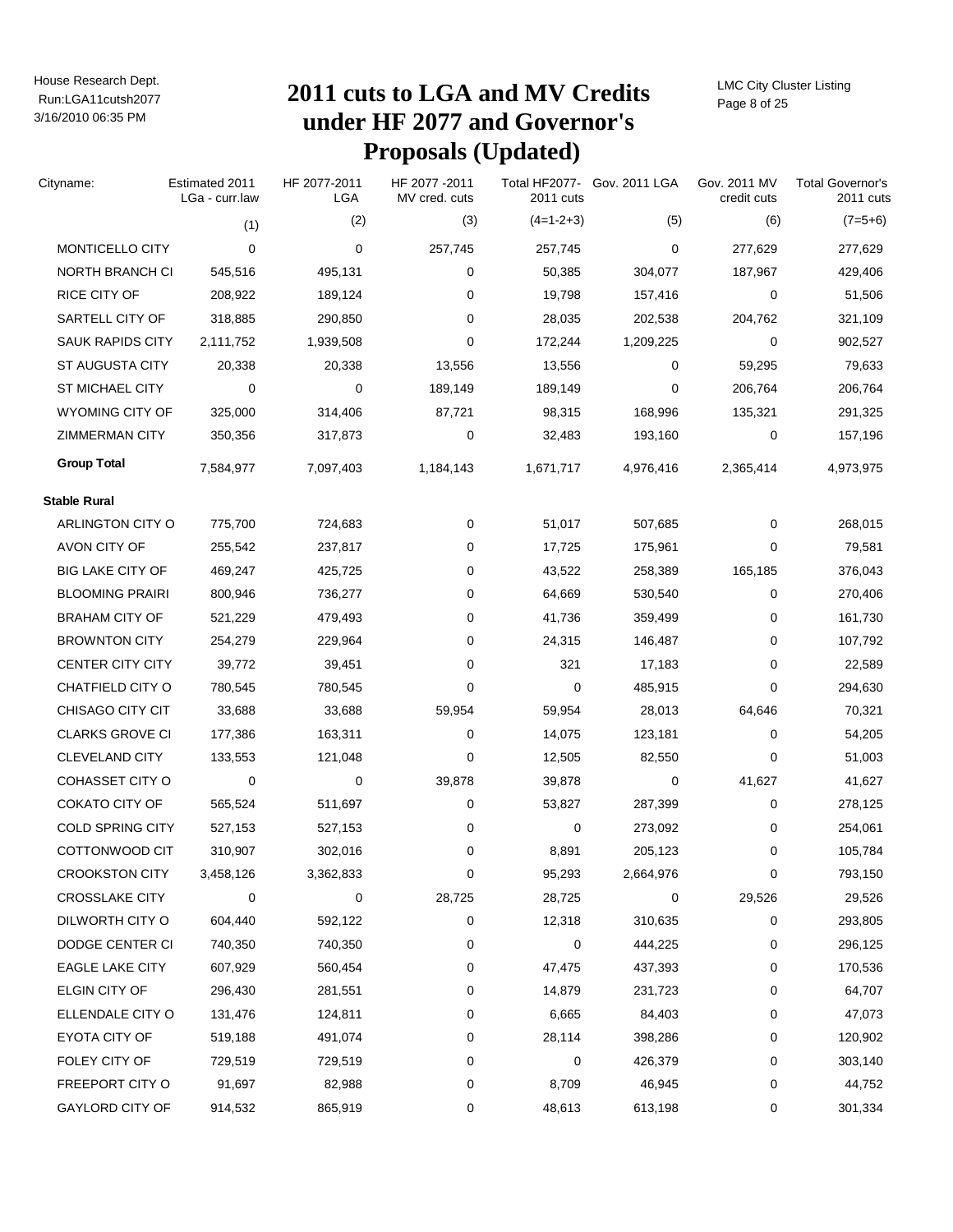# Run:LGA11cutsh2077 **2011 cuts to LGA and MV Credits under HF 2077 and Governor's Proposals (Updated)**

LMC City Cluster Listing Page 9 of 25

| Cityname:                | Estimated 2011<br>LGa - curr.law | HF 2077-2011<br><b>LGA</b> | HF 2077 - 2011<br>MV cred. cuts | 2011 cuts   | Total HF2077- Gov. 2011 LGA | Gov. 2011 MV<br>credit cuts | <b>Total Governor's</b><br>2011 cuts |
|--------------------------|----------------------------------|----------------------------|---------------------------------|-------------|-----------------------------|-----------------------------|--------------------------------------|
|                          | (1)                              | (2)                        | (3)                             | $(4=1-2+3)$ | (5)                         | (6)                         | $(7=5+6)$                            |
| <b>GLENCOE CITY OF</b>   | 1,364,693                        | 1,250,632                  | 0                               | 114,061     | 708,281                     | 0                           | 656,412                              |
| <b>GLENVILLE CITY O</b>  | 193,201                          | 181,068                    | 0                               | 12,133      | 134,324                     | 0                           | 58,877                               |
| <b>GLYNDON CITY OF</b>   | 320,701                          | 300,164                    | 0                               | 20,537      | 228,692                     | 0                           | 92,009                               |
| GOODHUE CITY OF          | 213,827                          | 196,733                    | 0                               | 17,094      | 145,972                     | 0                           | 67,855                               |
| GOODVIEW CITY O          | 196,373                          | 178,406                    | 0                               | 17,967      | 112,432                     | 88,422                      | 172,363                              |
| <b>GRAND MEADOW</b>      | 285,783                          | 266,298                    | 0                               | 19,485      | 179,638                     | 0                           | 106,145                              |
| <b>HARRIS CITY OF</b>    | 218,675                          | 203,220                    | 0                               | 15,455      | 136,191                     | 0                           | 82,484                               |
| HAWLEY CITY OF           | 653,114                          | 628,195                    | 0                               | 24,919      | 468,335                     | 0                           | 184,779                              |
| HAYFIELD CITY OF         | 446,293                          | 405,816                    | 0                               | 40,477      | 282,600                     | 0                           | 163,693                              |
| <b>HECTOR CITY OF</b>    | 372,074                          | 347,051                    | 0                               | 25,023      | 225,298                     | 0                           | 146,776                              |
| <b>HILLS CITY OF</b>     | 150,319                          | 139,043                    | 0                               | 11,276      | 93,307                      | 0                           | 57,012                               |
| <b>HOWARD LAKE CIT</b>   | 610,276                          | 551,938                    | 0                               | 58,338      | 412,915                     | 0                           | 197,361                              |
| <b>JANESVILLE CITY</b>   | 877,492                          | 814,402                    | 0                               | 63,090      | 618,814                     | 0                           | 258,678                              |
| KANDIYOHI CITY O         | 98,333                           | 97,952                     | 0                               | 381         | 69,639                      | 0                           | 28,694                               |
| <b>KASSON CITY OF</b>    | 1,032,865                        | 935,169                    | 0                               | 97,696      | 519,917                     | 0                           | 512,948                              |
| <b>LACRESCENT CITY</b>   | 609,374                          | 565,172                    | 0                               | 44,202      | 314,989                     | 0                           | 294,385                              |
| LAKE CITY CITY OF        | 916,040                          | 830,056                    | 0                               | 85,984      | 486,568                     | 0                           | 429,472                              |
| LAKE CRYSTAL CIT         | 751,540                          | 720,318                    | 0                               | 31,222      | 422,123                     | 0                           | 329,417                              |
| LAKE SHORE CITY          | 0                                | 0                          | 9,664                           | 9,664       | 0                           | 10,218                      | 10,218                               |
| LECENTER CITY O          | 864,385                          | 811,156                    | 0                               | 53,229      | 586,512                     | 0                           | 277,873                              |
| <b>LESTER PRAIRIE CI</b> | 521,405                          | 471,578                    | 0                               | 49,827      | 371,399                     | 0                           | 150,006                              |
| LESUEUR CITY OF          | 991,403                          | 930,468                    | 0                               | 60,935      | 501,566                     | 0                           | 489,837                              |
| LEWISTON CITY O          | 476,278                          | 447,053                    | 0                               | 29,225      | 346,249                     | 0                           | 130,029                              |
| <b>LINDSTROM CITY</b>    | 163,171                          | 148,496                    | 0                               | 14,675      | 97,851                      | 80,227                      | 145,547                              |
| LONSDALE CITY O          | 361,022                          | 361,022                    | 0                               | 0           | 170,388                     | 0                           | 190,634                              |
| <b>MADISON LAKE CIT</b>  | 119,406                          | 119,406                    | 0                               | 0           | 73,217                      | 0                           | 46,189                               |
| MANTORVILLE CIT          | 270,708                          | 248,956                    | 0                               | 21,752      | 175,538                     | 0                           | 95,170                               |
| MAPLETON CITY O          | 596,104                          | 543,978                    | 0                               | 52,126      | 398,768                     | 0                           | 197,336                              |
| MAZEPPA CITY OF          | 169,767                          | 157,568                    | 0                               | 12,199      | 109,024                     | 0                           | 60,743                               |
| MEDFORD CITY OF          | 225,442                          | 204,002                    | 0                               | 21,440      | 150,537                     | $\pmb{0}$                   | 74,905                               |
| MELROSE CITY OF          | 796,988                          | 736,109                    | 0                               | 60,879      | 402,412                     | 0                           | 394,576                              |
| MONTGOMERY CIT           | 822,592                          | 760,654                    | 0                               | 61,938      | 414,648                     | 0                           | 407,944                              |
| MONTROSE CITY O          | 602,968                          | 545,462                    | 0                               | 57,506      | 476,275                     | 0                           | 126,693                              |
| MORRISTOWN CIT           | 284,924                          | 263,279                    | 0                               | 21,645      | 201,392                     | 0                           | 83,532                               |
| MT IRON CITY OF          | 1,443,319                        | 1,313,845                  | 0                               | 129,474     | 960,023                     | 0                           | 483,296                              |
| NEW LONDON CITY          | 338,815                          | 314,232                    | 0                               | 24,583      | 231,151                     | 0                           | 107,664                              |
| <b>NEW PRAGUE</b>        | 872,894                          | 791,146                    | 0                               | 81,748      | 466,879                     | 0                           | 406,015                              |
| NICOLLET CITY OF         | 224,449                          | 203,064                    | 0                               | 21,385      | 145,646                     | 0                           | 78,803                               |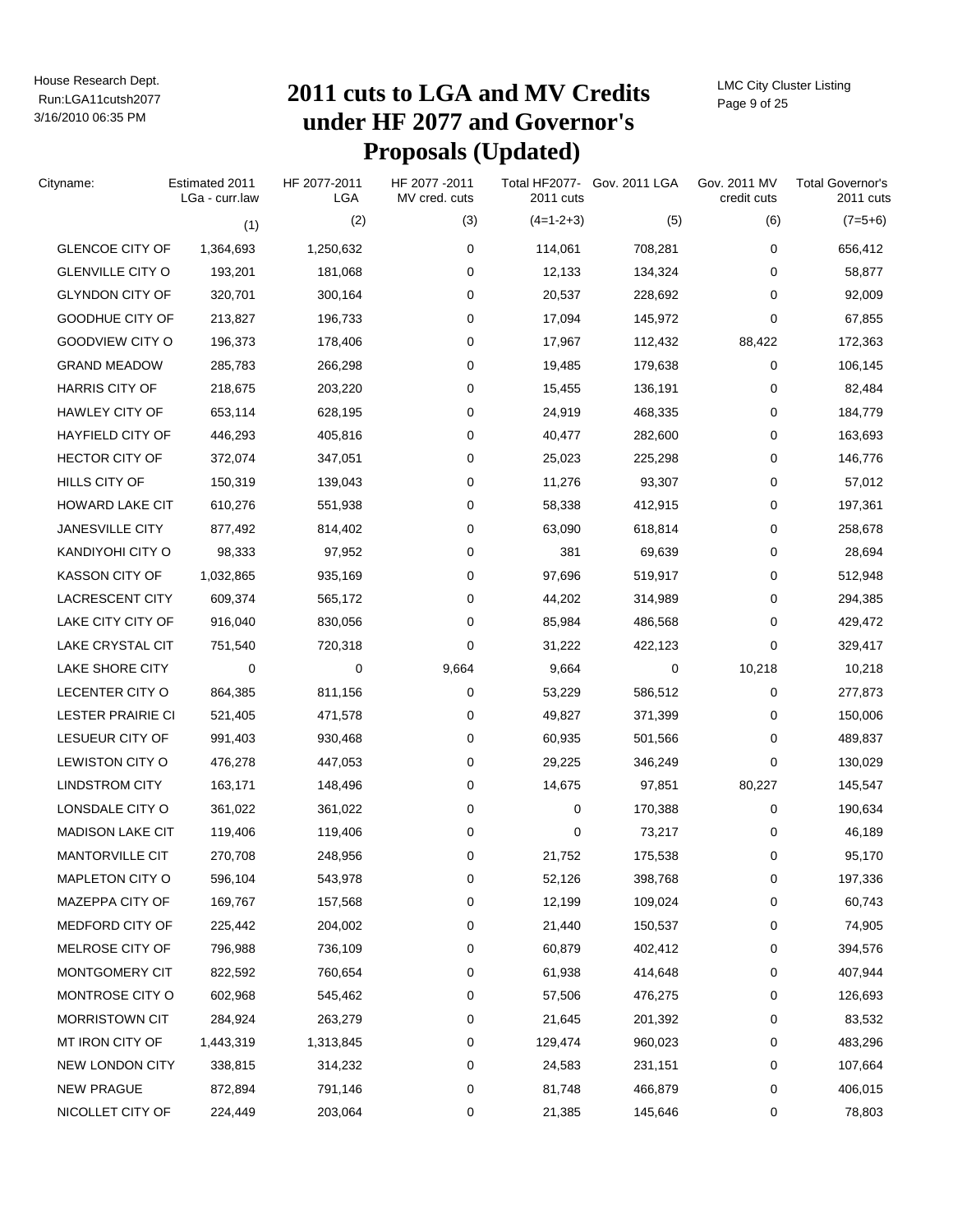# Run:LGA11cutsh2077 **2011 cuts to LGA and MV Credits under HF 2077 and Governor's Proposals (Updated)**

LMC City Cluster Listing Page 10 of 25

| Cityname:               | Estimated 2011<br>LGa - curr.law | HF 2077-2011<br>LGA | HF 2077-2011<br>MV cred. cuts | 2011 cuts   | Total HF2077- Gov. 2011 LGA | Gov. 2011 MV<br>credit cuts | <b>Total Governor's</b><br>2011 cuts |
|-------------------------|----------------------------------|---------------------|-------------------------------|-------------|-----------------------------|-----------------------------|--------------------------------------|
|                         | (1)                              | (2)                 | (3)                           | $(4=1-2+3)$ | (5)                         | (6)                         | $(7=5+6)$                            |
| NISSWA CITY OF          | 12,288                           | 12,288              | 24,870                        | 24,870      | 12,288                      | 24,870                      | 24,870                               |
| ORONOCO CITY O          | 64,676                           | 59,516              | 0                             | 5,160       | 36,572                      | 19,789                      | 47,893                               |
| OTSEGO CITY OF          | 0                                | 0                   | 182,468                       | 182,468     | $\mathbf 0$                 | 236,617                     | 236,617                              |
| PAYNESVILLE CITY        | 814,412                          | 756,261             | 0                             | 58,151      | 552,015                     | 0                           | 262,397                              |
| PINE ISLAND CITY        | 679,271                          | 644,359             | 0                             | 34,912      | 397,951                     | 0                           | 281,320                              |
| PLAINVIEW CITY O        | 741,530                          | 670,896             | 0                             | 70,634      | 375,868                     | 0                           | 365,662                              |
| PRESTON CITY OF         | 571,183                          | 547,610             | 0                             | 23,573      | 388,680                     | 0                           | 182,503                              |
| PROCTOR CITY OF         | 1,081,724                        | 1,070,965           | 0                             | 10,759      | 742,755                     | 0                           | 338,969                              |
| RICHMOND CITY O         | 313,344                          | 292,904             | 0                             | 20,440      | 214,653                     | 0                           | 98,691                               |
| ROCK CREEK CITY         | 134,405                          | 134,405             | 0                             | 0           | 102,952                     | 0                           | 31,453                               |
| ROCKFORD (JT)           | 356,287                          | 323,007             | 0                             | 33,280      | 192,085                     | 0                           | 164,202                              |
| ROCKVILLE CITY O        | 0                                | 0                   | 46,714                        | 46,714      | 0                           | 46,714                      | 46,714                               |
| ROLLINGSTONE CI         | 145,378                          | 133,767             | 0                             | 11,611      | 102,428                     | 0                           | 42,950                               |
| <b>RUSHFORD VILLAG</b>  | 67,455                           | 67,455              | 0                             | 0           | 45,423                      | 0                           | 22,032                               |
| SABIN CITY OF           | 75,114                           | 73,496              | 0                             | 1,618       | 51,360                      | 0                           | 23,754                               |
| <b>SCANLON CITY OF</b>  | 175,093                          | 175,093             | 0                             | 0           | 82,581                      | 0                           | 92,512                               |
| SILVER LAKE CITY        | 180,832                          | 164,800             | 0                             | 16,032      | 97,728                      | 0                           | 83,104                               |
| SPICER CITY OF          | 104,148                          | 101,259             | 0                             | 2,889       | 55,247                      | 28,265                      | 77,166                               |
| <b>ST CHARLES CITY</b>  | 888,668                          | 840,133             | 0                             | 48,535      | 477,847                     | 0                           | 410,821                              |
| ST CLAIR CITY OF        | 195,957                          | 178,500             | 0                             | 17,457      | 132,642                     | 0                           | 63,315                               |
| ST JOSEPH CITY O        | 1,030,884                        | 1,030,884           | 0                             | 0           | 630,848                     | 0                           | 400,036                              |
| ST PETER CITY OF        | 3,138,976                        | 2,862,256           | 0                             | 276,720     | 1,960,925                   | 0                           | 1,178,051                            |
| ST STEPHEN CITY         | 113,203                          | 105,818             | 0                             | 7,385       | 79,084                      | 0                           | 34,119                               |
| STACY CITY OF           | 318,641                          | 288,282             | 0                             | 30,359      | 229,634                     | 0                           | 89,007                               |
| <b>STEWARTVILLE CI</b>  | 848,439                          | 767,894             | 0                             | 80,545      | 434,818                     | 0                           | 413,621                              |
| STOCKTON CITY O         | 165,207                          | 151,774             | 0                             | 13,433      | 129,577                     | 0                           | 35,630                               |
| <b>TAYLORS FALLS CI</b> | 210,498                          | 195,187             | 0                             | 15,311      | 146,351                     | 0                           | 64,147                               |
| <b>WABASHA CITY OF</b>  | 734,526                          | 681,053             | $\pmb{0}$                     | 53,473      | 375,958                     | 0                           | 358,568                              |
| <b>WANAMINGO CITY</b>   | 232,705                          | 221,464             | $\pmb{0}$                     | 11,241      | 148,962                     | 0                           | 83,743                               |
| <b>WATERVILLE CITY</b>  | 552,320                          | 519,688             | 0                             | 32,632      | 323,173                     | 0                           | 229,147                              |
| WAVERLY CITY OF         | 52,164                           | 52,164              | 0                             | 0           | 16,869                      | 43,251                      | 78,546                               |
| <b>WEST CONCORD C</b>   | 280,041                          | 255,274             | 0                             | 24,767      | 177,364                     | 0                           | 102,677                              |
| WINSTED CITY OF         | 715,413                          | 651,453             | 0                             | 63,960      | 449,553                     | 0                           | 265,860                              |
| <b>ZUMBROTA CITY O</b>  | 584,888                          | 533,305             | 0                             | 51,583      | 298,764                     | 0                           | 286,124                              |
| <b>Group Total</b>      | 48,775,841                       | 45,690,806          | 392,273                       | 3,477,308   | 30,441,645                  | 879,357                     | 19,213,553                           |
| Lo-Income Rural         |                                  |                     |                               |             |                             |                             |                                      |
| ADA CITY OF             | 666,925                          | 630,289             | 0                             | 36,636      | 442,954                     | 0                           | 223,971                              |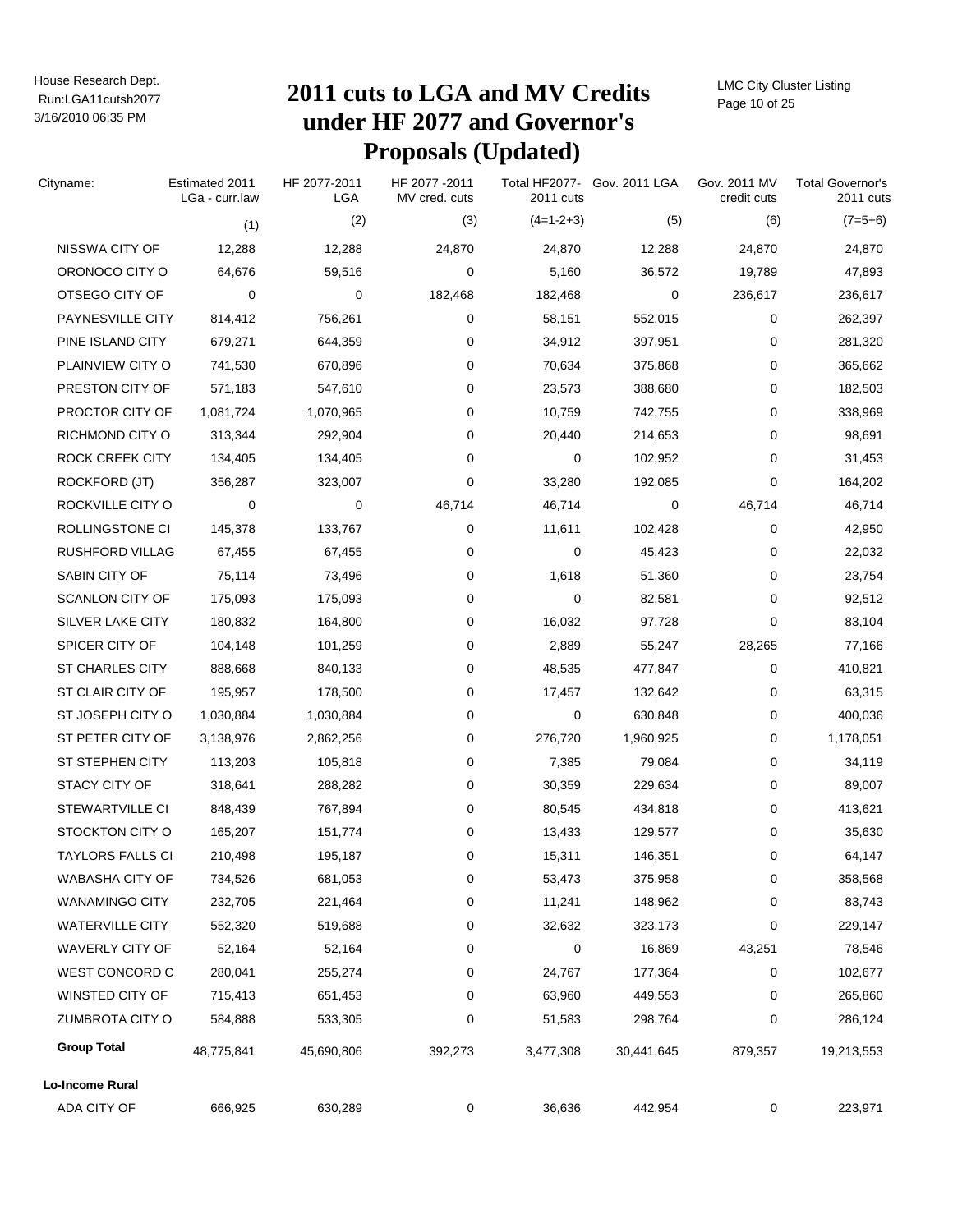# Run:LGA11cutsh2077 **2011 cuts to LGA and MV Credits under HF 2077 and Governor's Proposals (Updated)**

LMC City Cluster Listing Page 11 of 25

| Cityname:               | Estimated 2011<br>LGa - curr.law | HF 2077-2011<br><b>LGA</b> | HF 2077 - 2011<br>MV cred. cuts | 2011 cuts   | Total HF2077- Gov. 2011 LGA | Gov. 2011 MV<br>credit cuts | <b>Total Governor's</b><br>2011 cuts |
|-------------------------|----------------------------------|----------------------------|---------------------------------|-------------|-----------------------------|-----------------------------|--------------------------------------|
|                         | (1)                              | (2)                        | (3)                             | $(4=1-2+3)$ | (5)                         | (6)                         | $(7=5+6)$                            |
| ADAMS CITY OF           | 219,972                          | 208,384                    | 0                               | 11,588      | 139,683                     | 0                           | 80,289                               |
| ADRIAN CITY OF          | 449,066                          | 415,933                    | 0                               | 33,133      | 279,724                     | 0                           | 169,342                              |
| <b>AITKIN CITY OF</b>   | 834,358                          | 828,023                    | 0                               | 6,335       | 660,353                     | 0                           | 174,005                              |
| ALBANY CITY OF          | 772,391                          | 703,925                    | 0                               | 68,466      | 545,267                     | 0                           | 227,124                              |
| ALDEN CITY OF           | 153,592                          | 145,081                    | 0                               | 8,511       | 88,195                      | 0                           | 65,397                               |
| AMBOY CITY OF           | 134,662                          | 123,505                    | 0                               | 11,157      | 77,296                      | 0                           | 57,366                               |
| APPLETON CITY O         | 1,159,374                        | 1,124,008                  | 0                               | 35,366      | 709,117                     | 0                           | 450,257                              |
| ARGYLE CITY OF          | 209,234                          | 197,165                    | 0                               | 12,069      | 123,616                     | 0                           | 85,618                               |
| ATWATER CITY OF         | 289,209                          | 267,803                    | 0                               | 21,406      | 159,923                     | 0                           | 129,286                              |
| AURORA CITY OF          | 706,404                          | 682,760                    | 0                               | 23,644      | 486,225                     | 0                           | 220,179                              |
| <b>BABBITT CITY OF</b>  | 384,106                          | 374,561                    | 0                               | 9,545       | 284,461                     | 0                           | 99,645                               |
| <b>BAGLEY CITY OF</b>   | 476,115                          | 430,513                    | 0                               | 45,602      | 281,710                     | 0                           | 194,405                              |
| <b>BALATON CITY OF</b>  | 207,403                          | 198,557                    | 0                               | 8,846       | 129,557                     | 0                           | 77,846                               |
| <b>BARNESVILLE CITY</b> | 733,421                          | 733,421                    | 0                               | 0           | 512,450                     | 0                           | 220,971                              |
| <b>BATTLE LAKE CITY</b> | 76,020                           | 76,020                     | 0                               | 0           | 29,886                      | 3,501                       | 49,635                               |
| <b>BAUDETTE CITY O</b>  | 321,636                          | 320,441                    | 0                               | 1,195       | 204,298                     | 0                           | 117,338                              |
| <b>BELGRADE CITY O</b>  | 193,452                          | 179,957                    | 0                               | 13,495      | 120,347                     | 0                           | 73,105                               |
| <b>BENSON CITY OF</b>   | 897,970                          | 897,970                    | 0                               | 0           | 508,810                     | 0                           | 389,160                              |
| <b>BERTHA CITY OF</b>   | 140,200                          | 132,871                    | 0                               | 7,329       | 79,741                      | 0                           | 60,459                               |
| <b>BIRD ISLAND CITY</b> | 436,800                          | 416,429                    | 0                               | 20,371      | 288,894                     | 0                           | 147,906                              |
| <b>BIWABIK CITY OF</b>  | 302,515                          | 302,515                    | 0                               | 0           | 202,235                     | 0                           | 100,280                              |
| <b>BLACKDUCK CITY</b>   | 219,952                          | 198,924                    | 0                               | 21,028      | 134,121                     | 0                           | 85,831                               |
| <b>BLUE EARTH CITY</b>  | 1,776,607                        | 1,691,069                  | 0                               | 85,538      | 1,300,644                   | 0                           | 475,963                              |
| <b>BOVEY CITY OF</b>    | 251,002                          | 251,002                    | 0                               | 0           | 169,467                     | 0                           | 81,535                               |
| <b>BRECKENRIDGE CI</b>  | 1,368,097                        | 1,281,307                  | 0                               | 86,790      | 938,565                     | 0                           | 429,532                              |
| BREWSTER CITY O         | 194,497                          | 179,018                    | 0                               | 15,479      | 145,974                     | 0                           | 48,523                               |
| <b>BROOTEN CITY OF</b>  | 142,700                          | 138,694                    | 0                               | 4,006       | 72,294                      | 0                           | 70,406                               |
| <b>BROWERVILLE CIT</b>  | 220,038                          | 206,697                    | 0                               | 13,341      | 147,039                     | 0                           | 72,999                               |
| <b>BROWNS VALLEY</b>    | 366,507                          | 357,430                    | 0                               | 9,077       | 285,555                     | 0                           | 80,952                               |
| <b>BROWNSDALE CIT</b>   | 184,699                          | 167,066                    | 0                               | 17,633      | 118,390                     | 0                           | 66,309                               |
| <b>BUFFALO LAKE CIT</b> | 215,764                          | 203,623                    | 0                               | 12,141      | 137,279                     | 0                           | 78,485                               |
| <b>BUHL CITY OF</b>     | 326,569                          | 326,569                    | 0                               | 0           | 214,099                     | 0                           | 112,470                              |
| <b>BUTTERFIELD CITY</b> | 172,213                          | 156,518                    | 0                               | 15,695      | 101,954                     | 0                           | 70,259                               |
| CALEDONIA CITY O        | 1,003,894                        | 961,258                    | 0                               | 42,636      | 627,477                     | 0                           | 376,417                              |
| CANBY CITY OF           | 789,495                          | 742,608                    | 0                               | 46,887      | 534,458                     | 0                           | 255,037                              |
| CARLTON CITY OF         | 236,833                          | 226,274                    | 0                               | 10,559      | 150,312                     | 0                           | 86,521                               |
| CASS LAKE CITY O        | 440,960                          | 408,287                    | 0                               | 32,673      | 319,184                     | 0                           | 121,776                              |
| CHISHOLM CITY O         | 3,047,708                        | 2,920,187                  | 0                               | 127,521     | 2,387,852                   | 0                           | 659,856                              |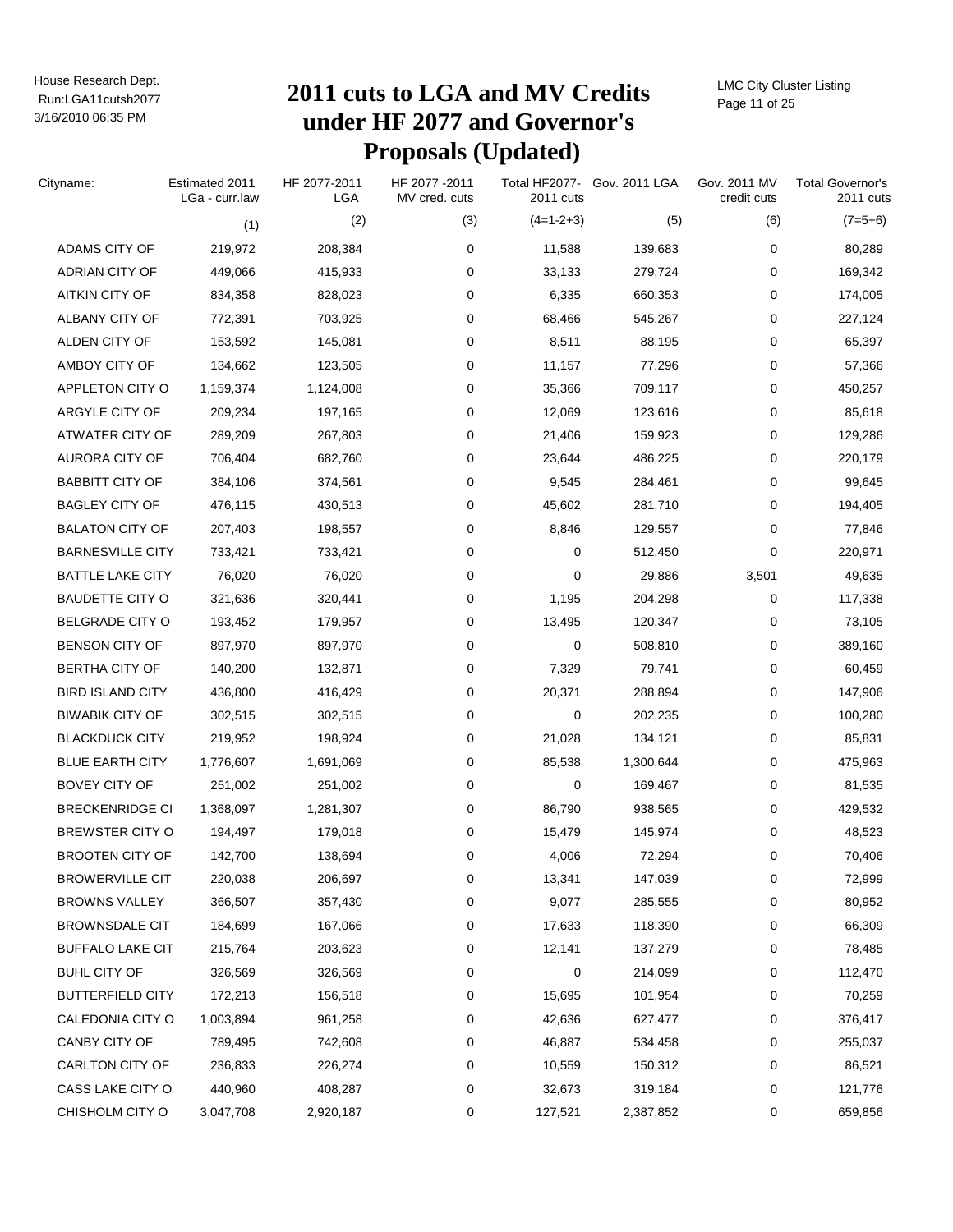# Run:LGA11cutsh2077 **2011 cuts to LGA and MV Credits under HF 2077 and Governor's Proposals (Updated)**

LMC City Cluster Listing Page 12 of 25

| Cityname:               | Estimated 2011<br>LGa - curr.law | HF 2077-2011<br>LGA | HF 2077-2011<br>MV cred. cuts | 2011 cuts   | Total HF2077- Gov. 2011 LGA | Gov. 2011 MV<br>credit cuts | <b>Total Governor's</b><br>2011 cuts |
|-------------------------|----------------------------------|---------------------|-------------------------------|-------------|-----------------------------|-----------------------------|--------------------------------------|
|                         | (1)                              | (2)                 | (3)                           | $(4=1-2+3)$ | (5)                         | (6)                         | $(7=5+6)$                            |
| CHOKIO CITY OF          | 124,058                          | 119,050             | 0                             | 5,008       | 70,520                      | 0                           | 53,538                               |
| <b>CLARA CITY CITY</b>  | 433,959                          | 418,456             | 0                             | 15,503      | 282,040                     | 0                           | 151,919                              |
| <b>CLAREMONT CITY</b>   | 164,874                          | 149,129             | 0                             | 15,745      | 90,921                      | 0                           | 73,953                               |
| <b>CLARISSA CITY OF</b> | 168,555                          | 154,531             | 0                             | 14,024      | 84,684                      | 0                           | 83,871                               |
| <b>CLARKFIELD CITY</b>  | 361,861                          | 344,785             | 0                             | 17,076      | 243,010                     | 0                           | 118,851                              |
| <b>CLEARBROOK CIT</b>   | 157,619                          | 142,852             | 0                             | 14,767      | 87,576                      | 0                           | 70,043                               |
| <b>CLINTON CITY OF</b>  | 140,066                          | 137,750             | 0                             | 2,316       | 89,680                      | 0                           | 50,386                               |
| COLERAINE CITY O        | 359,894                          | 335,951             | 0                             | 23,943      | 204,736                     | 0                           | 155,158                              |
| COOK CITY OF            | 163,611                          | 156,578             | 0                             | 7,033       | 113,860                     | 0                           | 49,751                               |
| <b>COSMOS CITY OF</b>   | 134,991                          | 128,232             | 0                             | 6,759       | 71,548                      | 0                           | 63,443                               |
| <b>CROSBY CITY OF</b>   | 917,325                          | 859,960             | 0                             | 57,365      | 594,195                     | 0                           | 323,130                              |
| DANUBE CITY OF          | 142,036                          | 133,480             | 0                             | 8,556       | 81,716                      | 0                           | 60,320                               |
| DASSEL CITY OF          | 373,895                          | 354,749             | 0                             | 19,146      | 252,095                     | 0                           | 121,800                              |
| DAWSON CITY OF          | 639,099                          | 604,084             | 0                             | 35,015      | 442,394                     | 0                           | 196,705                              |
| DEER RIVER CITY         | 302,041                          | 281,506             | 0                             | 20,535      | 187,398                     | 0                           | 114,643                              |
| DEERWOOD CITY           | 30,564                           | 30,564              | 0                             | 0           | 5,289                       | 19,671                      | 44,946                               |
| <b>EAGLE BEND CITY</b>  | 166,643                          | 156,373             | 0                             | 10,270      | 87,718                      | 0                           | 78,925                               |
| EDEN VALLEY CITY        | 244,666                          | 223,489             | 0                             | 21,177      | 144,277                     | 0                           | 100,389                              |
| <b>EDGERTON CITY O</b>  | 310,743                          | 293,365             | 0                             | 17,378      | 199,054                     | 0                           | 111,689                              |
| <b>ELBOW LAKE CITY</b>  | 432,030                          | 404,722             | 0                             | 27,308      | 264,077                     | 0                           | 167,953                              |
| <b>ELLSWORTH CITY</b>   | 171,443                          | 161,977             | 0                             | 9,466       | 105,336                     | 0                           | 66,107                               |
| <b>ELMORE CITY OF</b>   | 228,314                          | 216,939             | 0                             | 11,375      | 143,109                     | 0                           | 85,205                               |
| ELY CITY OF             | 2,004,787                        | 1,872,831           | 0                             | 131,956     | 1,466,996                   | 0                           | 537,791                              |
| <b>EMILY CITY OF</b>    | 0                                | 0                   | 20,555                        | 20,555      | 0                           | 20,555                      | 20,555                               |
| <b>EVANSVILLE CITY</b>  | 127,909                          | 116,945             | 0                             | 10,964      | 73,051                      | 0                           | 54,858                               |
| EVELETH CITY OF         | 2,458,170                        | 2,349,886           | 0                             | 108,284     | 1,936,576                   | 0                           | 521,594                              |
| <b>FAIRFAX CITY OF</b>  | 478,892                          | 452,219             | 0                             | 26,673      | 309,044                     | 0                           | 169,848                              |
| FERTILE CITY OF         | 278,939                          | 258,571             | 0                             | 20,368      | 181,383                     | 0                           | 97,556                               |
| FLOODWOOD CITY          | 142,843                          | 129,204             | 0                             | 13,639      | 71,840                      | 0                           | 71,003                               |
| <b>FOSSTON CITY OF</b>  | 631,618                          | 601,143             | 0                             | 30,475      | 428,528                     | 0                           | 203,090                              |
| <b>FRANKLIN CITY OF</b> | 141,369                          | 132,445             | 0                             | 8,924       | 76,210                      | 0                           | 65,159                               |
| <b>FRAZEE CITY OF</b>   | 510,359                          | 470,599             | 0                             | 39,760      | 360,482                     | 0                           | 149,877                              |
| FULDA CITY OF           | 457,242                          | 447,680             | 0                             | 9,562       | 301,975                     | 0                           | 155,267                              |
| <b>GIBBON CITY OF</b>   | 227,206                          | 216,241             | 0                             | 10,965      | 136,723                     | 0                           | 90,483                               |
| <b>GILBERT CITY OF</b>  | 810,390                          | 764,545             | 0                             | 45,845      | 562,145                     | 0                           | 248,245                              |
| <b>GLENWOOD CITY</b>    | 799,218                          | 739,159             | 0                             | 60,059      | 437,514                     | 0                           | 361,704                              |
| <b>GOOD THUNDER CI</b>  | 156,033                          | 146,720             | 0                             | 9,313       | 102,407                     | 0                           | 53,626                               |
| <b>GRACEVILLE CITY</b>  | 200,336                          | 186,442             | 0                             | 13,894      | 119,972                     | 0                           | 80,364                               |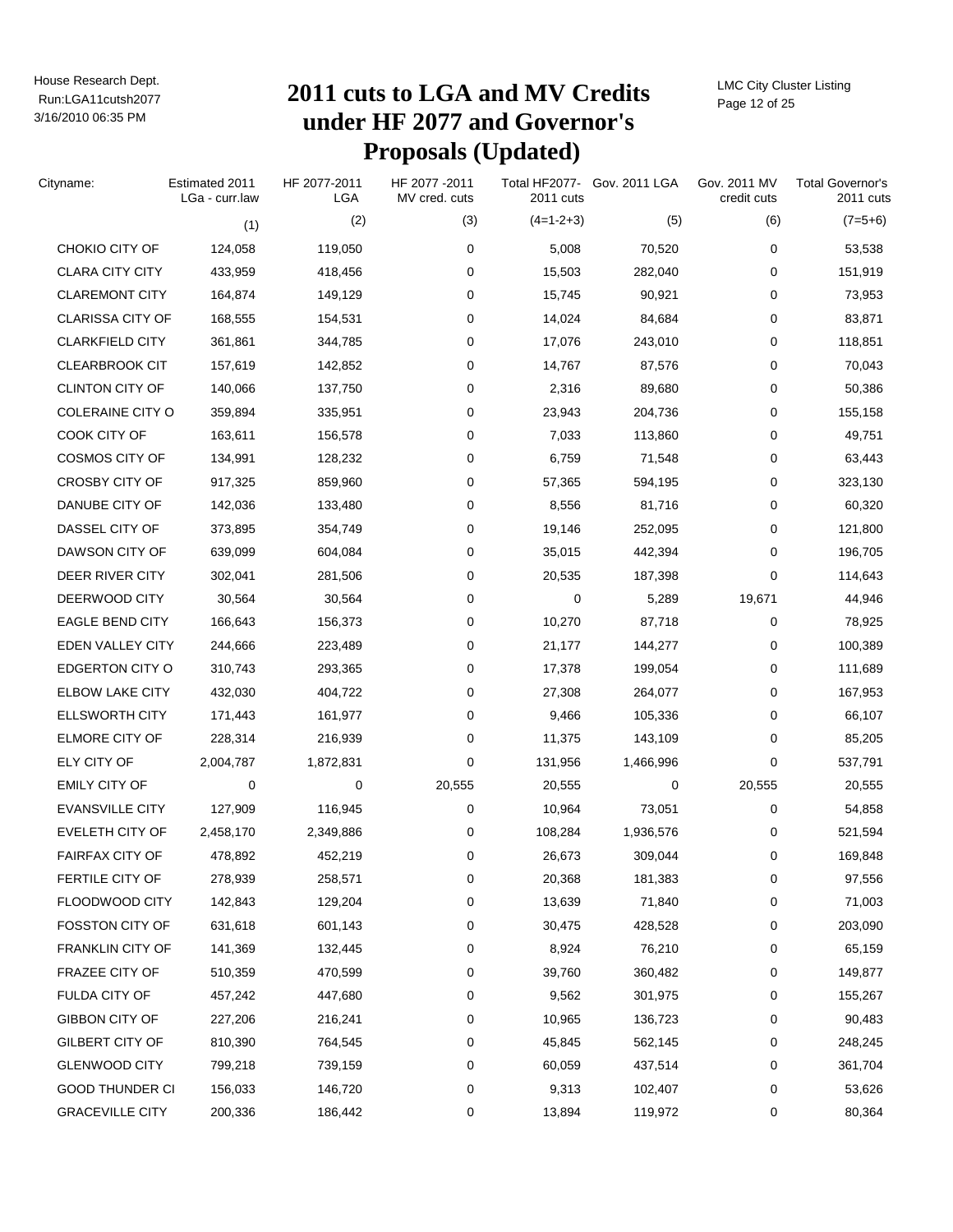# Run:LGA11cutsh2077 **2011 cuts to LGA and MV Credits under HF 2077 and Governor's Proposals (Updated)**

LMC City Cluster Listing Page 13 of 25

| Cityname:              | Estimated 2011<br>LGa - curr.law | HF 2077-2011<br><b>LGA</b> | HF 2077-2011<br>MV cred. cuts | 2011 cuts   | Total HF2077- Gov. 2011 LGA | Gov. 2011 MV<br>credit cuts | <b>Total Governor's</b><br>2011 cuts |
|------------------------|----------------------------------|----------------------------|-------------------------------|-------------|-----------------------------|-----------------------------|--------------------------------------|
|                        | (1)                              | (2)                        | (3)                           | $(4=1-2+3)$ | (5)                         | (6)                         | $(7=5+6)$                            |
| <b>GREENBUSH CITY</b>  | 237,733                          | 214,989                    | 0                             | 22,744      | 135,325                     | 0                           | 102,408                              |
| <b>GROVE CITY CITY</b> | 166,507                          | 156,743                    | 0                             | 9,764       | 92,646                      | 0                           | 73,861                               |
| <b>HALLOCK CITY OF</b> | 446,830                          | 425,418                    | 0                             | 21,412      | 297,078                     | 0                           | 149,752                              |
| <b>HALSTAD CITY OF</b> | 176,046                          | 159,218                    | 0                             | 16,828      | 101,186                     | 0                           | 74,860                               |
| <b>HANCOCK CITY OF</b> | 248,062                          | 227,124                    | 0                             | 20,938      | 161,211                     | 0                           | 86,851                               |
| <b>HARMONY CITY OF</b> | 393,218                          | 370,659                    | 0                             | 22,559      | 244,756                     | 0                           | 148,462                              |
| <b>HENDERSON CITY</b>  | 275,949                          | 265,687                    | 0                             | 10,262      | 170,299                     | 0                           | 105,650                              |
| <b>HENDRICKS CITY</b>  | 225,974                          | 214,826                    | 0                             | 11,148      | 140,400                     | 0                           | 85,574                               |
| <b>HENNING CITY OF</b> | 260,656                          | 251,273                    | 0                             | 9,383       | 175,314                     | 0                           | 85,342                               |
| <b>HERON LAKE CITY</b> | 310,125                          | 309,729                    | 0                             | 396         | 195,318                     | 0                           | 114,807                              |
| HOFFMAN CITY OF        | 149,758                          | 137,326                    | 0                             | 12,432      | 83,752                      | 0                           | 66,006                               |
| HOKAH CITY OF          | 160,044                          | 154,315                    | 0                             | 5,729       | 91,525                      | 0                           | 68,519                               |
| <b>HOLDINGFORD CIT</b> | 181,476                          | 164,174                    | 0                             | 17,302      | 97,572                      | 0                           | 83,904                               |
| <b>HOUSTON CITY OF</b> | 350,577                          | 331,011                    | 0                             | 19,566      | 217,577                     | 0                           | 133,000                              |
| <b>IRONTON CITY OF</b> | 120,034                          | 114,741                    | 0                             | 5,293       | 60,762                      | 0                           | 59,272                               |
| <b>ISLE CITY OF</b>    | 63,822                           | 63,343                     | 0                             | 479         | 36,602                      | 23,425                      | 50,645                               |
| <b>IVANHOE CITY OF</b> | 211,380                          | 203,179                    | 0                             | 8,201       | 133,259                     | 0                           | 78,121                               |
| <b>JACKSON CITY OF</b> | 1,283,794                        | 1,222,742                  | 0                             | 61,052      | 828,982                     | 0                           | 454,812                              |
| JASPER CITY OF         | 196,140                          | 179,505                    | 0                             | 16,635      | 115,023                     | 0                           | 81,117                               |
| <b>KARLSTAD CITY O</b> | 249,035                          | 232,848                    | 0                             | 16,187      | 150,853                     | 0                           | 98,182                               |
| KASOTA CITY OF         | 150,607                          | 150,607                    | 0                             | 0           | 103,108                     | 0                           | 47,499                               |
| <b>KEEWATIN CITY O</b> | 420,985                          | 396,238                    | 0                             | 24,747      | 262,493                     | 0                           | 158,492                              |
| <b>KENYON CITY OF</b>  | 599,646                          | 542,261                    | 0                             | 57,385      | 390,604                     | 0                           | 209,042                              |
| <b>KERKHOVEN CITY</b>  | 198,764                          | 180,845                    | 0                             | 17,919      | 115,880                     | 0                           | 82,884                               |
| <b>KIESTER CITY OF</b> | 162,048                          | 150,337                    | 0                             | 11,711      | 94,562                      | 0                           | 67,486                               |
| KIMBALL CITY OF        | 126,433                          | 116,815                    | 0                             | 9,618       | 79,080                      | 0                           | 47,353                               |
| <b>LAKE BENTON CIT</b> | 198,628                          | 198,628                    | 0                             | 0           | 122,268                     | 0                           | 76,360                               |
| LAKE PARK CITY O       | 247,615                          | 229,353                    | 0                             | 18,262      | 169,278                     | 0                           | 78,337                               |
| LAKEFIELD CITY O       | 715,689                          | 682,824                    | 0                             | 32,865      | 491,234                     | 0                           | 224,455                              |
| <b>LAMBERTON CITY</b>  | 302,825                          | 287,784                    | 0                             | 15,041      | 195,784                     | 0                           | 107,041                              |
| LANESBORO CITY         | 215,578                          | 204,520                    | 0                             | 11,058      | 120,800                     | 0                           | 94,778                               |
| LEROY CITY OF          | 314,363                          | 296,859                    | 0                             | 17,504      | 222,947                     | 0                           | 91,416                               |
| LITCHFIELD CITY O      | 1,912,543                        | 1,829,203                  | 0                             | 83,340      | 1,042,028                   | 0                           | 870,515                              |
| <b>LITTLEFORK CITY</b> | 221,797                          | 214,814                    | 0                             | 6,983       | 150,778                     | 0                           | 71,019                               |
| LONG PRAIRIE CIT       | 896,488                          | 819,584                    | 0                             | 76,904      | 545,374                     | 0                           | 351,114                              |
| LUVERNE CITY OF        | 1,399,964                        | 1,325,900                  | 0                             | 74,064      | 799,681                     | 0                           | 600,283                              |
| LYLE CITY OF           | 171,882                          | 163,174                    | 0                             | 8,708       | 112,382                     | 0                           | 59,500                               |
| MABEL CITY OF          | 235,111                          | 223,127                    | 0                             | 11,984      | 140,672                     | 0                           | 94,439                               |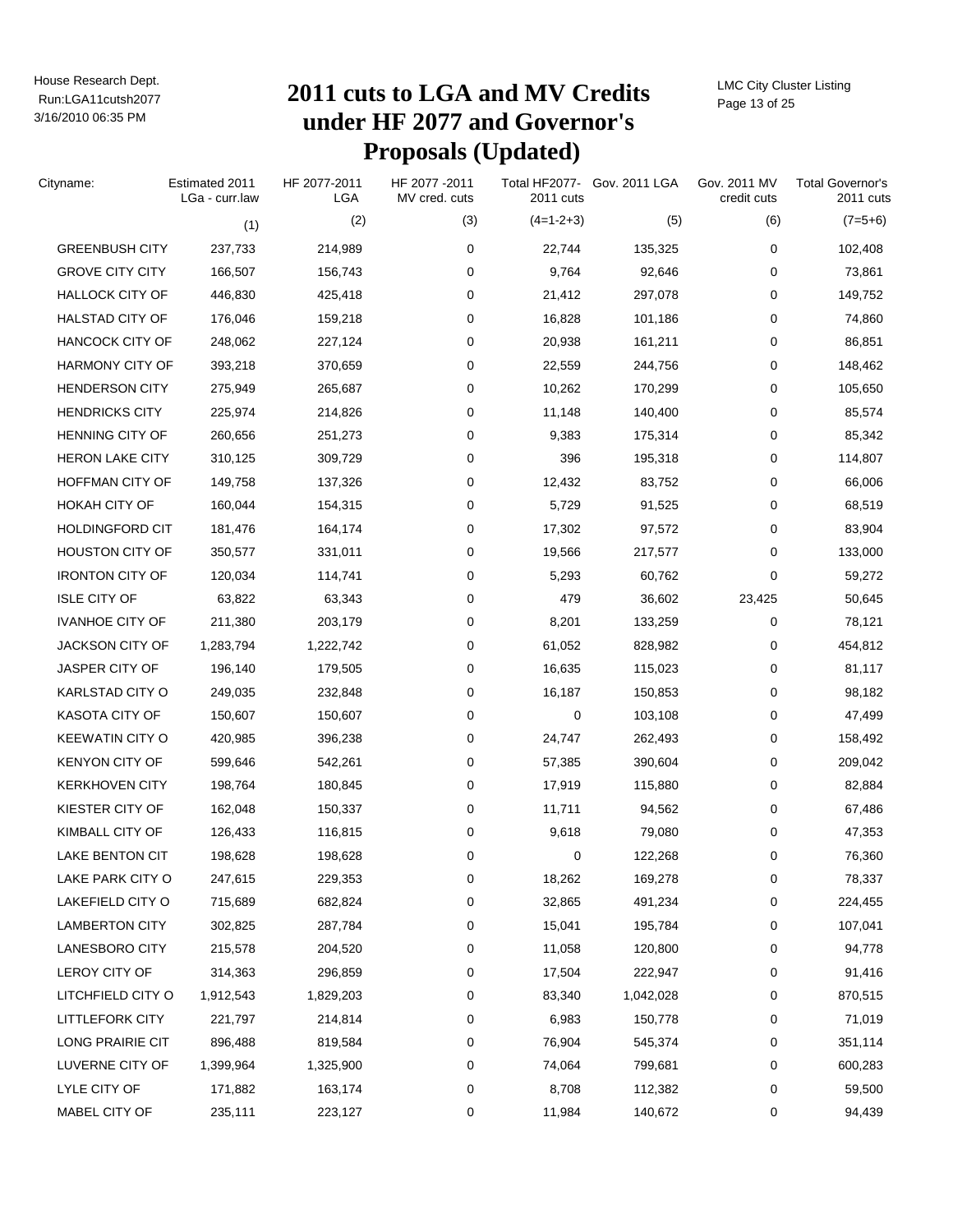# Run:LGA11cutsh2077 **2011 cuts to LGA and MV Credits under HF 2077 and Governor's Proposals (Updated)**

LMC City Cluster Listing Page 14 of 25

| Cityname:              | Estimated 2011<br>LGa - curr.law | HF 2077-2011<br>LGA | HF 2077 - 2011<br>MV cred. cuts | 2011 cuts   | Total HF2077- Gov. 2011 LGA | Gov. 2011 MV<br>credit cuts | <b>Total Governor's</b><br>2011 cuts |
|------------------------|----------------------------------|---------------------|---------------------------------|-------------|-----------------------------|-----------------------------|--------------------------------------|
|                        | (1)                              | (2)                 | (3)                             | $(4=1-2+3)$ | (5)                         | (6)                         | $(7=5+6)$                            |
| <b>MADELIA CITY OF</b> | 1,009,392                        | 946,800             | 0                               | 62,592      | 707,264                     | 0                           | 302,128                              |
| <b>MADISON CITY OF</b> | 834,318                          | 804,972             | 0                               | 29,346      | 614,302                     | 0                           | 220,016                              |
| <b>MAHNOMEN CITY</b>   | 523,786                          | 520,313             | 0                               | 3,473       | 358,951                     | 0                           | 164,835                              |
| MARBLE CITY OF         | 221,504                          | 221,504             | 0                               | 0           | 141,234                     | 0                           | 80,270                               |
| MCINTOSH CITY O        | 210,273                          | 199,366             | 0                               | 10,907      | 132,976                     | 0                           | 77,297                               |
| <b>MENAHGA CITY OF</b> | 341,075                          | 318,870             | 0                               | 22,205      | 210,526                     | 0                           | 130,549                              |
| MILACA CITY OF         | 734,491                          | 664,388             | 0                               | 70,103      | 369,867                     | 0                           | 364,624                              |
| MINNEOTA CITY O        | 496,319                          | 466,078             | 0                               | 30,241      | 315,826                     | 0                           | 180,493                              |
| MINNESOTA LAKE         | 138,072                          | 125,020             | 0                               | 13,052      | 70,047                      | 0                           | 68,025                               |
| MONTEVIDEO CITY        | 1,895,991                        | 1,886,395           | 0                               | 9,596       | 1,261,255                   | 0                           | 634,736                              |
| MOOSE LAKE CITY        | 664,271                          | 657,298             | 0                               | 6,973       | 547,655                     | 0                           | 116,616                              |
| MORGAN CITY OF         | 310,248                          | 292,157             | 0                               | 18,091      | 194,982                     | 0                           | 115,266                              |
| MORRIS CITY OF         | 2,448,246                        | 2,313,878           | 0                               | 134,368     | 1,793,567                   | 0                           | 654,679                              |
| MT LAKE CITY OF        | 961,431                          | 894,585             | 0                               | 66,846      | 663,665                     | 0                           | 297,766                              |
| NASHWAUK CITY O        | 403,480                          | 403,480             | 0                               | 0           | 295,150                     | 0                           | 108,330                              |
| <b>NEW RICHLAND CI</b> | 400,479                          | 362,864             | 0                               | 37,615      | 260,850                     | 0                           | 139,629                              |
| <b>NEW YORK MILLS</b>  | 411,334                          | 386,667             | 0                               | 24,667      | 250,162                     | 0                           | 161,172                              |
| OGILVIE CITY OF        | 131,700                          | 123,082             | 0                               | 8,618       | 77,091                      | 0                           | 54,609                               |
| OLIVIA CITY OF         | 888,867                          | 803,795             | 0                               | 85,072      | 502,424                     | 0                           | 386,443                              |
| ONAMIA CITY OF         | 259,226                          | 234,447             | 0                               | 24,779      | 171,385                     | 0                           | 87,841                               |
| ORTONVILLE CITY        | 844,643                          | 787,566             | 0                               | 57,077      | 565,271                     | 0                           | 279,372                              |
| OSAKIS CITY OF         | 492,750                          | 445,641             | 0                               | 47,109      | 262,683                     | 0                           | 230,067                              |
| PARKERS PRAIRIE        | 284,189                          | 269,454             | 0                               | 14,735      | 190,467                     | 0                           | 93,722                               |
| PELICAN RAPIDS C       | 1,116,732                        | 1,075,238           | 0                               | 41,494      | 807,997                     | 0                           | 308,735                              |
| PIERZ CITY OF          | 441,923                          | 410,263             | 0                               | 31,660      | 325,909                     | 0                           | 116,014                              |
| PIPESTONE CITY O       | 1,843,850                        | 1,721,966           | 0                               | 121,884     | 1,223,441                   | 0                           | 620,409                              |
| PRINSBURG CITY         | 77,531                           | 75,659              | 0                               | 1,872       | 39,759                      | 0                           | 37,772                               |
| RANDALL CITY OF        | 136,775                          | 123,983             | 0                               | 12,792      | 88,335                      | 0                           | 48,440                               |
| RAYMOND CITY OF        | 206,697                          | 203,926             | 0                               | 2,771       | 140,962                     | 0                           | 65,735                               |
| RED LAKE FALLS C       | 659,540                          | 615,086             | 0                               | 44,454      | 432,696                     | 0                           | 226,844                              |
| REDWOOD FALLS          | 1,393,383                        | 1,278,930           | 0                               | 114,453     | 725,638                     | 0                           | 667,745                              |
| RENVILLE CITY OF       | 503,281                          | 465,695             | 0                               | 37,586      | 321,485                     | 0                           | 181,796                              |
| ROYALTON CITY O        | 193,070                          | 187,267             | 0                               | 5,803       | 146,810                     | 0                           | 46,260                               |
| RUSHFORD CITY O        | 694,640                          | 638,370             | 0                               | 56,270      | 489,205                     | 0                           | 205,435                              |
| SACRED HEART CI        | 206,063                          | 192,791             | 0                               | 13,272      | 135,176                     | 0                           | 70,887                               |
| SANDSTONE CITY         | 991,881                          | 976,952             | 0                               | 14,929      | 710,879                     | 0                           | 281,002                              |
| SAUK CENTRE CIT        | 1,184,842                        | 1,128,286           | 0                               | 56,556      | 642,871                     | 0                           | 541,971                              |
| SEBEKA CITY OF         | 181,679                          | 169,550             | 0                               | 12,129      | 92,270                      | 0                           | 89,409                               |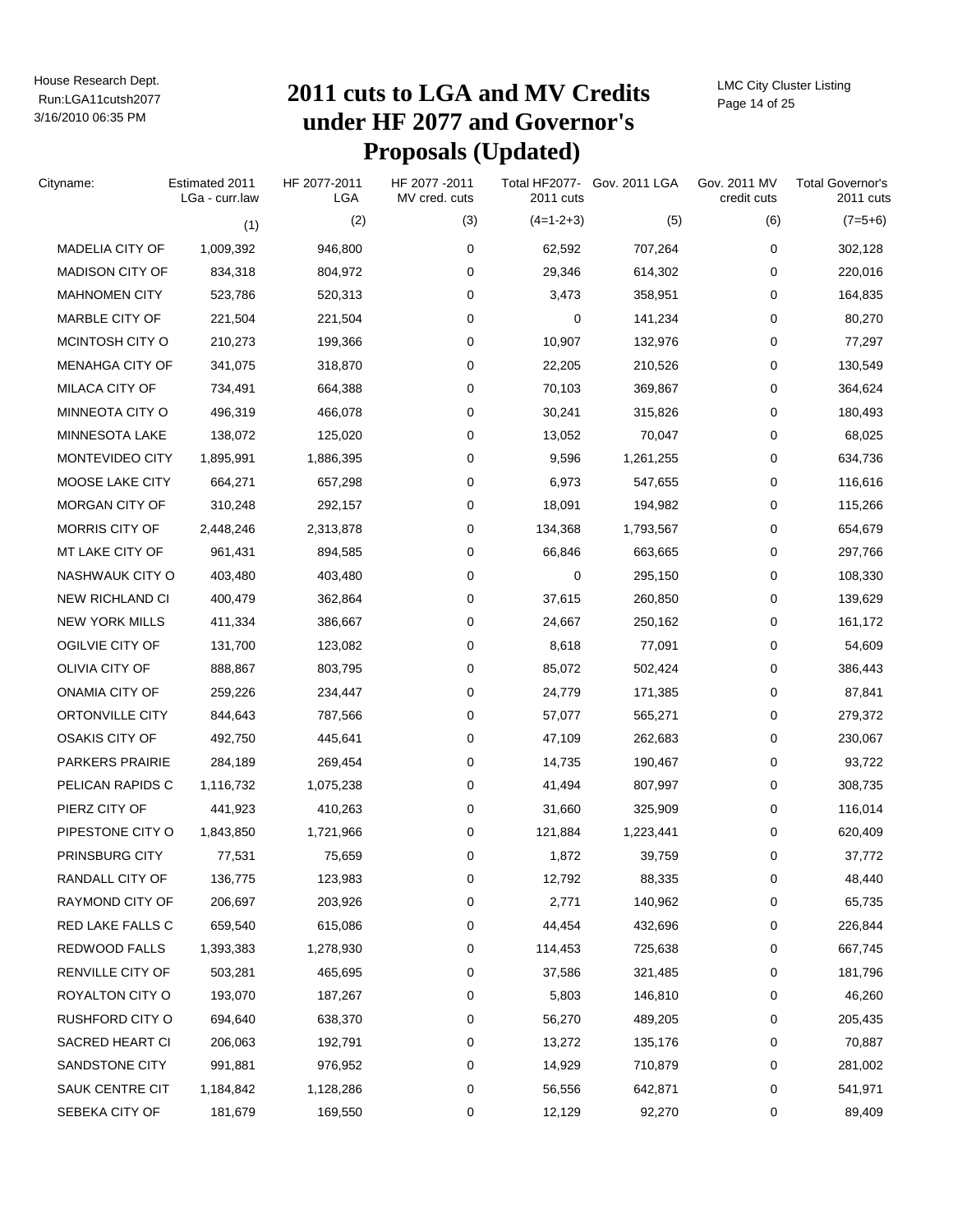# Run:LGA11cutsh2077 **2011 cuts to LGA and MV Credits under HF 2077 and Governor's Proposals (Updated)**

LMC City Cluster Listing Page 15 of 25

| Cityname:               | Estimated 2011<br>LGa - curr.law | HF 2077-2011<br>LGA | HF 2077 - 2011<br>MV cred. cuts | 2011 cuts   | Total HF2077- Gov. 2011 LGA | Gov. 2011 MV<br>credit cuts | <b>Total Governor's</b><br>2011 cuts |
|-------------------------|----------------------------------|---------------------|---------------------------------|-------------|-----------------------------|-----------------------------|--------------------------------------|
|                         | (1)                              | (2)                 | (3)                             | $(4=1-2+3)$ | (5)                         | (6)                         | $(7=5+6)$                            |
| SHERBURN CITY O         | 365,973                          | 337,231             | 0                               | 28,742      | 222,116                     | 0                           | 143,857                              |
| SILVER BAY CITY         | 539,835                          | 539,835             | 0                               | 0           | 349,154                     | 0                           | 190,681                              |
| <b>SLAYTON CITY OF</b>  | 886,481                          | 854,281             | 0                               | 32,200      | 622,096                     | 0                           | 264,385                              |
| SLEEPY EYE CITY         | 1,552,408                        | 1,421,627           | 0                               | 130,781     | 1,013,952                   | 0                           | 538,456                              |
| SPRING GROVE CI         | 448,916                          | 422,582             | 0                               | 26,334      | 275,382                     | 0                           | 173,534                              |
| SPRING VALLEY CI        | 989,219                          | 909,014             | 0                               | 80,205      | 616,109                     | 0                           | 373,110                              |
| SPRINGFIELD CITY        | 1,018,871                        | 975,580             | 0                               | 43,291      | 721,430                     | 0                           | 297,441                              |
| ST JAMES CITY OF        | 1,589,546                        | 1,467,195           | 0                               | 122,351     | 1,083,539                   | 0                           | 506,007                              |
| STAPLES CITY OF         | 1,125,079                        | 1,060,589           | 0                               | 64,490      | 731,058                     | 0                           | 394,021                              |
| <b>STARBUCK CITY O</b>  | 389,675                          | 376,604             | 0                               | 13,071      | 253,184                     | 0                           | 136,491                              |
| STEPHEN CITY OF         | 207,314                          | 189,022             | 0                               | 18,292      | 135,632                     | 0                           | 71,682                               |
| STEWART CITY OF         | 141,543                          | 130,158             | 0                               | 11,385      | 71,213                      | 0                           | 70,330                               |
| <b>TRACY CITY OF</b>    | 1,023,182                        | 956,325             | 0                               | 66,857      | 711,835                     | 0                           | 311,347                              |
| TRIMONT CITY OF         | 230,433                          | 218,148             | 0                               | 12,285      | 139,603                     | 0                           | 90,830                               |
| TRUMAN CITY OF          | 466,537                          | 431,143             | 0                               | 35,394      | 295,443                     | 0                           | 171,094                              |
| <b>TWIN VALLEY CITY</b> | 275,923                          | 269,231             | 0                               | 6,692       | 178,381                     | 0                           | 97,542                               |
| <b>TWO HARBORS CIT</b>  | 1,331,931                        | 1,271,785           | 0                               | 60,146      | 857,670                     | 0                           | 474,261                              |
| <b>TYLER CITY OF</b>    | 453,510                          | 424,263             | 0                               | 29,247      | 300,732                     | 0                           | 152,778                              |
| ULEN CITY OF            | 142,721                          | 138,187             | 0                               | 4,534       | 91,017                      | 0                           | 51,704                               |
| VERNDALE CITY O         | 139,836                          | 129,112             | 0                               | 10,724      | 88,342                      | 0                           | 51,494                               |
| <b>WABASSO CITY OF</b>  | 194,541                          | 183,887             | 0                               | 10,654      | 113,689                     | 0                           | 80,852                               |
| WADENA CITY OF          | 1,390,336                        | 1,307,177           | 0                               | 83,159      | 954,102                     | 0                           | 436,234                              |
| <b>WALNUT GROVE CI</b>  | 238,017                          | 225,413             | 0                               | 12,604      | 156,684                     | 0                           | 81,333                               |
| <b>WARREN CITY OF</b>   | 663,623                          | 663,623             | 0                               | 0           | 452,627                     | 0                           | 210,996                              |
| <b>WATKINS CITY OF</b>  | 269,725                          | 244,335             | 0                               | 25,390      | 186,590                     | 0                           | 83,135                               |
| <b>WELCOME CITY OF</b>  | 254,403                          | 230,038             | 0                               | 24,365      | 133,309                     | 0                           | 121,094                              |
| WELLS CITY OF           | 1,077,348                        | 1,077,348           | 0                               | 0           | 705,163                     | 0                           | 372,185                              |
| <b>WESTBROOK CITY</b>   | 245,071                          | 230,048             | 0                               | 15,023      | 152,653                     | 0                           | 92,418                               |
| <b>WHEATON CITY OF</b>  | 670,568                          | 630,509             | 0                               | 40,059      | 459,159                     | 0                           | 211,409                              |
| WINDOM CITY OF          | 1,577,961                        | 1,433,965           | 0                               | 143,996     | 876,923                     | 0                           | 701,038                              |
| <b>WINNEBAGO CITY</b>   | 574,586                          | 564,536             | 0                               | 10,050      | 404,916                     | 0                           | 169,670                              |
| <b>WINTHROP CITY O</b>  | 466,229                          | 453,587             | 0                               | 12,642      | 302,362                     | $\pmb{0}$                   | 163,867                              |
| <b>Group Total</b>      | 96,193,397                       | 91,070,497          | 20,555                          | 5,143,455   | 63,174,976                  | 67,152                      | 33,085,573                           |
| Cities under 500 P      |                                  |                     |                                 |             |                             |                             |                                      |
| AKELEY CITY OF          | 48,881                           | 48,881              | 0                               | 0           | 23,605                      | 0                           | 25,276                               |
| ALBERTA CITY OF         | 29,637                           | 28,357              | 0                               | 1,280       | 22,503                      | 0                           | 7,134                                |
| ALDRICH CITY OF         | 6,423                            | 6,423               | 0                               | 0           | 5,178                       | 0                           | 1,245                                |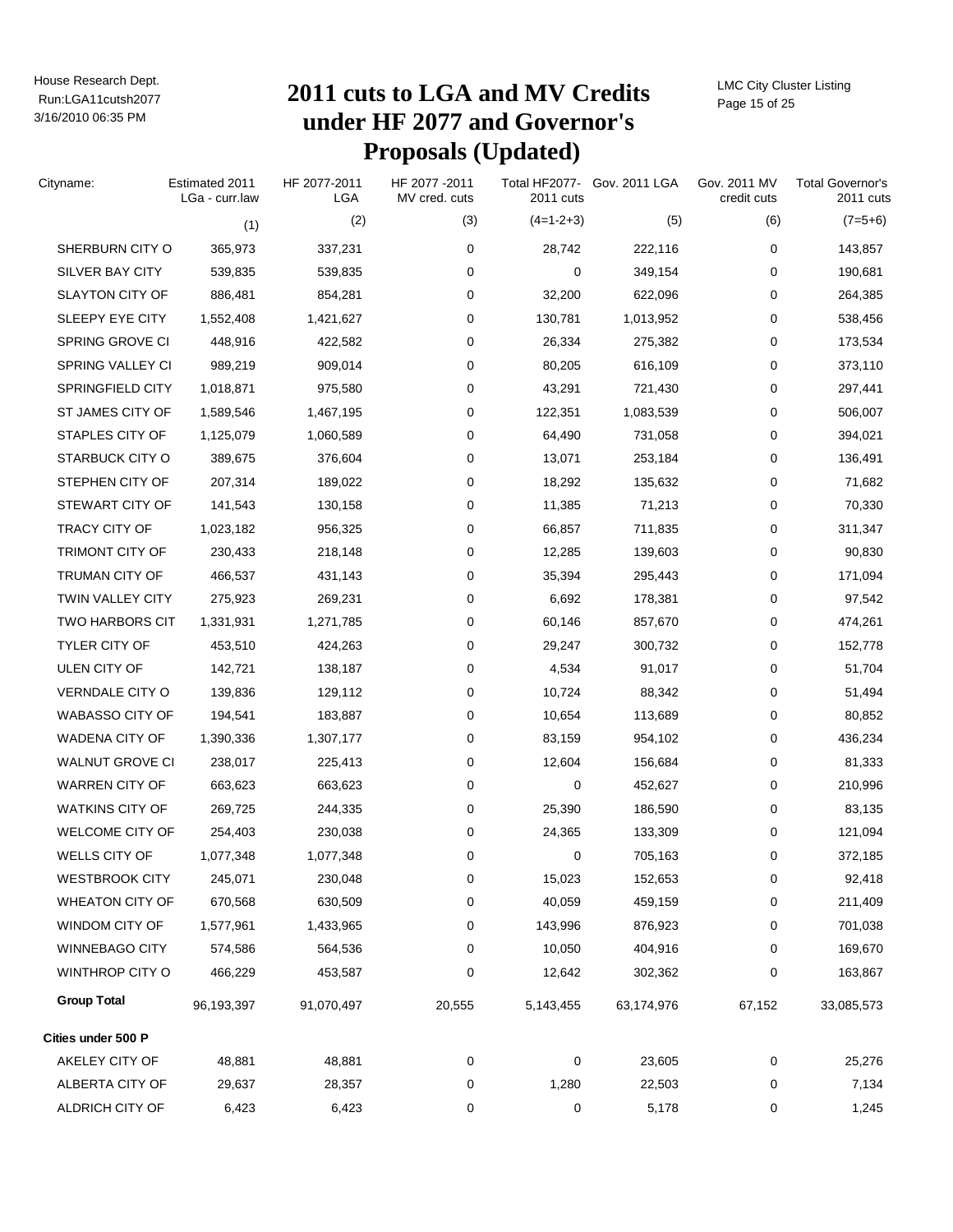# Run:LGA11cutsh2077 **2011 cuts to LGA and MV Credits under HF 2077 and Governor's Proposals (Updated)**

LMC City Cluster Listing Page 16 of 25

| Cityname:                | Estimated 2011<br>LGa - curr.law | HF 2077-2011<br>LGA | HF 2077-2011<br>MV cred. cuts | Total HF2077-<br>2011 cuts | Gov. 2011 LGA | Gov. 2011 MV<br>credit cuts | <b>Total Governor's</b><br>2011 cuts |
|--------------------------|----------------------------------|---------------------|-------------------------------|----------------------------|---------------|-----------------------------|--------------------------------------|
|                          | (1)                              | (2)                 | (3)                           | $(4=1-2+3)$                | (5)           | (6)                         | $(7=5+6)$                            |
| ALPHA CITY OF            | 36,873                           | 35,367              | 0                             | 1,506                      | 23,544        | 0                           | 13,329                               |
| ALTURA CITY OF           | 46,983                           | 43,918              | 0                             | 3,065                      | 26,294        | 0                           | 20,689                               |
| ALVARADO CITY O          | 58,649                           | 58,649              | 0                             | 0                          | 42,014        | 0                           | 16,635                               |
| ARCO CITY OF             | 26,164                           | 24,655              | 0                             | 1,509                      | 15,171        | 0                           | 10,993                               |
| ASHBY CITY OF            | 109,553                          | 101,068             | 0                             | 8,485                      | 64,528        | 0                           | 45,025                               |
| ASKOV CITY OF            | 69,279                           | 62,692              | 0                             | 6,587                      | 41,420        | 0                           | 27,859                               |
| AUDUBON CITY OF          | 103,213                          | 98,560              | 0                             | 4,653                      | 76,458        | 0                           | 26,755                               |
| AVOCA CITY OF            | 26,284                           | 26,223              | 0                             | 61                         | 15,845        | 0                           | 10,439                               |
| <b>BACKUS CITY OF</b>    | 29,305                           | 28,410              | 0                             | 895                        | 15,869        | 0                           | 13,436                               |
| <b>BADGER CITY OF</b>    | 107,595                          | 98,686              | 0                             | 8,909                      | 61,819        | 0                           | 45,776                               |
| <b>BARNUM CITY OF</b>    | 138,248                          | 127,624             | 0                             | 10,624                     | 89,827        | 0                           | 48,421                               |
| <b>BARRETT CITY OF</b>   | 60,205                           | 57,809              | 0                             | 2,396                      | 34,205        | 0                           | 26,000                               |
| <b>BARRY CITY OF</b>     | 2,545                            | 2,481               | 0                             | 64                         | 1,672         | 0                           | 873                                  |
| <b>BEARDSLEY CITY</b>    | 78,139                           | 74,065              | 0                             | 4,074                      | 47,500        | 0                           | 30,639                               |
| <b>BEAVER BAY CITY</b>   | 20,853                           | 20,538              | 0                             | 315                        | 8,014         | 4,524                       | 17,363                               |
| <b>BEAVER CREEK CI</b>   | 42,684                           | 40,373              | 0                             | 2,311                      | 21,861        | 0                           | 20,823                               |
| <b>BEJOU CITY OF</b>     | 20,272                           | 19,645              | 0                             | 627                        | 12,780        | 0                           | 7,492                                |
| <b>BELLECHESTER CI</b>   | 18,710                           | 17,774              | 0                             | 936                        | 12,280        | 0                           | 6,430                                |
| <b>BELLINGHAM CITY</b>   | 61,510                           | 61,143              | 0                             | 367                        | 42,053        | 0                           | 19,457                               |
| <b>BELTRAMI CITY OF</b>  | 26,392                           | 25,817              | 0                             | 575                        | 17,298        | 0                           | 9,094                                |
| <b>BELVIEW CITY OF</b>   | 109,546                          | 103,367             | 0                             | 6,179                      | 62,657        | 0                           | 46,889                               |
| <b>BENA CITY OF</b>      | 27,548                           | 27,225              | 0                             | 323                        | 19,569        | 0                           | 7,979                                |
| <b>BIG FALLS CITY OF</b> | 70,677                           | 67,827              | 0                             | 2,850                      | 38,430        | 0                           | 32,247                               |
| <b>BIGELOW CITY OF</b>   | 50,077                           | 49,185              | 0                             | 892                        | 35,766        | 0                           | 14,311                               |
| <b>BIGFORK CITY OF</b>   | 85,681                           | 80,363              | 0                             | 5,318                      | 43,731        | 0                           | 41,950                               |
| BINGHAM LAKE CIT         | 26,063                           | 26,063              | 0                             | 0                          | 16,098        | 0                           | 9,965                                |
| <b>BISCAY CITY OF</b>    | 13,694                           | 12,401              | 0                             | 1,293                      | 9,643         | 0                           | 4,051                                |
| <b>BLOMKEST CITY O</b>   | 17,101                           | 16,533              | 0                             | 568                        | 9,103         | 0                           | 7,998                                |
| <b>BLUFFTON CITY O</b>   | 32,101                           | 32,101              | 0                             | 0                          | 27,411        | 0                           | 4,690                                |
| <b>BOCK CITY OF</b>      | 15,437                           | 15,437              | 0                             | 0                          | 12,445        | 0                           | 2,992                                |
| <b>BORUP CITY OF</b>     | 18,950                           | 17,475              | 0                             | 1,475                      | 13,099        | 0                           | 5,851                                |
| <b>BOWLUS CITY OF</b>    | 38,827                           | 36,888              | 0                             | 1,939                      | 27,126        | 0                           | 11,701                               |
| BOY RIVER CITY O         | 5,048                            | 5,048               | 0                             | 0                          | 3,854         | 0                           | 1,194                                |
| BOYD CITY OF             | 65,766                           | 65,766              | 0                             | 0                          | 45,986        | 0                           | 19,780                               |
| <b>BRANDON CITY OF</b>   | 92,729                           | 86,841              | 0                             | 5,888                      | 54,215        | 0                           | 38,514                               |
| <b>BREEZY POINT CIT</b>  | 0                                | 0                   | 68,545                        | 68,545                     | 0             | 70,123                      | 70,123                               |
| <b>BRICELYN CITY OF</b>  | 128,464                          | 122,801             | 0                             | 5,663                      | 85,196        | 0                           | 43,268                               |
| <b>BROOK PARK CITY</b>   | 17,784                           | 17,784              | 0                             | 0                          | 9,158         | 0                           | 8,626                                |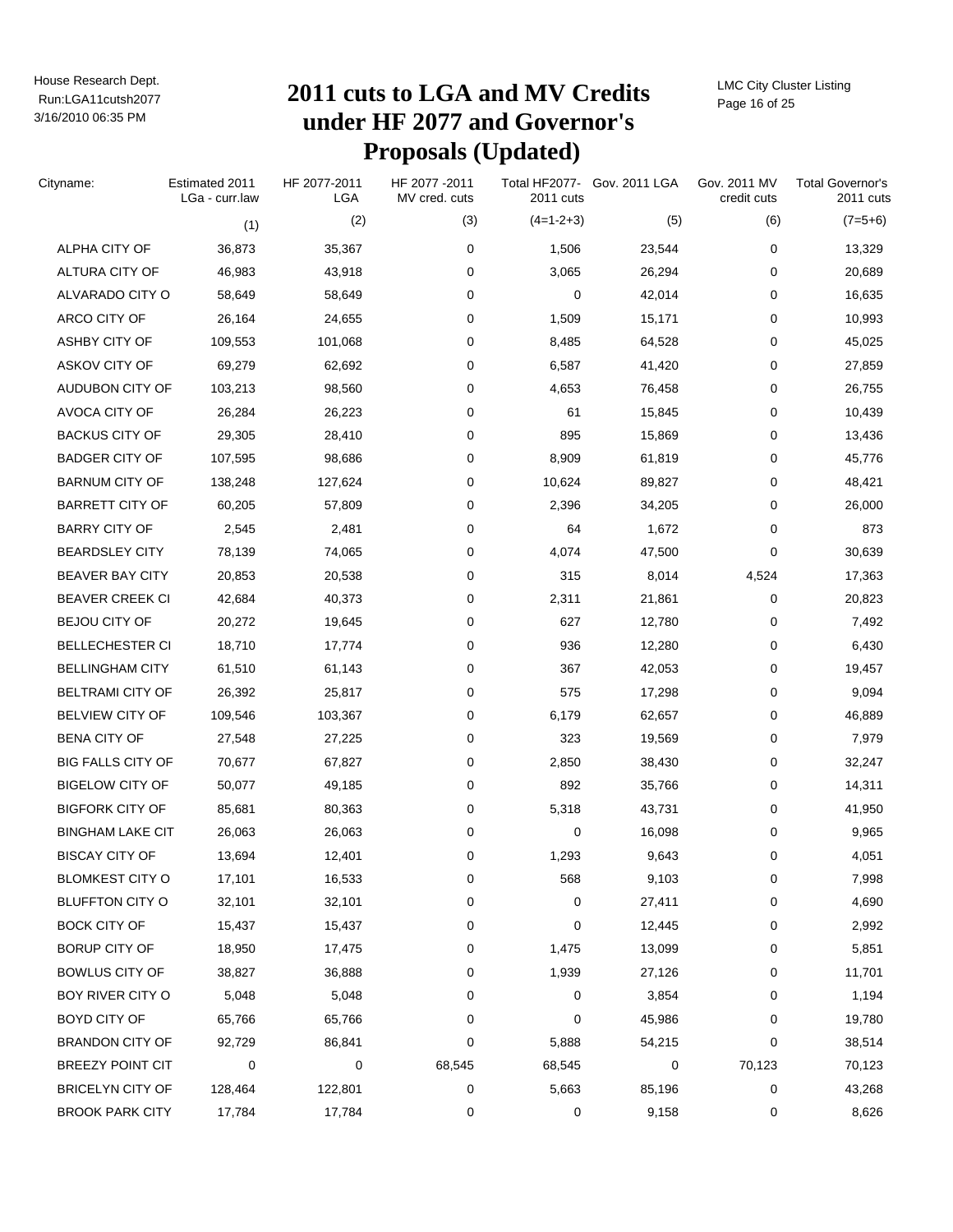# Run:LGA11cutsh2077 **2011 cuts to LGA and MV Credits under HF 2077 and Governor's Proposals (Updated)**

LMC City Cluster Listing Page 17 of 25

| Cityname:               | Estimated 2011<br>LGa - curr.law | HF 2077-2011<br>LGA | HF 2077-2011<br>MV cred. cuts | 2011 cuts   | Total HF2077- Gov. 2011 LGA | Gov. 2011 MV<br>credit cuts | <b>Total Governor's</b><br>2011 cuts |
|-------------------------|----------------------------------|---------------------|-------------------------------|-------------|-----------------------------|-----------------------------|--------------------------------------|
|                         | (1)                              | (2)                 | (3)                           | $(4=1-2+3)$ | (5)                         | (6)                         | $(7=5+6)$                            |
| <b>BROOKS CITY OF</b>   | 28,714                           | 28,524              | 0                             | 190         | 22,123                      | 0                           | 6,591                                |
| <b>BROOKSTON CITY</b>   | 6,665                            | 6,665               | 0                             | 0           | 3,427                       | 0                           | 3,238                                |
| <b>BROWNSVILLE CIT</b>  | 58,162                           | 58,162              | 0                             | 0           | 37,466                      | 0                           | 20,696                               |
| <b>BRUNO CITY OF</b>    | 19,241                           | 17,423              | 0                             | 1,818       | 9,836                       | 0                           | 9,405                                |
| <b>BUCKMAN CITY OF</b>  | 18,059                           | 16,516              | 0                             | 1,543       | 10,936                      | 0                           | 7,123                                |
| <b>BURTRUM CITY OF</b>  | 27,967                           | 27,162              | 0                             | 805         | 19,898                      | 0                           | 8,069                                |
| CALLAWAY CITY O         | 35,536                           | 34,220              | 0                             | 1,316       | 20,134                      | 0                           | 15,402                               |
| <b>CALUMET CITY OF</b>  | 118,691                          | 118,691             | 0                             | 0           | 76,371                      | 0                           | 42,320                               |
| CAMPBELL CITY O         | 62,044                           | 57,488              | 0                             | 4,556       | 37,083                      | 0                           | 24,961                               |
| <b>CANTON CITY OF</b>   | 82,781                           | 78,420              | 0                             | 4,361       | 43,277                      | 0                           | 39,504                               |
| CARLOS CITY OF          | 53,082                           | 48,069              | 0                             | 5,013       | 27,663                      | 0                           | 25,419                               |
| <b>CEDAR MILLS CITY</b> | 6,295                            | 5,968               | 0                             | 327         | 5,121                       | 0                           | 1,174                                |
| CEYLON CITY OF          | 132,974                          | 127,725             | 0                             | 5,249       | 88,280                      | 0                           | 44,694                               |
| <b>CHANDLER CITY O</b>  | 68,662                           | 68,662              | 0                             | 0           | 48,817                      | 0                           | 19,845                               |
| CHICKAMAW BEAC          | 0                                | 0                   | 2,282                         | 2,282       | 0                           | 3,566                       | 3,566                                |
| CLEAR LAKE CITY         | 31,839                           | 31,839              | 0                             | 0           | 12,451                      | 18,497                      | 37,885                               |
| <b>CLEMENTS CITY O</b>  | 36,369                           | 33,845              | 0                             | 2,524       | 20,364                      | 0                           | 16,005                               |
| <b>CLIMAX CITY OF</b>   | 47,155                           | 43,298              | 0                             | 3,857       | 23,898                      | 0                           | 23,257                               |
| <b>CLITHERALL CITY</b>  | 17,605                           | 16,472              | 0                             | 1,133       | 11,380                      | 0                           | 6,225                                |
| <b>CLONTARF CITY O</b>  | 22,120                           | 22,120              | 0                             | 0           | 18,609                      | 0                           | 3,511                                |
| <b>COBDEN CITY OF</b>   | 3,655                            | 3,655               | 0                             | 0           | 2,944                       | 0                           | 711                                  |
| <b>COMFREY CITY OF</b>  | 106,111                          | 98,831              | 0                             | 7,280       | 58,328                      | 0                           | 47,783                               |
| COMSTOCK CITY O         | 17,793                           | 16,780              | 0                             | 1,013       | 12,150                      | 0                           | 5,643                                |
| CONGER CITY OF          | 19,961                           | 19,961              | 0                             | 0           | 8,615                       | 0                           | 11,346                               |
| CORRELL CITY OF         | 8,253                            | 8,253               | 0                             | 0           | 5,074                       | 0                           | 3,179                                |
| <b>COURTLAND CITY</b>   | 61,726                           | 61,726              | 0                             | 0           | 44,887                      | 0                           | 16,839                               |
| CROMWELL CITY O         | 24,038                           | 24,038              | 0                             | 0           | 16,606                      | 0                           | 7,432                                |
| <b>CURRIE CITY OF</b>   | 71,013                           | 68,556              | 0                             | 2,457       | 45,556                      | 0                           | 25,457                               |
| <b>CUYUNA CITY OF</b>   | 10,677                           | 10,677              | 0                             | 0           | 3,723                       | 8,153                       | 15,107                               |
| <b>CYRUS CITY OF</b>    | 81,184                           | 75,397              | 0                             | 5,787       | 49,449                      | 0                           | 31,735                               |
| DAKOTA CITY OF          | 39,150                           | 35,459              | 0                             | 3,691       | 29,215                      | 0                           | 9,935                                |
| DALTON CITY OF          | 48,506                           | 47,177              | 0                             | 1,329       | 31,782                      | 0                           | 16,724                               |
| DANVERS CITY OF         | 9,517                            | 9,517               | 0                             | 0           | 5,808                       | 0                           | 3,709                                |
| DARFUR CITY OF          | 40,842                           | 38,379              | 0                             | 2,463       | 30,770                      | 0                           | 10,072                               |
| DARWIN CITY OF          | 38,437                           | 37,512              | 0                             | 925         | 32,780                      | 0                           | 5,657                                |
| DEER CREEK CITY         | 57,092                           | 57,092              | 0                             | 0           | 38,927                      | 0                           | 18,165                               |
| DEGRAFF CITY OF         | 25,994                           | 24,526              | 0                             | 1,468       | 19,086                      | 0                           | 6,908                                |
| DELAVAN CITY OF         | 48,781                           | 48,781              | 0                             | 0           | 28,541                      | 0                           | 20,240                               |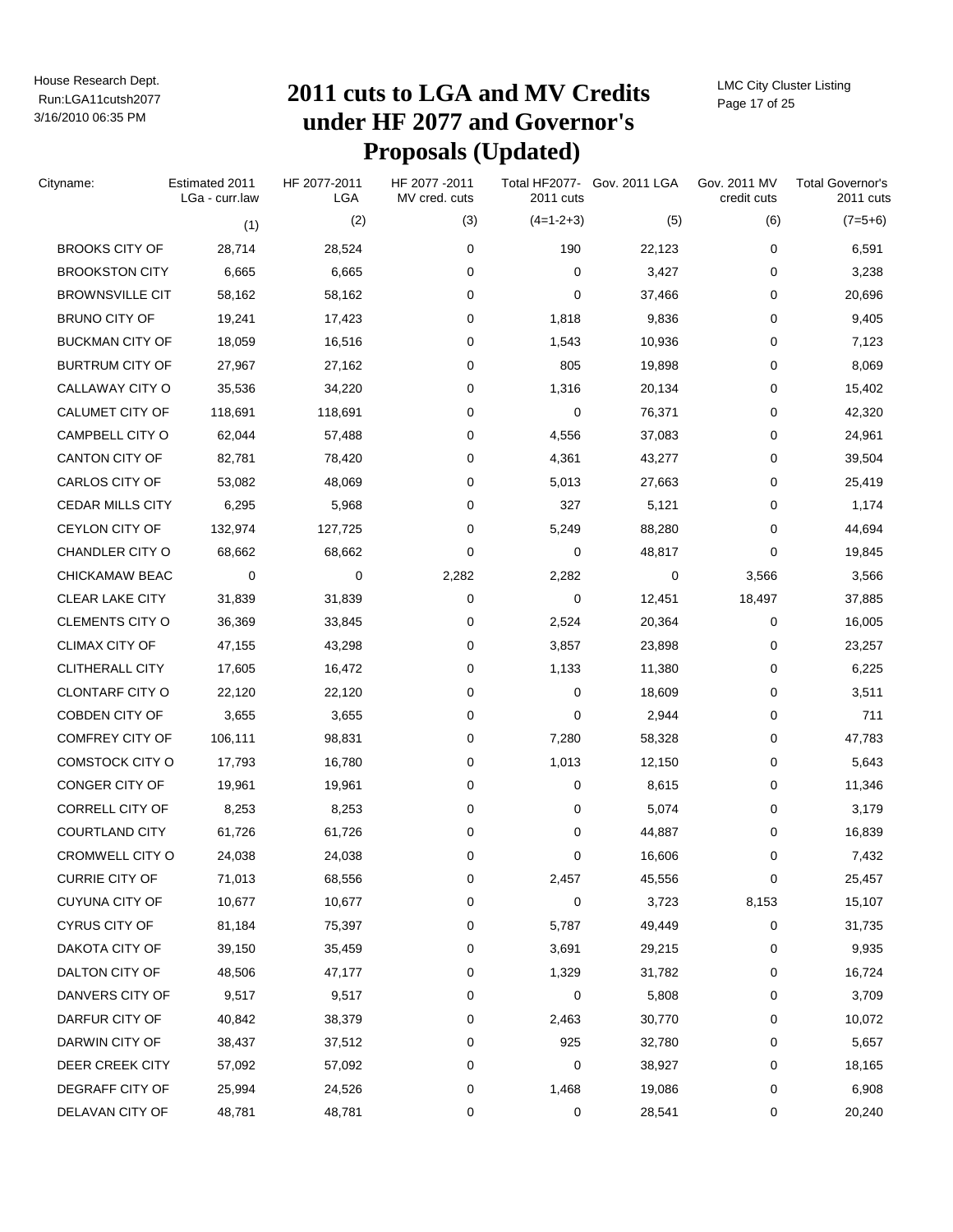# Run:LGA11cutsh2077 **2011 cuts to LGA and MV Credits under HF 2077 and Governor's Proposals (Updated)**

LMC City Cluster Listing Page 18 of 25

| Cityname:              | Estimated 2011<br>LGa - curr.law | HF 2077-2011<br><b>LGA</b> | HF 2077-2011<br>MV cred. cuts | 2011 cuts   | Total HF2077- Gov. 2011 LGA | Gov. 2011 MV<br>credit cuts | <b>Total Governor's</b><br>2011 cuts |
|------------------------|----------------------------------|----------------------------|-------------------------------|-------------|-----------------------------|-----------------------------|--------------------------------------|
|                        | (1)                              | (2)                        | (3)                           | $(4=1-2+3)$ | (5)                         | (6)                         | $(7=5+6)$                            |
| DELHI CITY OF          | 16,027                           | 15,650                     | 0                             | 377         | 9,804                       | 0                           | 6,223                                |
| DENHAM CITY OF         | 234                              | 234                        | 0                             | 0           | 234                         | 400                         | 400                                  |
| DENNISON CITY O        | 14,330                           | 14,330                     | 0                             | 0           | 7,277                       | 1,475                       | 8,528                                |
| DENT CITY OF           | 45,004                           | 41,851                     | 0                             | 3,153       | 33,699                      | 0                           | 11,305                               |
| DEXTER CITY OF         | 70,342                           | 70,342                     | 0                             | 0           | 41,898                      | 0                           | 28,444                               |
| DONALDSON CITY         | 4,880                            | 4,482                      | 0                             | 398         | 3,524                       | 0                           | 1,356                                |
| DONNELLY CITY O        | 53,762                           | 50,497                     | 0                             | 3,265       | 36,356                      | 0                           | 17,406                               |
| DORAN CITY OF          | 12,061                           | 12,030                     | 0                             | 31          | 8,233                       | 0                           | 3,828                                |
| DOVER CITY OF          | 100,385                          | 92,848                     | 0                             | 7,537       | 67,857                      | 0                           | 32,528                               |
| DOVRAY CITY OF         | 13,705                           | 13,705                     | 0                             | 0           | 10,112                      | 0                           | 3,593                                |
| DUMONT CITY OF         | 21,037                           | 19,699                     | 0                             | 1,338       | 10,736                      | 0                           | 10,301                               |
| DUNDAS CITY OF         | 142,453                          | 128,971                    | 0                             | 13,482      | 74,505                      | 20,227                      | 88,175                               |
| DUNDEE CITY OF         | 21,762                           | 21,200                     | 0                             | 562         | 15,376                      | 0                           | 6,386                                |
| DUNNELL CITY OF        | 65,574                           | 60,511                     | 0                             | 5,063       | 41,268                      | 0                           | 24,306                               |
| <b>EASTON CITY OF</b>  | 32,330                           | 31,062                     | 0                             | 1,268       | 16,573                      | 0                           | 15,757                               |
| ECHO CITY OF           | 73,525                           | 70,726                     | 0                             | 2,799       | 43,241                      | 0                           | 30,284                               |
| EFFIE CITY OF          | 10,225                           | 9,528                      | 0                             | 697         | 8,984                       | 0                           | 1,241                                |
| EITZEN CITY OF         | 35,331                           | 32,593                     | 0                             | 2,738       | 23,835                      | 0                           | 11,496                               |
| ELBA CITY OF           | 33,501                           | 31,829                     | 0                             | 1,672       | 25,498                      | 0                           | 8,003                                |
| ELIZABETH CITY O       | 31,800                           | 29,328                     | 0                             | 2,472       | 18,957                      | 0                           | 12,843                               |
| <b>ELKTON CITY OF</b>  | 11,799                           | 11,799                     | 0                             | 0           | 5,818                       | 0                           | 5,981                                |
| ELMDALE CITY OF        | 5,281                            | 5,281                      | 0                             | 0           | 3,269                       | 0                           | 2,012                                |
| ELROSA CITY OF         | 25,366                           | 24,938                     | 0                             | 428         | 19,364                      | 0                           | 6,002                                |
| <b>ELYSIAN CITY OF</b> | 46,672                           | 46,672                     | 0                             | 0           | 10,639                      | 23,742                      | 59,775                               |
| <b>EMMONS CITY OF</b>  | 86,565                           | 80,748                     | 0                             | 5,817       | 47,315                      | 0                           | 39,250                               |
| <b>ERHARD CITY OF</b>  | 27,154                           | 25,909                     | 0                             | 1,245       | 19,168                      | 0                           | 7,986                                |
| <b>ERSKINE CITY OF</b> | 101,084                          | 95,104                     | 0                             | 5,980       | 60,026                      | 0                           | 41,058                               |
| EVAN CITY OF           | 15,195                           | 14,726                     | 0                             | 469         | 11,871                      | 0                           | 3,324                                |
| <b>FARWELL CITY OF</b> | 14,448                           | 14,192                     | 0                             | 256         | 8,902                       | 0                           | 5,546                                |
| FEDERAL DAM CIT        | 1,738                            | 1,738                      | 2,101                         | 2,101       | 779                         | 3,108                       | 4,067                                |
| FELTON CITY OF         | 25,659                           | 25,659                     | 0                             | 0           | 12,426                      | 0                           | 13,233                               |
| FIFTY LAKES CITY       | 0                                | 0                          | 7,951                         | 7,951       | 0                           | 8,177                       | 8,177                                |
| FINLAYSON CITY O       | 41,992                           | 38,028                     | 0                             | 3,964       | 22,478                      | 0                           | 19,514                               |
| FISHER CITY OF         | 73,693                           | 70,862                     | 0                             | 2,831       | 52,877                      | 0                           | 20,816                               |
| <b>FLENSBURG CITY</b>  | 23,026                           | 21,113                     | 0                             | 1,913       | 12,409                      | 0                           | 10,617                               |
| FLORENCE CITY O        | 9,378                            | 9,193                      | 0                             | 185         | 4,763                       | 0                           | 4,615                                |
| FORADA CITY OF         | 0                                | 0                          | 5,562                         | 5,562       | 0                           | 5,611                       | 5,611                                |
| FORESTON CITY O        | 75,517                           | 68,367                     | 0                             | 7,150       | 49,570                      | 0                           | 25,947                               |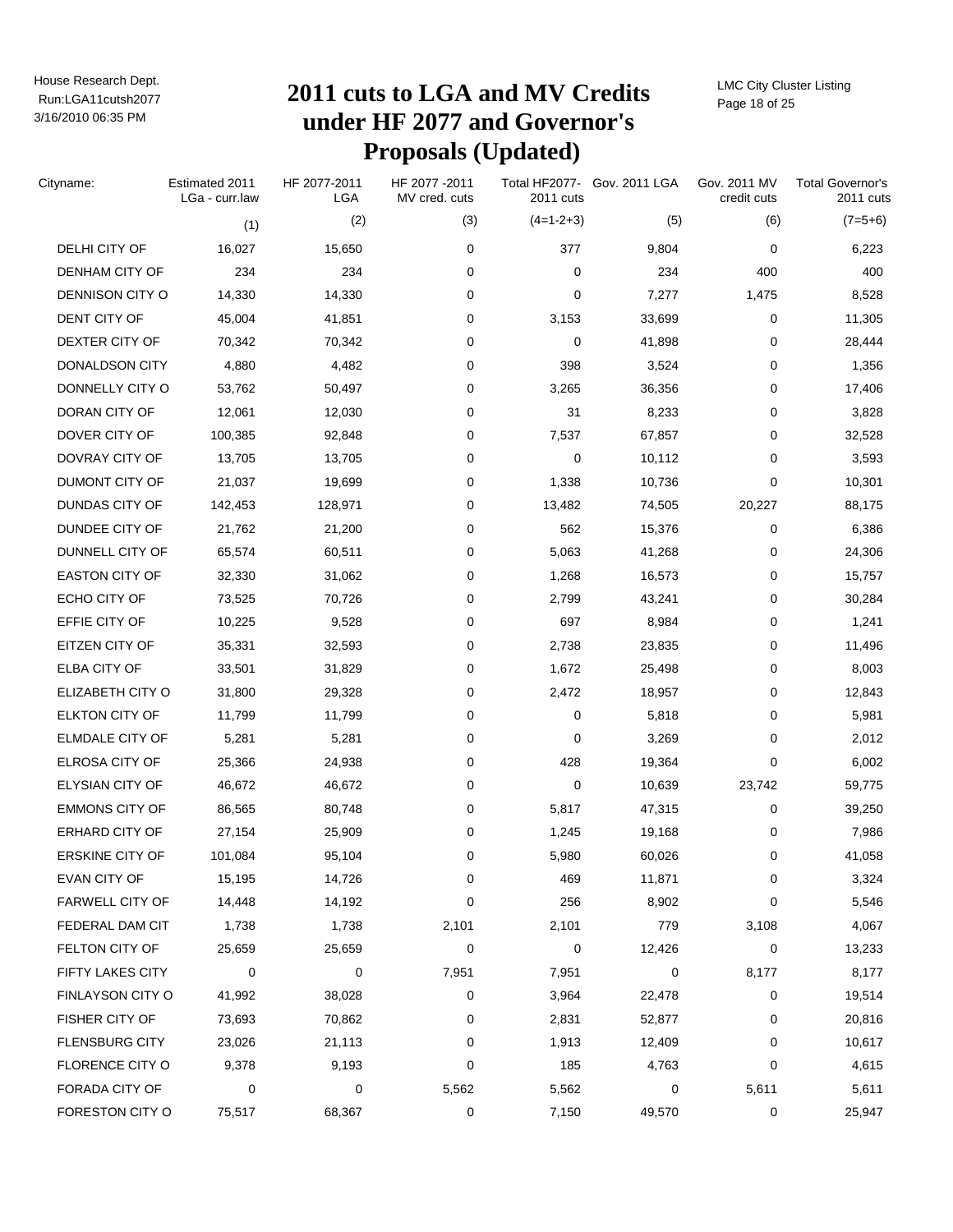# Run:LGA11cutsh2077 **2011 cuts to LGA and MV Credits under HF 2077 and Governor's Proposals (Updated)**

LMC City Cluster Listing Page 19 of 25

| Cityname:               | Estimated 2011<br>LGa - curr.law | HF 2077-2011<br>LGA | HF 2077-2011<br>MV cred. cuts | 2011 cuts   | Total HF2077- Gov. 2011 LGA | Gov. 2011 MV<br>credit cuts | <b>Total Governor's</b><br>2011 cuts |
|-------------------------|----------------------------------|---------------------|-------------------------------|-------------|-----------------------------|-----------------------------|--------------------------------------|
|                         | (1)                              | (2)                 | (3)                           | $(4=1-2+3)$ | (5)                         | (6)                         | $(7=5+6)$                            |
| <b>FORT RIPLEY CITY</b> | $\Omega$                         | 0                   | 1,261                         | 1,261       | 0                           | 2,228                       | 2,228                                |
| FOUNTAIN CITY OF        | 64,435                           | 61,595              | 0                             | 2,840       | 44,276                      | 0                           | 20,159                               |
| FOXHOME CITY OF         | 24,611                           | 24,020              | 0                             | 591         | 16,440                      | 0                           | 8,171                                |
| FREEBORN CITY O         | 62,504                           | 58,206              | 0                             | 4,298       | 41,052                      | 0                           | 21,452                               |
| FROST CITY OF           | 52,784                           | 49,882              | 0                             | 2,902       | 26,651                      | 0                           | 26,133                               |
| FUNKLEY CITY OF         | 141                              | 141                 | 0                             | 0           | 123                         | 0                           | 18                                   |
| <b>GARFIELD CITY OF</b> | 32,709                           | 31,896              | 0                             | 813         | 24,309                      | 0                           | 8,400                                |
| <b>GARRISON CITY O</b>  | 0                                | 0                   | 5,566                         | 5,566       | 0                           | 5,566                       | 5,566                                |
| <b>GARVIN CITY OF</b>   | 35,795                           | 35,795              | 0                             | 0           | 19,925                      | 0                           | 15,870                               |
| <b>GARY CITY OF</b>     | 49,407                           | 49,407              | 0                             | 0           | 27,557                      | 0                           | 21,850                               |
| <b>GENEVA CITY OF</b>   | 64,937                           | 64,937              | 0                             | 0           | 44,467                      | 0                           | 20,470                               |
| <b>GENOLA CITY OF</b>   | 1,650                            | 1,650               | 0                             | 0           | 1,574                       | 641                         | 717                                  |
| <b>GEORGETOWN CIT</b>   | 12,022                           | 12,022              | 0                             | 0           | 8,833                       | 0                           | 3,189                                |
| <b>GHENT CITY OF</b>    | 83,708                           | 78,004              | 0                             | 5,704       | 56,620                      | 0                           | 27,088                               |
| <b>GILMAN CITY OF</b>   | 11,233                           | 10,566              | 0                             | 667         | 9,172                       | 0                           | 2,061                                |
| <b>GONVICK CITY OF</b>  | 65,006                           | 58,808              | 0                             | 6,198       | 32,846                      | 0                           | 32,160                               |
| <b>GOODRIDGE CITY</b>   | 23,841                           | 22,040              | 0                             | 1,801       | 12,368                      | 0                           | 11,473                               |
| <b>GRANADA CITY OF</b>  | 95,893                           | 91,663              | 0                             | 4,230       | 63,739                      | 0                           | 32,154                               |
| <b>GRASSTON CITY O</b>  | 14,388                           | 14,388              | 0                             | 0           | 7,513                       | 0                           | 6,875                                |
| <b>GREEN ISLE CITY</b>  | 64,176                           | 58,119              | 0                             | 6,057       | 33,523                      | 0                           | 30,653                               |
| <b>GREENWALD CITY</b>   | 28,757                           | 27,389              | 0                             | 1,368       | 23,002                      | 0                           | 5,755                                |
| <b>GREY EAGLE CITY</b>  | 62,058                           | 59,124              | 0                             | 2,934       | 31,693                      | 0                           | 30,365                               |
| <b>GRYGLA CITY OF</b>   | 46,061                           | 41,680              | 0                             | 4,381       | 23,469                      | 0                           | 22,592                               |
| <b>GULLY CITY OF</b>    | 17,811                           | 17,616              | 0                             | 195         | 15,061                      | 0                           | 2,750                                |
| <b>HACKENSACK CITY</b>  | 5,542                            | 5,542               | 10,870                        | 10,870      | 693                         | 11,925                      | 16,774                               |
| <b>HADLEY CITY OF</b>   | 15,455                           | 15,455              | 0                             | 0           | 12,674                      | 0                           | 2,781                                |
| <b>HALMA CITY OF</b>    | 11,783                           | 10,816              | 0                             | 967         | 7,421                       | 0                           | 4,362                                |
| <b>HAMMOND CITY OF</b>  | 45,472                           | 45,472              | 0                             | 0           | 34,175                      | 0                           | 11,297                               |
| HANLEY FALLS CIT        | 77,731                           | 71,892              | 0                             | 5,839       | 44,258                      | 0                           | 33,473                               |
| <b>HANSKA CITY OF</b>   | 119,459                          | 111,632             | 0                             | 7,827       | 72,228                      | 0                           | 47,231                               |
| HARDING CITY OF         | 1,181                            | 1,181               | 0                             | 0           | 950                         | 0                           | 231                                  |
| <b>HARDWICK CITY O</b>  | 48,219                           | 45,323              | 0                             | 2,896       | 29,003                      | 0                           | 19,216                               |
| HARTLAND CITY O         | 50,771                           | 48,121              | 0                             | 2,650       | 28,047                      | 0                           | 22,724                               |
| HATFIELD CITY OF        | 3,830                            | 3,830               | 0                             | 0           | 2,855                       | 0                           | 975                                  |
| HAYWARD CITY OF         | 28,981                           | 28,981              | 0                             | 0           | 14,913                      | 0                           | 14,068                               |
| HAZEL RUN CITY O        | 14,534                           | 13,871              | 0                             | 663         | 9,206                       | 0                           | 5,328                                |
| <b>HEIDELBERG CITY</b>  | 0                                | 0                   | 2,102                         | 2,102       | 0                           | 2,635                       | 2,635                                |
| HENDRUM CITY OF         | 61,854                           | 56,269              | 0                             | 5,585       | 31,418                      | 0                           | 30,436                               |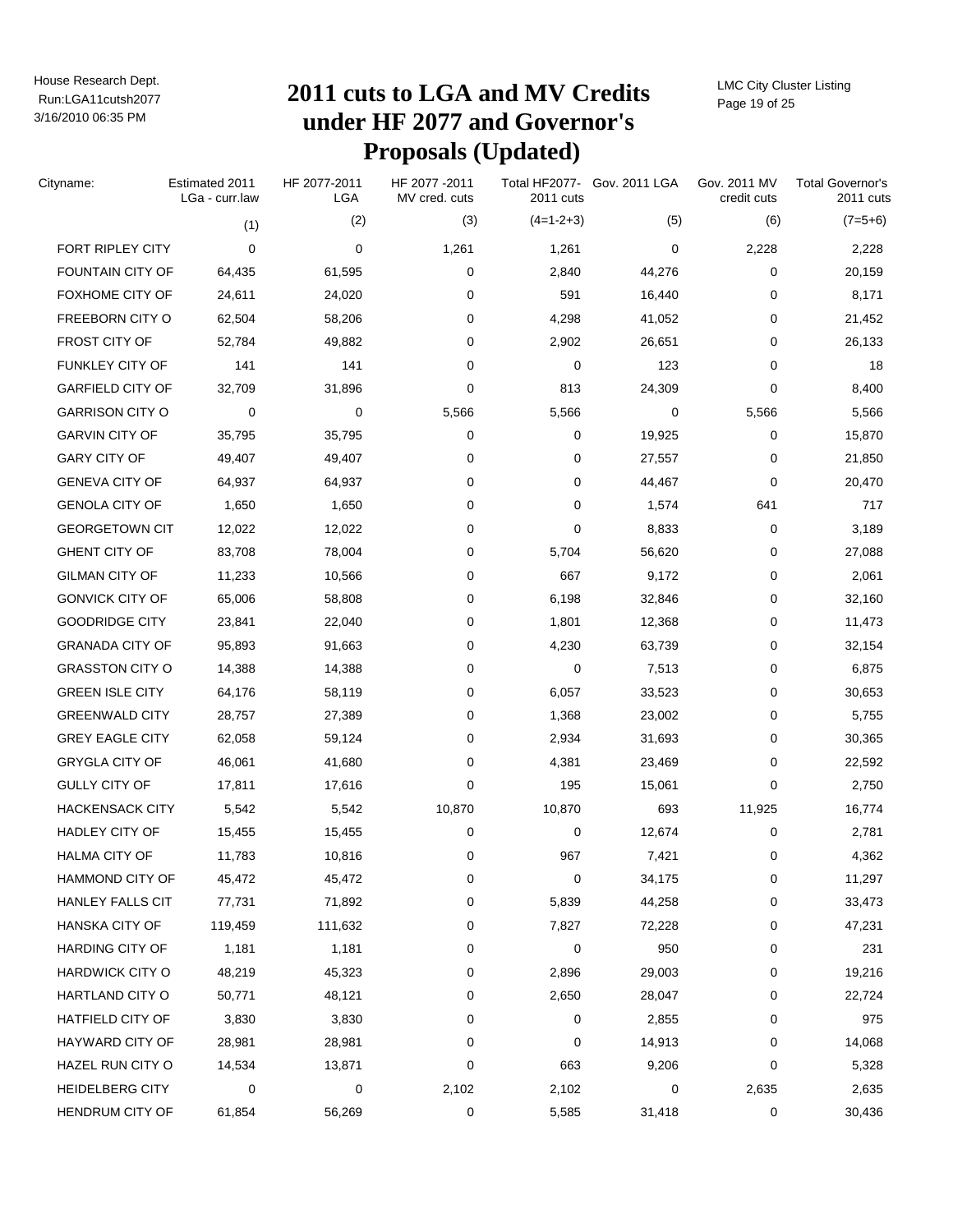# Run:LGA11cutsh2077 **2011 cuts to LGA and MV Credits under HF 2077 and Governor's Proposals (Updated)**

LMC City Cluster Listing Page 20 of 25

| Cityname:                | Estimated 2011<br>LGa - curr.law | HF 2077-2011<br>LGA | HF 2077-2011<br>MV cred. cuts | 2011 cuts   | Total HF2077- Gov. 2011 LGA | Gov. 2011 MV<br>credit cuts | <b>Total Governor's</b><br>2011 cuts |
|--------------------------|----------------------------------|---------------------|-------------------------------|-------------|-----------------------------|-----------------------------|--------------------------------------|
|                          |                                  | (2)<br>(1)          | (3)                           | $(4=1-2+3)$ | (5)                         | (6)                         | $(7=5+6)$                            |
| HENRIETTE CITY O         | 11,461                           | 10,530              | 0                             | 931         | 8,707                       | 0                           | 2,754                                |
| <b>HERMAN CITY OF</b>    | 107,927                          | 107,927             | 0                             | 0           | 60,087                      | 0                           | 47,840                               |
| <b>HEWITT CITY OF</b>    | 64,122                           | 58,007              | 0                             | 6,115       | 39,028                      | 0                           | 25,094                               |
| HILL CITY CITY OF        | 52,924                           | 50,998              | 0                             | 1,926       | 27,804                      | 0                           | 25,120                               |
| <b>HILLMAN CITY OF</b>   | 2,746                            | 2,746               | 0                             | 0           | 1,714                       | 0                           | 1,032                                |
| HITTERDAL CITY O         | 39,884                           | 38,852              | 0                             | 1,032       | 20,163                      | 0                           | 19,721                               |
| HOLLAND CITY OF          | 47,593                           | 46,655              | 0                             | 938         | 29,161                      | 0                           | 18,432                               |
| HOLLANDALE CITY          | 39,160                           | 38,035              | 0                             | 1,125       | 22,518                      | 0                           | 16,642                               |
| HOLLOWAY CITY O          | 13,665                           | 13,665              | 0                             | 0           | 6,055                       | 4,206                       | 11,816                               |
| HOLT CITY OF             | 16,129                           | 16,129              | 0                             | 0           | 11,080                      | 0                           | 5,049                                |
| HUMBOLDT CITY O          | 12,376                           | 12,212              | 0                             | 164         | 8,106                       | 0                           | 4,270                                |
| <b>IHLEN CITY OF</b>     | 17,538                           | 16,654              | 0                             | 884         | 9,681                       | 0                           | 7,857                                |
| IONA CITY OF             | 37,649                           | 37,043              | 0                             | 606         | 21,256                      | 0                           | 16,393                               |
| <b>IRON JUNCTION CI</b>  | 12,865                           | 12,230              | 0                             | 635         | 9,549                       | 0                           | 3,316                                |
| JEFFERS CITY OF          | 118,060                          | 112,493             | 0                             | 5,567       | 73,163                      | 0                           | 44,897                               |
| JENKINS CITY OF          | 4,118                            | 4,118               | 13,853                        | 13,853      | 601                         | 16,585                      | 20,102                               |
| JOHNSON CITY OF          | 7,000                            | 7,000               | 0                             | 0           | 5,394                       | 0                           | 1,606                                |
| KELLIHER CITY OF         | 111,487                          | 108,117             | 0                             | 3,370       | 74,311                      | 0                           | 37,176                               |
| <b>KELLOGG CITY OF</b>   | 89,922                           | 82,480              | 0                             | 7,442       | 59,489                      | 0                           | 30,433                               |
| <b>KENNEDY CITY OF</b>   | 70,484                           | 66,764              | 0                             | 3,720       | 42,499                      | 0                           | 27,985                               |
| KENNETH CITY OF          | 10,330                           | 10,330              | 0                             | 0           | 4,948                       | 0                           | 5,382                                |
| <b>KENSINGTON CITY</b>   | 54,357                           | 54,270              | 0                             | 87          | 35,015                      | 0                           | 19,342                               |
| <b>KENT CITY OF</b>      | 21,927                           | 20,567              | 0                             | 1,360       | 12,953                      | 0                           | 8,974                                |
| <b>KERRICK CITY OF</b>   |                                  | 3,489<br>3,489      | 0                             | 0           | 1,517                       | 0                           | 1,972                                |
| KETTLE RIVER CIT         | 22,571                           | 22,510              | 0                             | 61          | 11,769                      | 0                           | 10,802                               |
| KILKENNY CITY OF         | 37,718                           | 35,924              | 0                             | 1,794       | 22,298                      | 0                           | 15,420                               |
| KINBRAE CITY OF          |                                  | 501<br>501          | 0                             | 0           | 191                         | 166                         | 476                                  |
| KINGSTON CITY OF         | 14,446                           | 13,094              | 0                             | 1,352       | 9,702                       | 0                           | 4,744                                |
| KINNEY CITY OF           | 59,925                           | 59,925              | 0                             | 0           | 40,490                      | 0                           | 19,435                               |
| LAFAYETTE CITY O         | 123,120                          | 120,676             | 0                             | 2,444       | 75,737                      | 0                           | 47,383                               |
| LAKE BRONSON CI          | 75,636                           | 71,423              | 0                             | 4,213       | 44,550                      | 0                           | 31,086                               |
| LAKE HENRY CITY          |                                  | 5,886<br>5,886      | 0                             | 0           | 4,047                       | 0                           | 1,839                                |
| <b>LAKE LILLIAN CITY</b> | 33,155                           | 33,155              | 0                             | 0           | 14,271                      | 0                           | 18,884                               |
| LAKE WILSON CITY         | 76,722                           | 76,722              | 0                             | 0           | 49,015                      | 0                           | 27,707                               |
| <b>LANCASTER CITY</b>    | 76,569                           | 75,242              | 0                             | 1,327       | 43,066                      | 0                           | 33,503                               |
| LAPORTE CITY OF          | 14,449                           | 13,092              | 0                             | 1,357       | 7,681                       | 0                           | 6,768                                |
| LAPRAIRIE CITY OF        | 66,553                           | 66,553              | 0                             | 0           | 45,962                      | 0                           | 20,591                               |
| LASALLE CITY OF          | 17,842                           | 16,308              | 0                             | 1,534       | 11,629                      | 0                           | 6,213                                |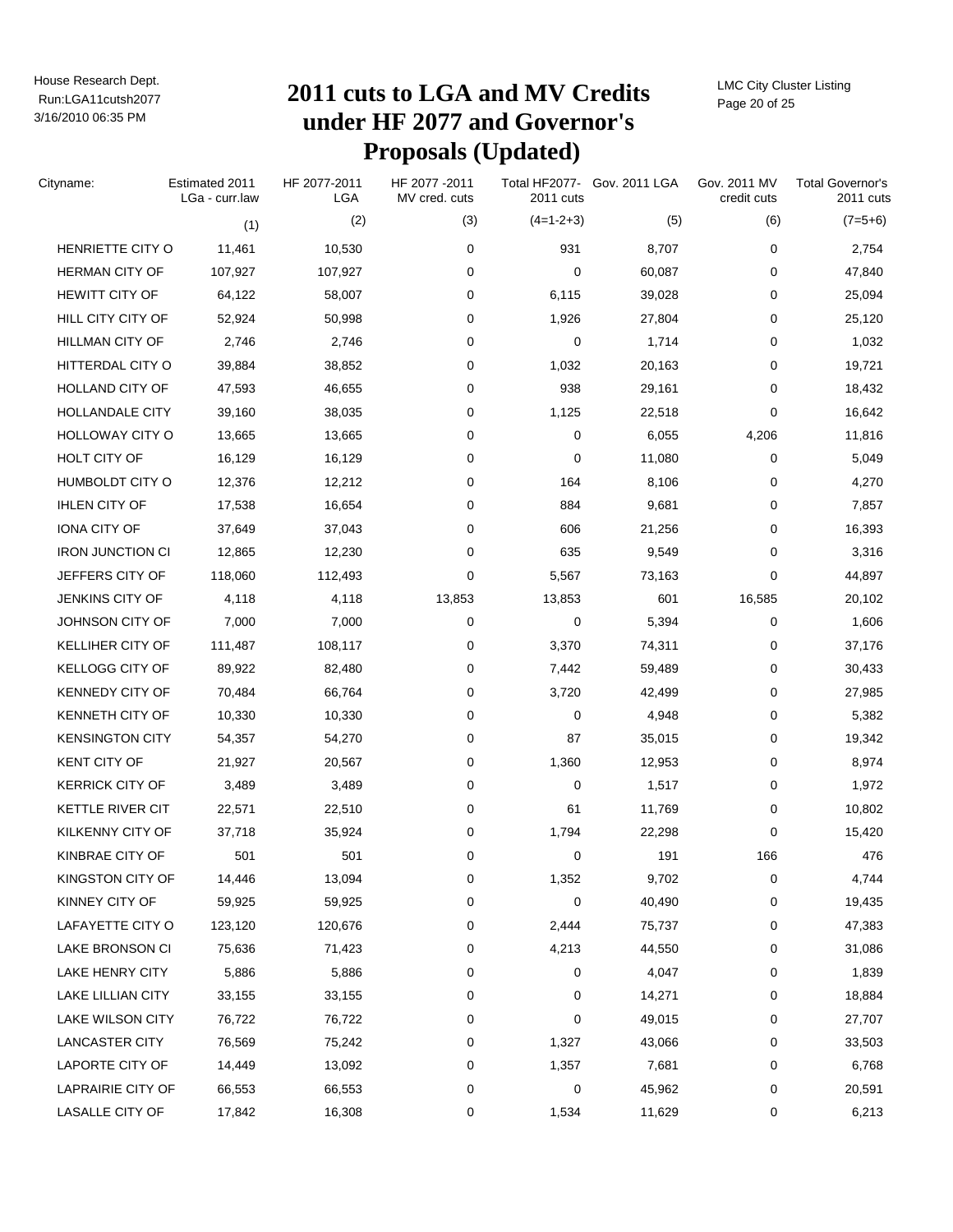# Run:LGA11cutsh2077 **2011 cuts to LGA and MV Credits under HF 2077 and Governor's Proposals (Updated)**

LMC City Cluster Listing Page 21 of 25

| Cityname:               | Estimated 2011<br>LGa - curr.law | HF 2077-2011<br><b>LGA</b> | HF 2077 - 2011<br>MV cred. cuts | 2011 cuts   | Total HF2077- Gov. 2011 LGA | Gov. 2011 MV<br>credit cuts | <b>Total Governor's</b><br>2011 cuts |
|-------------------------|----------------------------------|----------------------------|---------------------------------|-------------|-----------------------------|-----------------------------|--------------------------------------|
|                         | (1)                              | (2)                        | (3)                             | $(4=1-2+3)$ | (5)                         | (6)                         | $(7=5+6)$                            |
| <b>LASTRUP CITY OF</b>  | 3,049                            | 2,778                      | 0                               | 271         | 1,885                       | 0                           | 1,164                                |
| <b>LENGBY CITY OF</b>   | 21,916                           | 21,916                     | 0                               | 0           | 13,751                      | 0                           | 8,165                                |
| <b>LEONARD CITY OF</b>  | 4,355                            | 3,952                      | 0                               | 403         | 3,054                       | 0                           | 1,301                                |
| <b>LEONIDAS CITY OF</b> | 34,670                           | 34,670                     | 0                               | 0           | 28,115                      | 0                           | 6,555                                |
| LEWISVILLE CITY         | 71,954                           | 66,840                     | 0                               | 5,114       | 49,156                      | 0                           | 22,798                               |
| LISMORE CITY OF         | 65,548                           | 65,548                     | 0                               | 0           | 40,478                      | 0                           | 25,070                               |
| LONG BEACH CITY         | 0                                | 0                          | 4,405                           | 4,405       | 0                           | 5,043                       | 5,043                                |
| LONGVILLE CITY O        | 0                                | 0                          | 6,769                           | 6,769       | 0                           | 6,769                       | 6,769                                |
| LOUISBURG CITY          | 9,154                            | 9,091                      | 0                               | 63          | 5,733                       | 0                           | 3,421                                |
| LOWRY CITY OF           | 51,631                           | 49,088                     | 0                               | 2,543       | 26,373                      | 0                           | 25,258                               |
| LUCAN CITY OF           | 53,630                           | 49,362                     | 0                               | 4,268       | 26,987                      | 0                           | 26,643                               |
| LYND CITY OF            | 55,313                           | 55,313                     | 0                               | 0           | 33,076                      | 0                           | 22,237                               |
| MAGNOLIA CITY O         | 45,449                           | 43,194                     | 0                               | 2,255       | 34,616                      | 0                           | 10,833                               |
| MANCHESTER CIT          | 15,725                           | 15,725                     | 0                               | 0           | 11,273                      | 0                           | 4,452                                |
| <b>MANHATTAN BEAC</b>   | 0                                | 0                          | 1,620                           | 1,620       | 0                           | 1,620                       | 1,620                                |
| <b>MAPLEVIEW CITY</b>   | 50,167                           | 50,167                     | 0                               | 0           | 30,962                      | 0                           | 19,205                               |
| MARIETTA CITY OF        | 51,031                           | 50,577                     | 0                               | 454         | 32,062                      | 0                           | 18,969                               |
| <b>MAYNARD CITY OF</b>  | 130,023                          | 120,157                    | 0                               | 9,866       | 79,217                      | 0                           | 50,806                               |
| MCGRATH CITY OF         | 7,487                            | 6,834                      | 0                               | 653         | 5,687                       | 0                           | 1,800                                |
| <b>MCGREGOR CITY</b>    | 95,921                           | 88,518                     | 0                               | 7,403       | 54,940                      | 0                           | 40,981                               |
| MCKINLEY CITY OF        | 51,142                           | 51,142                     | 0                               | 0           | 41,367                      | 0                           | 9,775                                |
| <b>MEADOWLANDS CI</b>   | 23,033                           | 20,845                     | 0                               | 2,188       | 14,732                      | 0                           | 8,301                                |
| MEIRE GROVE CIT         | 12,465                           | 11,603                     | 0                               | 862         | 7,835                       | 0                           | 4,630                                |
| MENTOR CITY OF          | 34,786                           | 32,824                     | 0                               | 1,962       | 26,513                      | 0                           | 8,273                                |
| MIDDLE RIVER CIT        | 82,053                           | 78,955                     | 0                               | 3,098       | 60,862                      | 0                           | 21,191                               |
| MILAN CITY OF           | 90,191                           | 87,281                     | 0                               | 2,910       | 54,391                      | 0                           | 35,800                               |
| MILLERVILLE CITY        | 9,041                            | 9,041                      | 0                               | 0           | 8,039                       | 0                           | 1,002                                |
| MILLVILLE CITY OF       | 20,165                           | 18,264                     | 0                               | 1,901       | 11,982                      | 0                           | 8,183                                |
| MILROY CITY OF          | 61,154                           | 56,235                     | 0                               | 4,919       | 36,284                      | 0                           | 24,870                               |
| MILTONA CITY OF         | 41,453                           | 37,549                     | 0                               | 3,904       | 23,579                      | 0                           | 17,874                               |
| MINNEISKA CITY O        | 5,781                            | 5,781                      | 0                               | 0           | 2,354                       | 0                           | 3,427                                |
| MINNESOTA CITY          | 42,020                           | 38,983                     | 0                               | 3,037       | 29,908                      | 0                           | 12,112                               |
| MIZPAH CITY OF          | 6,496                            | 6,496                      | 0                               | 0           | 6,496                       | 0                           | 0                                    |
| <b>MORTON CITY OF</b>   | 141,019                          | 128,160                    | 0                               | 12,859      | 81,135                      | 0                           | 59,884                               |
| MOTLEY CITY OF          | 140,546                          | 127,916                    | 0                               | 12,630      | 91,135                      | 0                           | 49,411                               |
| MURDOCK CITY OF         | 73,785                           | 69,561                     | 0                               | 4,224       | 44,156                      | 0                           | 29,629                               |
| MYRTLE CITY OF          | 11,859                           | 11,424                     | 0                               | 435         | 8,189                       | 0                           | 3,670                                |
| NASHUA CITY OF          | 317                              | 317                        | 225                             | 225         | 177                         | 661                         | 801                                  |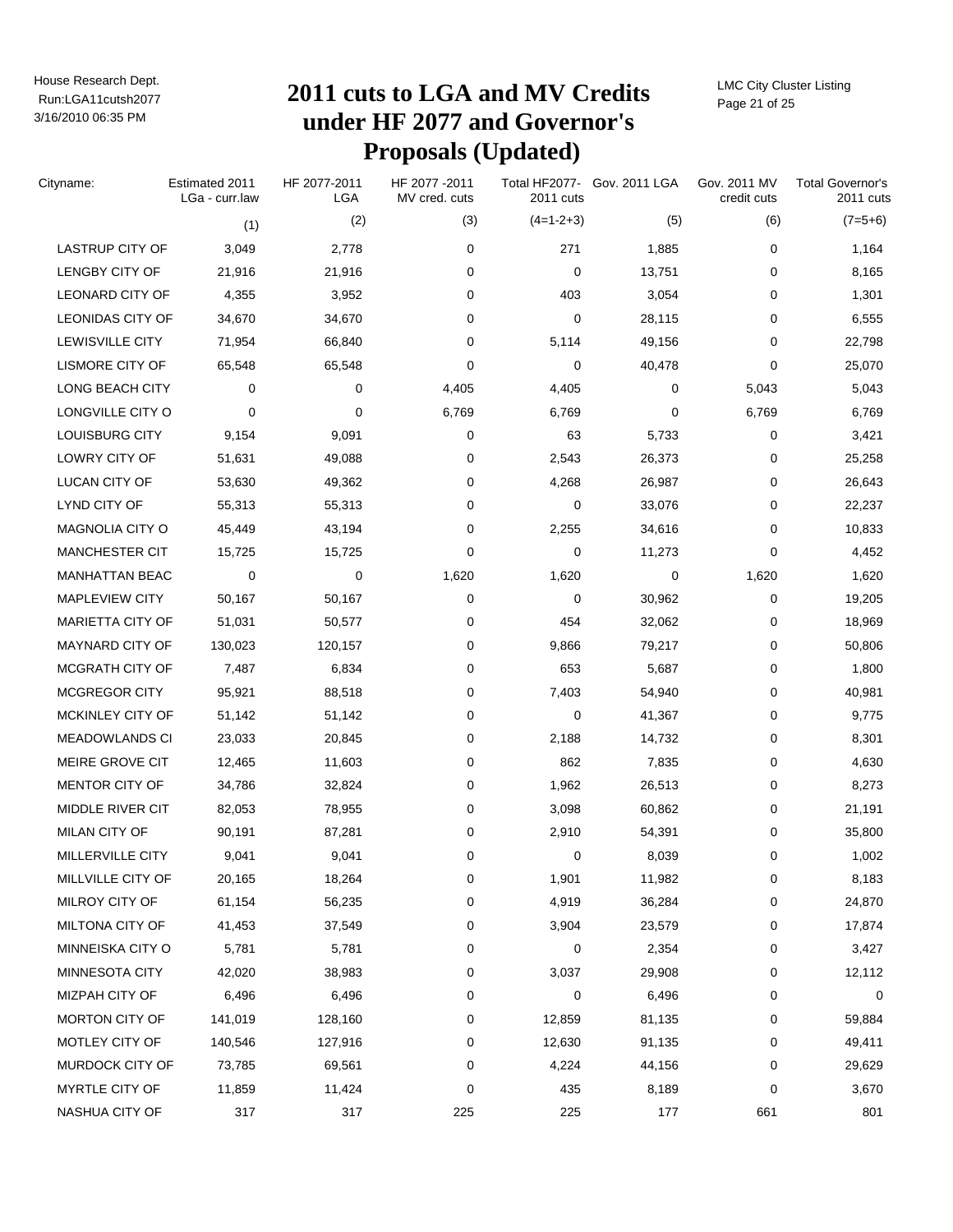# Run:LGA11cutsh2077 **2011 cuts to LGA and MV Credits under HF 2077 and Governor's Proposals (Updated)**

LMC City Cluster Listing Page 22 of 25

| Cityname:              | Estimated 2011<br>LGa - curr.law | HF 2077-2011<br>LGA | HF 2077 - 2011<br>MV cred. cuts | 2011 cuts   | Total HF2077- Gov. 2011 LGA | Gov. 2011 MV<br>credit cuts | <b>Total Governor's</b><br>2011 cuts |
|------------------------|----------------------------------|---------------------|---------------------------------|-------------|-----------------------------|-----------------------------|--------------------------------------|
|                        | (1)                              | (2)                 | (3)                             | $(4=1-2+3)$ | (5)                         | (6)                         | $(7=5+6)$                            |
| NASSAU CITY OF         | 17,638                           | 17,638              | 0                               | 0           | 13,662                      | 0                           | 3,976                                |
| <b>NELSON CITY OF</b>  | 24,525                           | 23,990              | 0                               | 535         | 18,449                      | 0                           | 6,076                                |
| NERSTRAND CITY         | 22,928                           | 22,928              | 0                               | 0           | 13,993                      | 0                           | 8,935                                |
| NEVIS CITY OF          | 41,623                           | 41,623              | 0                               | 0           | 19,338                      | 0                           | 22,285                               |
| <b>NEW AUBURN CITY</b> | 114,214                          | 105,197             | 0                               | 9,017       | 79,913                      | 0                           | 34,301                               |
| <b>NEW MUNICH CITY</b> | 74,729                           | 69,204              | 0                               | 5,525       | 51,937                      | 0                           | 22,792                               |
| NEWFOLDEN CITY         | 78,136                           | 75,781              | 0                               | 2,355       | 45,088                      | 0                           | 33,048                               |
| NIELSVILLE CITY O      | 23,320                           | 21,942              | 0                               | 1,378       | 14,122                      | 0                           | 9,198                                |
| NIMROD CITY OF         | 2,542                            | 2,542               | 0                               | 0           | 1,944                       | 0                           | 598                                  |
| NORCROSS CITY O        | 16,497                           | 16,497              | 0                               | 0           | 9,942                       | 0                           | 6,555                                |
| NORTHOME CITY O        | 66,827                           | 65,984              | 0                               | 843         | 40,293                      | 0                           | 26,534                               |
| NORTHROP CITY O        | 49,737                           | 45,002              | 0                               | 4,735       | 32,360                      | 0                           | 17,377                               |
| ODESSA CITY OF         | 37,973                           | 37,973              | 0                               | 0           | 26,933                      | 0                           | 11,040                               |
| ODIN CITY OF           | 26,119                           | 24,822              | 0                               | 1,297       | 17,911                      | 0                           | 8,208                                |
| OGEMA CITY OF          | 27,306                           | 26,614              | 0                               | 692         | 13,841                      | 0                           | 13,465                               |
| OKABENA CITY OF        | 53,151                           | 49,544              | 0                               | 3,607       | 30,424                      | 0                           | 22,727                               |
| OKLEE CITY OF          | 110,819                          | 107,276             | 0                               | 3,543       | 62,426                      | 0                           | 48,393                               |
| ORMSBY CITY OF         | 25,156                           | 24,183              | 0                               | 973         | 16,690                      | 0                           | 8,466                                |
| ORR CITY OF            | 44,958                           | 40,683              | 0                               | 4,275       | 22,924                      | 0                           | 22,034                               |
| OSLO CITY OF           | 79,988                           | 74,947              | 0                               | 5,041       | 40,336                      | 0                           | 39,652                               |
| <b>OSTRANDER CITY</b>  | 54,917                           | 52,825              | 0                               | 2,092       | 39,254                      | 0                           | 15,663                               |
| OTTERTAIL CITY O       | 0                                | 0                   | 10,653                          | 10,653      | 0                           | 10,653                      | 10,653                               |
| PALISADE CITY OF       | 14,295                           | 14,295              | 0                               | 0           | 9,161                       | 0                           | 5,134                                |
| PEASE CITY OF          | 18,913                           | 17,144              | 0                               | 1,769       | 11,416                      | 0                           | 7,497                                |
| PEMBERTON CITY         | 27,578                           | 24,985              | 0                               | 2,593       | 17,940                      | 0                           | 9,638                                |
| PENNOCK CITY OF        | 114,778                          | 109,031             | 0                               | 5,747       | 76,998                      | 0                           | 37,780                               |
| PERLEY CITY OF         | 23,997                           | 21,711              | 0                               | 2,286       | 14,994                      | 0                           | 9,003                                |
| PETERSON CITY O        | 46,998                           | 45,675              | 0                               | 1,323       | 33,917                      | 0                           | 13,081                               |
| PILLAGER CITY OF       | 131,471                          | 122,779             | 0                               | 8,692       | 88,884                      | 0                           | 42,587                               |
| PLATO CITY OF          | 25,857                           | 23,446              | 0                               | 2,411       | 14,004                      | 0                           | 11,853                               |
| PLUMMER CITY OF        | 52,781                           | 48,946              | 0                               | 3,835       | 27,469                      | 0                           | 25,312                               |
| PORTER CITY OF         | 36,857                           | 35,295              | 0                               | 1,562       | 18,619                      | 0                           | 18,238                               |
| <b>QUAMBA CITY OF</b>  | 15,487                           | 15,487              | 0                               | 0           | 13,518                      | 0                           | 1,969                                |
| RACINE CITY OF         | 62,161                           | 61,097              | 0                               | 1,064       | 50,643                      | 0                           | 11,518                               |
| <b>RANIER CITY OF</b>  | 21,685                           | 21,685              | 0                               | 0           | 12,959                      | 0                           | 8,726                                |
| <b>REGAL CITY OF</b>   | 2,115                            | 2,115               | 0                               | 0           | 1,979                       | 0                           | 136                                  |
| <b>REMER CITY OF</b>   | 60,428                           | 56,088              | 0                               | 4,340       | 33,114                      | 0                           | 27,314                               |
| REVERE CITY OF         | 22,175                           | 20,990              | 0                               | 1,185       | 11,191                      | 0                           | 10,984                               |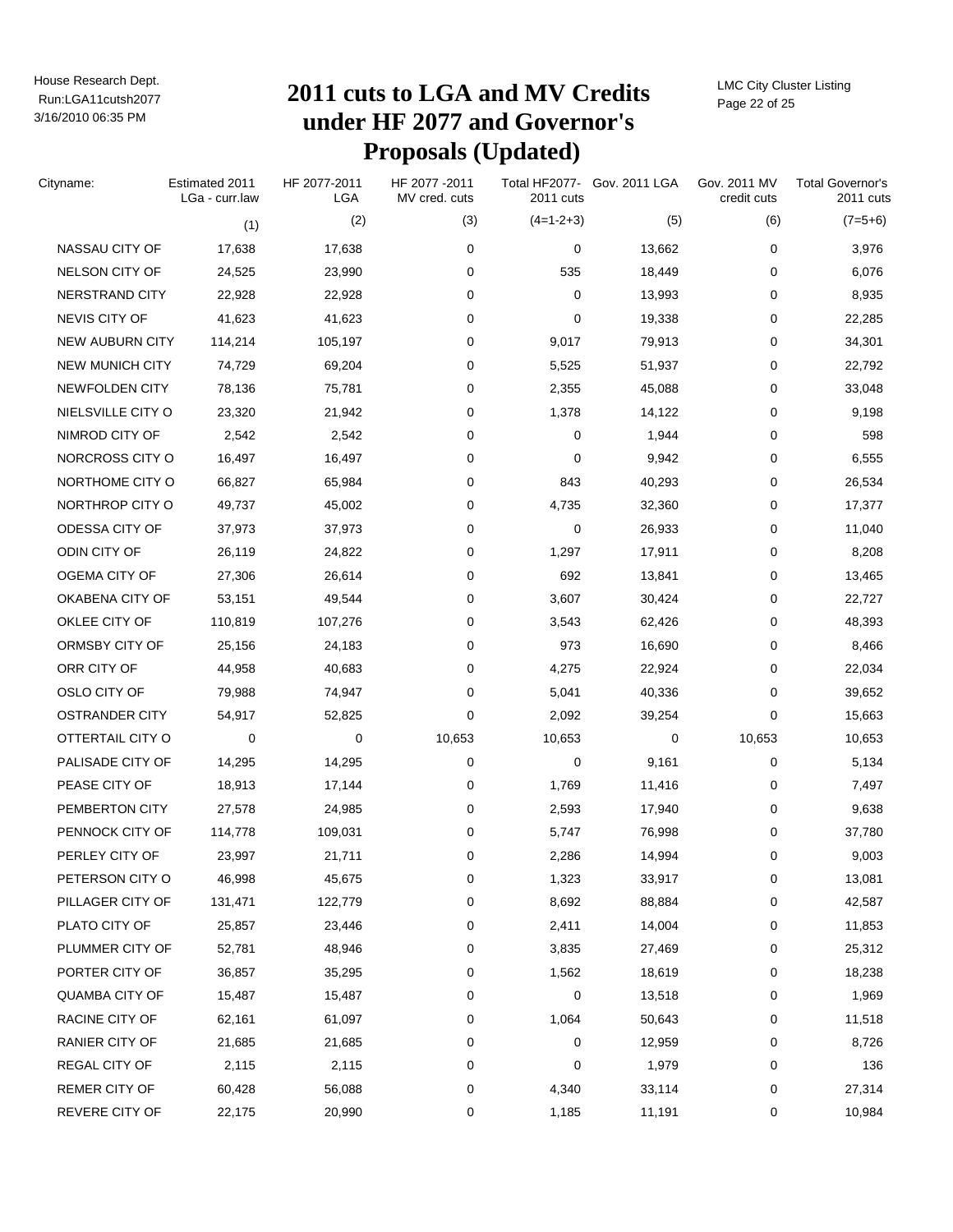# Run:LGA11cutsh2077 **2011 cuts to LGA and MV Credits under HF 2077 and Governor's Proposals (Updated)**

LMC City Cluster Listing Page 23 of 25

| Cityname:               | Estimated 2011<br>LGa - curr.law | HF 2077-2011<br>LGA | HF 2077-2011<br>MV cred. cuts | 2011 cuts   | Total HF2077- Gov. 2011 LGA | Gov. 2011 MV<br>credit cuts | <b>Total Governor's</b><br>2011 cuts |
|-------------------------|----------------------------------|---------------------|-------------------------------|-------------|-----------------------------|-----------------------------|--------------------------------------|
|                         | (1)                              | (2)                 | (3)                           | $(4=1-2+3)$ | (5)                         | (6)                         | $(7=5+6)$                            |
| RICHVILLE CITY OF       | 14,736                           | 14,049              | 0                             | 687         | 11,898                      | 0                           | 2,838                                |
| <b>RIVERTON CITY OF</b> | 5,562                            | 5,562               | 0                             | 0           | 2,046                       | 0                           | 3,516                                |
| ROOSEVELT CITY          | 20,047                           | 20,047              | 0                             | 0           | 15,419                      | 0                           | 4,628                                |
| ROSCOE CITY OF          | 21,702                           | 21,702              | 0                             | 0           | 16,212                      | 0                           | 5,490                                |
| <b>ROSE CREEK CITY</b>  | 71,101                           | 71,101              | 0                             | 0           | 44,446                      | 0                           | 26,655                               |
| ROTHSAY CITY OF         | 123,274                          | 116,916             | 0                             | 6,358       | 82,023                      | 0                           | 41,251                               |
| ROUND LAKE CITY         | 126,249                          | 119,605             | 0                             | 6,644       | 92,859                      | 0                           | 33,390                               |
| RUSHMORE CITY O         | 105,454                          | 101,319             | 0                             | 4,135       | 72,365                      | 0                           | 33,089                               |
| RUSSELL CITY OF         | 85,821                           | 81,277              | 0                             | 4,544       | 43,224                      | 0                           | 42,597                               |
| RUTHTON CITY OF         | 87,376                           | 79,012              | 0                             | 8,364       | 49,121                      | 0                           | 38,255                               |
| <b>RUTLEDGE CITY O</b>  | 3,257                            | 3,257               | 0                             | 0           | 3,033                       | 443                         | 667                                  |
| SANBORN CITY OF         | 130,037                          | 121,650             | 0                             | 8,387       | 81,376                      | 0                           | 48,661                               |
| SARGEANT CITY O         | 12,657                           | 12,070              | 0                             | 587         | 10,000                      | 0                           | 2,657                                |
| SEAFORTH CITY O         | 16,820                           | 16,402              | 0                             | 418         | 9,362                       | 0                           | 7,458                                |
| SEDAN CITY OF           | 7,025                            | 7,025               | 0                             | 0           | 5,501                       | 0                           | 1,524                                |
| SHAFER CITY OF          | 149,161                          | 137,219             | 0                             | 11,942      | 121,189                     | 0                           | 27,972                               |
| SHELLY CITY OF          | 68,161                           | 65,258              | 0                             | 2,903       | 42,243                      | 0                           | 25,918                               |
| SHEVLIN CITY OF         | 25,995                           | 23,532              | 0                             | 2,463       | 18,102                      | 0                           | 7,893                                |
| SKYLINE CITY OF         | 4,344                            | 4,344               | 0                             | 0           | 3,017                       | 0                           | 1,327                                |
| SOBIESKI CITY OF        | 15,754                           | 14,282              | 0                             | 1,472       | 10,728                      | 0                           | 5,026                                |
| SOLWAY CITY OF          | 4,975                            | 4,975               | 0                             | 0           | 2,382                       | 0                           | 2,593                                |
| SOUTH HAVEN CIT         | 36,642                           | 33,162              | 0                             | 3,480       | 18,882                      | 0                           | 17,760                               |
| SPRING HILL CITY        | 2,100                            | 2,100               | 0                             | 0           | 859                         | 0                           | 1,241                                |
| <b>SQUAW LAKE CITY</b>  | 9,160                            | 9,160               | 0                             | 0           | 5,855                       | 0                           | 3,305                                |
| ST ANTHONY CITY         | 7,369                            | 7,369               | 0                             | 0           | 6,131                       | 0                           | 1,238                                |
| ST HILAIRE CITY O       | 71,693                           | 65,991              | 0                             | 5,702       | 50,193                      | 0                           | 21,500                               |
| ST LEO CITY OF          | 17,701                           | 16,916              | 0                             | 785         | 12,407                      | 0                           | 5,294                                |
| ST MARTIN CITY O        | 45,051                           | 42,909              | 0                             | 2,142       | 35,290                      | 0                           | 9,761                                |
| ST ROSA CITY OF         | 812                              | 812                 | 423                           | 423         | 0                           | 1,788                       | 2,600                                |
| ST VINCENT CITY         | 22,068                           | 20,727              | 0                             | 1,341       | 15,529                      | 0                           | 6,539                                |
| STEEN CITY OF           | 35,645                           | 33,922              | 0                             | 1,723       | 26,286                      | 0                           | 9,359                                |
| STORDEN CITY OF         | 72,718                           | 68,812              | 0                             | 3,906       | 41,097                      | 0                           | 31,621                               |
| STRANDQUIST CIT         | 18,419                           | 17,869              | 0                             | 550         | 12,721                      | 0                           | 5,698                                |
| STRATHCONA CITY         | 3,861                            | 3,615               | 0                             | 246         | 2,322                       | 0                           | 1,539                                |
| <b>STURGEON LAKE</b>    | 25,896                           | 25,896              | 0                             | 0           | 21,289                      | 0                           | 4,607                                |
| SUNBURG CITY OF         | 25,787                           | 25,134              | 0                             | 653         | 17,674                      | 0                           | 8,113                                |
| SWANVILLE CITY O        | 92,052                           | 83,613              | 0                             | 8,439       | 54,487                      | 0                           | 37,565                               |
| TACONITE CITY OF        | 92,714                           | 92,714              | 0                             | 0           | 54,189                      | 0                           | 38,525                               |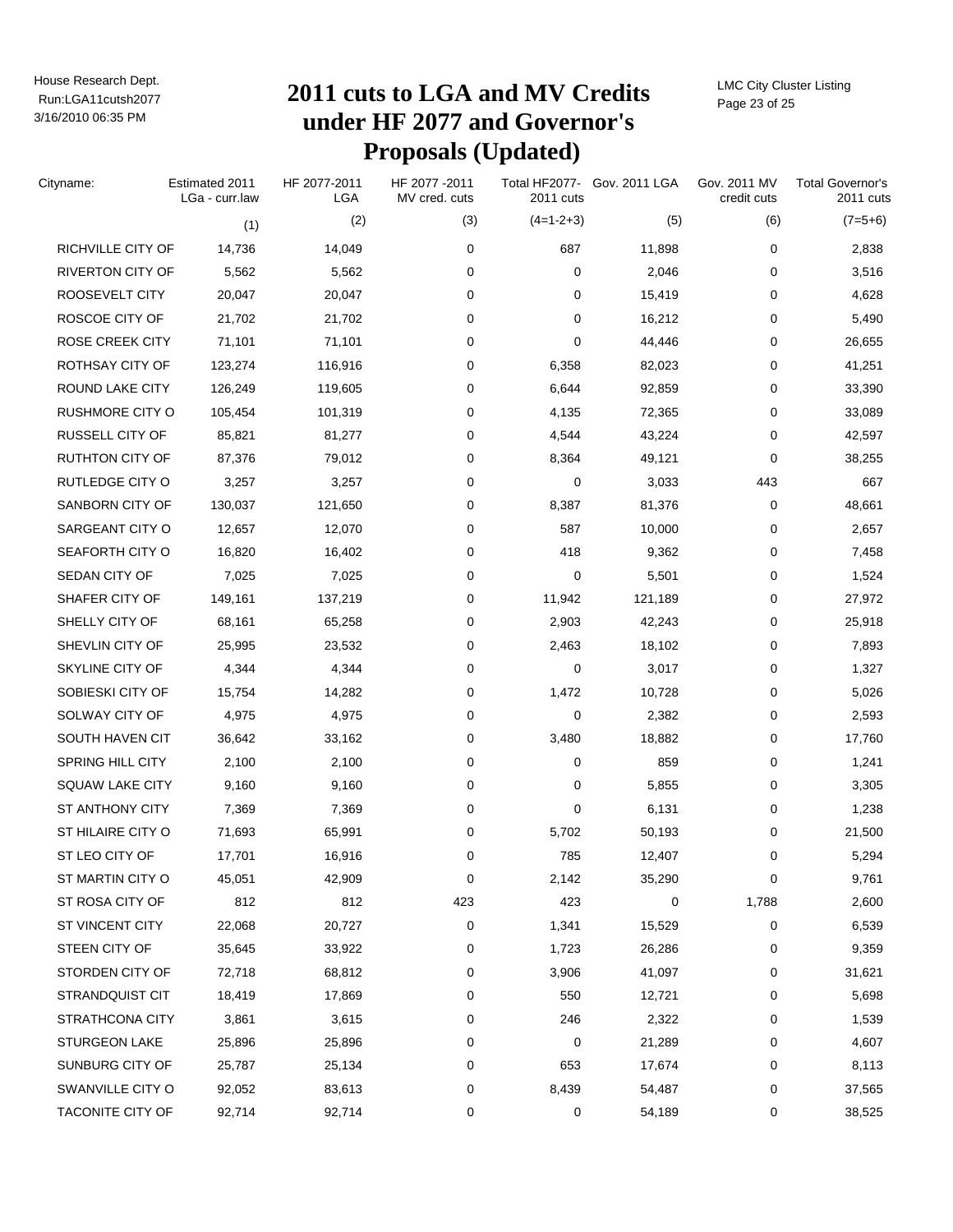# Run:LGA11cutsh2077 **2011 cuts to LGA and MV Credits under HF 2077 and Governor's Proposals (Updated)**

LMC City Cluster Listing Page 24 of 25

| Cityname:               | Estimated 2011<br>LGa - curr.law | HF 2077-2011<br>LGA | HF 2077 - 2011<br>MV cred. cuts | 2011 cuts   | Total HF2077- Gov. 2011 LGA | Gov. 2011 MV<br>credit cuts | <b>Total Governor's</b><br>2011 cuts |
|-------------------------|----------------------------------|---------------------|---------------------------------|-------------|-----------------------------|-----------------------------|--------------------------------------|
|                         |                                  | (2)<br>(1)          | (3)                             | $(4=1-2+3)$ | (5)                         | (6)                         | $(7=5+6)$                            |
| <b>TAMARACK CITY O</b>  | 2,541                            | 2,541               | 0                               | 0           | 805                         | 0                           | 1,736                                |
| <b>TAOPI CITY OF</b>    | 9,647                            | 9,647               | 0                               | 0           | 7,245                       | 0                           | 2,402                                |
| <b>TAUNTON CITY OF</b>  | 43,070                           | 43,070              | 0                               | 0           | 36,111                      | 0                           | 6,959                                |
| TENNEY CITY OF          | 1,050                            | 954                 | 0                               | 96          | 590                         | 16                          | 476                                  |
| <b>TENSTRIKE CITY O</b> | 2,960                            | 2,960               | 0                               | 0           | 2,489                       | 0                           | 471                                  |
| THOMSON CITY OF         | 9,022                            | 9,022               | 0                               | 0           | 3,296                       | 0                           | 5,726                                |
| <b>TINTAH CITY OF</b>   | 12,578                           | 11,846              | 0                               | 732         | 7,768                       | 0                           | 4,810                                |
| TOWER CITY OF           | 80,156                           | 80,156              | 0                               | 0           | 29,099                      | 0                           | 51,057                               |
| TRAIL CITY OF           | 2,350                            | 2,350               | 0                               | 0           | 1,084                       | 0                           | 1,266                                |
| <b>TROMMALD CITY O</b>  | 6,968                            | 6,968               | 0                               | 0           | 3,170                       | 0                           | 3,798                                |
| <b>TROSKY CITY OF</b>   | 19,086                           | 18,940              | 0                               | 146         | 16,301                      | 0                           | 2,785                                |
| <b>TURTLE RIVER CIT</b> |                                  | 0<br>0              | 0                               | 0           | 0                           | 1,509                       | 1,509                                |
| <b>TWIN LAKES CITY</b>  | 26,141                           | 26,141              | 0                               | 0           | 12,034                      | 0                           | 14,107                               |
| UNDERWOOD CITY          | 70,902                           | 70,902              | 0                               | 0           | 41,525                      | 0                           | 29,377                               |
| UPSALA CITY OF          | 68,680                           | 62,166              | 0                               | 6,514       | 36,000                      | 0                           | 32,680                               |
| URBANK CITY OF          | 7,115                            | 6,552               | 0                               | 563         | 4,944                       | 0                           | 2,171                                |
| UTICA CITY OF           | 31,796                           | 30,803              | 0                               | 993         | 22,312                      | 0                           | 9,484                                |
| <b>VERGAS CITY OF</b>   | 30,701                           | 30,206              | 0                               | 495         | 21,666                      | 0                           | 9,035                                |
| <b>VERNON CENTER</b>    | 70,797                           | 64,055              | 0                               | 6,742       | 44,906                      | 0                           | 25,891                               |
| <b>VESTA CITY OF</b>    | 86,793                           | 82,326              | 0                               | 4,467       | 50,620                      | 0                           | 36,173                               |
| <b>VIKING CITY OF</b>   | 18,592                           | 18,592              | 0                               | 0           | 9,507                       | 0                           | 9,085                                |
| VILLARD CITY OF         | 39,301                           | 36,628              | 0                               | 2,673       | 21,352                      | 0                           | 17,949                               |
| VINING CITY OF          | 9,302                            | 9,042               | 0                               | 260         | 4,788                       | 0                           | 4,514                                |
| <b>WAHKON CITY OF</b>   | 10,162                           | 10,162              | 4,013                           | 4,013       | 4,247                       | 5,707                       | 11,622                               |
| <b>WALDORF CITY OF</b>  | 41,621                           | 41,621              | 0                               | 0           | 20,702                      | 0                           | 20,919                               |
| <b>WALTERS CITY OF</b>  | 18,983                           | 18,983              | 0                               | 0           | 10,128                      | 0                           | 8,855                                |
| <b>WALTHAM CITY OF</b>  | 33,076                           | 33,076              | 0                               | 0           | 20,389                      | 0                           | 12,687                               |
| WANDA CITY OF           | 23,354                           | 22,194              | 0                               | 1,160       | 16,868                      | 0                           | 6,486                                |
| WARBA CITY OF           | 12,403                           | 12,403              | 0                               | 0           | 8,525                       | 0                           | 3,878                                |
| <b>WATSON CITY OF</b>   | 63,012                           | 59,458              | 0                               | 3,554       | 38,640                      | 0                           | 24,372                               |
| WAUBUN CITY OF          | 100,368                          | 90,788              | 0                               | 9,580       | 68,803                      | 0                           | 31,565                               |
| <b>WENDELL CITY OF</b>  | 36,453                           | 34,022              | 0                               | 2,431       | 18,515                      | 0                           | 17,938                               |
| WEST UNION CITY         | 6,288                            | 5,872               | 0                               | 416         | 4,422                       | 0                           | 1,866                                |
| <b>WESTPORT CITY O</b>  | 6,371                            | 6,371               | 0                               | 0           | 5,145                       | 0                           | 1,226                                |
| <b>WHALAN CITY OF</b>   | 8,001                            | 8,001               | 0                               | 0           | 3,329                       | 0                           | 4,672                                |
| WILDER CITY OF          | 16,743                           | 16,106              | 0                               | 637         | 10,830                      | 0                           | 5,913                                |
| <b>WILLIAMS CITY OF</b> | 45,297                           | 40,980              | 0                               | 4,317       | 25,002                      | 0                           | 20,295                               |
| WILLOW RIVER CIT        | 46,836                           | 45,572              | 0                               | 1,264       | 32,642                      | 0                           | 14,194                               |